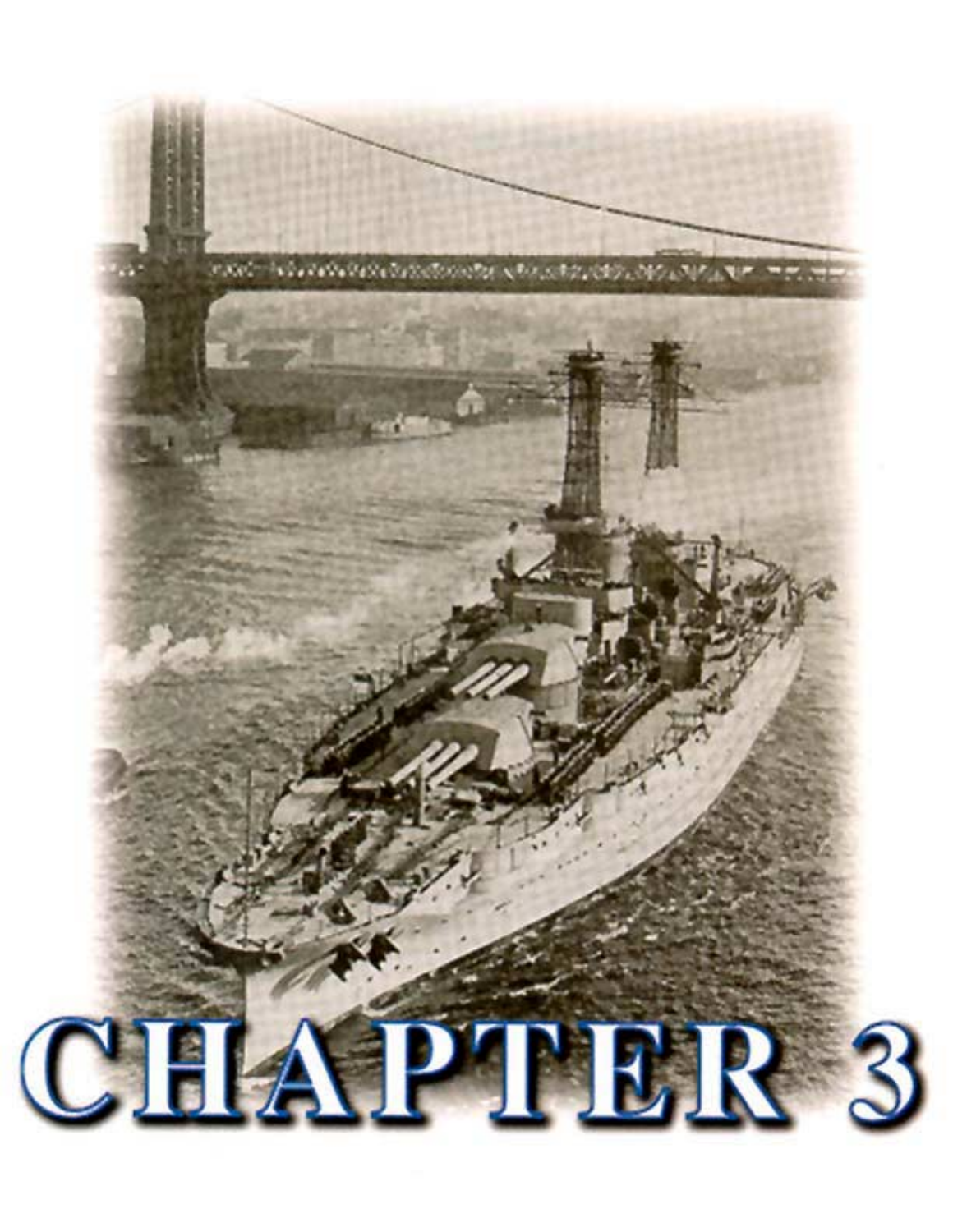# **CHAPTER 3 =**

# **Post Civil War to** World War I

## **Introduction**

At the end of the Civil War, counterintelligence fell by the wayside as the Federal Government focused on the reconstruction of the South. The only practitioners of the discipline were the private detective agencies which, before the American entry into World War I, did a booming business from an increase in demand for strikebreakers and labor spies. By 1917 there were nearly three hundred detective agencies across the country investigating labor activity.

The Pinkerton Detective Agency's unsavory history in industrial labor quarrels led Congress in 1893 to proscribe the hiring of private detectives by any Federal agency. In World War I, however, the demand for professional operatives was so great and the private detective companies so available that Military Intelligence deliberately violated the law.

For many years, after it was organized in July 1865, the Secret Service was the only detective force in the Federal Government, other than a Division of Special Agents of the Office of the Secretary of the Treasury, the investigations of which were concerned primarily with customs matters. When the short-lived Spanish-American War came along, it was the Secret Service and not the newly established War Department's Military Intelligence (MI) or Navy's Office of Naval Intelligence (ONI) which received money from Congress for increased counterintelligence activities. The Service investigated spy leads from MI, ONI, and also from the Post Office, the Justice Department and from U.S. Senators. They also conducted an operation to break up a spy system operated by the Spanish Government in Canada.

Until 1908, when the practice was prohibited by law, Secret Service agents were engaged in special investigations for other departments. They were not permitted to resume this practice until World War I, when the President was authorized to direct the use of the Service wherever necessary. Agents then conducted investigations for alleged pro-German sympathizers and spies in 1918-19 and suspected infractions by firms and individuals of laws, regulations, and orders governing exports during the war.

The Mexican revolution and counterrevolutions of 1914 posed exceptional problems for American counterintelligence. The buying and transporting of weapons from the border states into Mexico, Mexican intelligence operating in the states, and German schemes to use Mexico against the United States during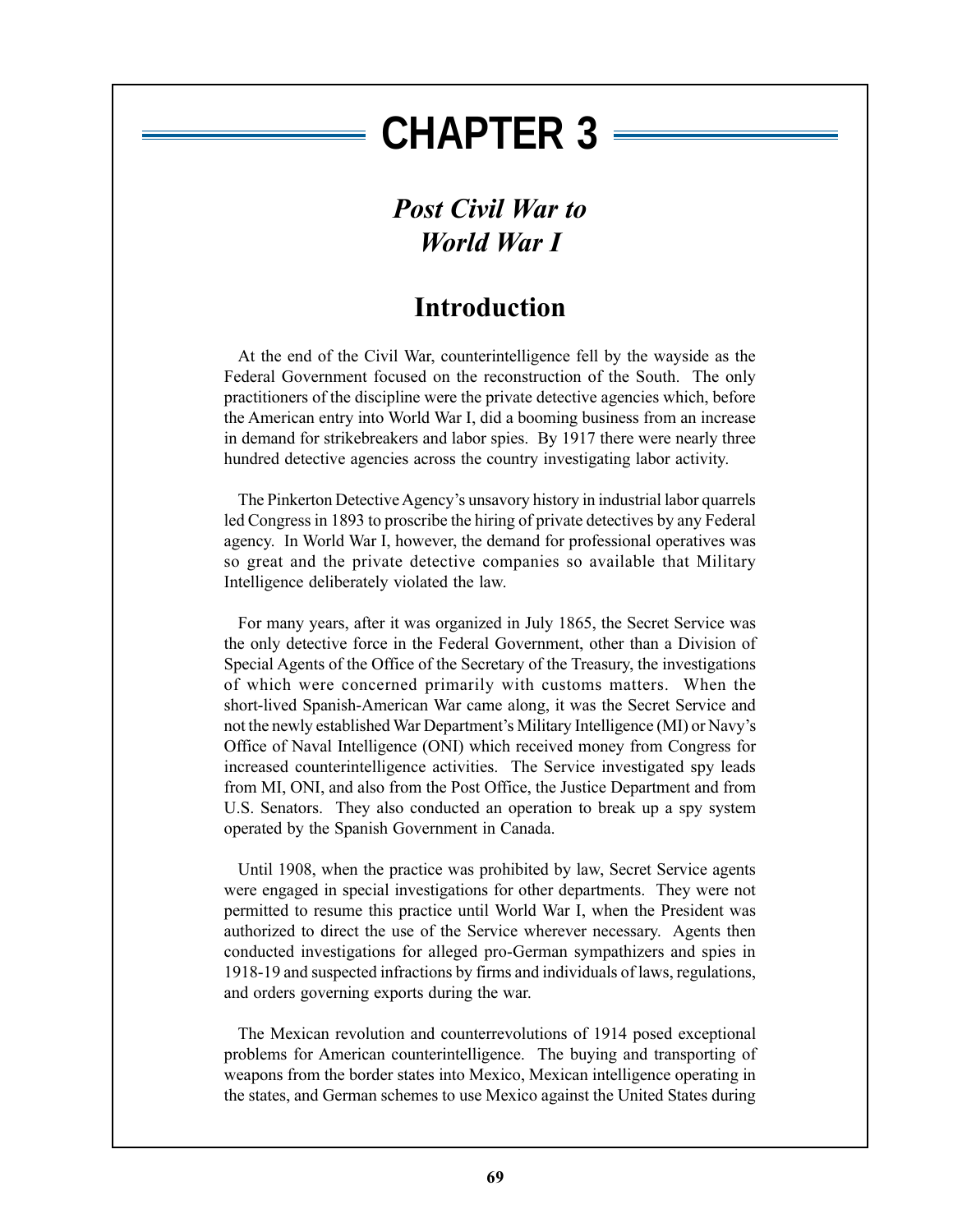World War I, were some of the threats facing the meager counterintelligence resources of the U.S. Government

The most famous activity to occur in the border region was Poncho Villa's raid on the small New Mexico town of Columbus, where several soldiers and civilians were killed. Furious over this brazen violation of American sovereignty, President Wilson ordered General John Pershing to pursue Villa. Pershing's efforts became known as the Punitive Expedition.

During this expedition, human intelligence (HUMINT) and signals intelligence (SIGINT) took on new proportions. Although an embryo intelligence staff had been organized in 1903 as part of the General Staff of the Army, it was up to Pershing to organize his own field intelligence network. He started an "Information Department" which employed a network of agents who reportedly penetrated Villa's camp. He also intercepted and deciphered Mexican communications. "By tapping the various telegraph and telephone wires and picking up wireless messages," according to Pershing, "we were able to get practically all the information passing between various leaders in Mexico."

When World War I began, no single federal agency had any substantial investigative capability, and the modern concept of a counterintelligence community did not exist. The counterintelligence efforts of the Secret Service, the Bureau of Investigation (later Federal Bureau of Investigation), and War Department's Military Intelligence and Navy's Office of Naval Intelligence were insignificant and not coordinated. In fact, these agencies were totally unprepared to deal with the disingenuous espionage and sabotage ring organized in the United States by German Ambassador Johann von Bernstorff.

During the war these agencies expanded and new federal offices emerged, many with intelligence departments. In this atmosphere, interagency competition became particularly acrimonious, first between the Department of Justice and the Secret Service, and later between Justice and Military Intelligence. This situation was noted by the Secretary of State who offered his department as the "clearinghouse" of information obtained from each of these agencies. However, an agreement concluded in 1918 shared the counterintelligence mission between Justice, State, Army and Navy.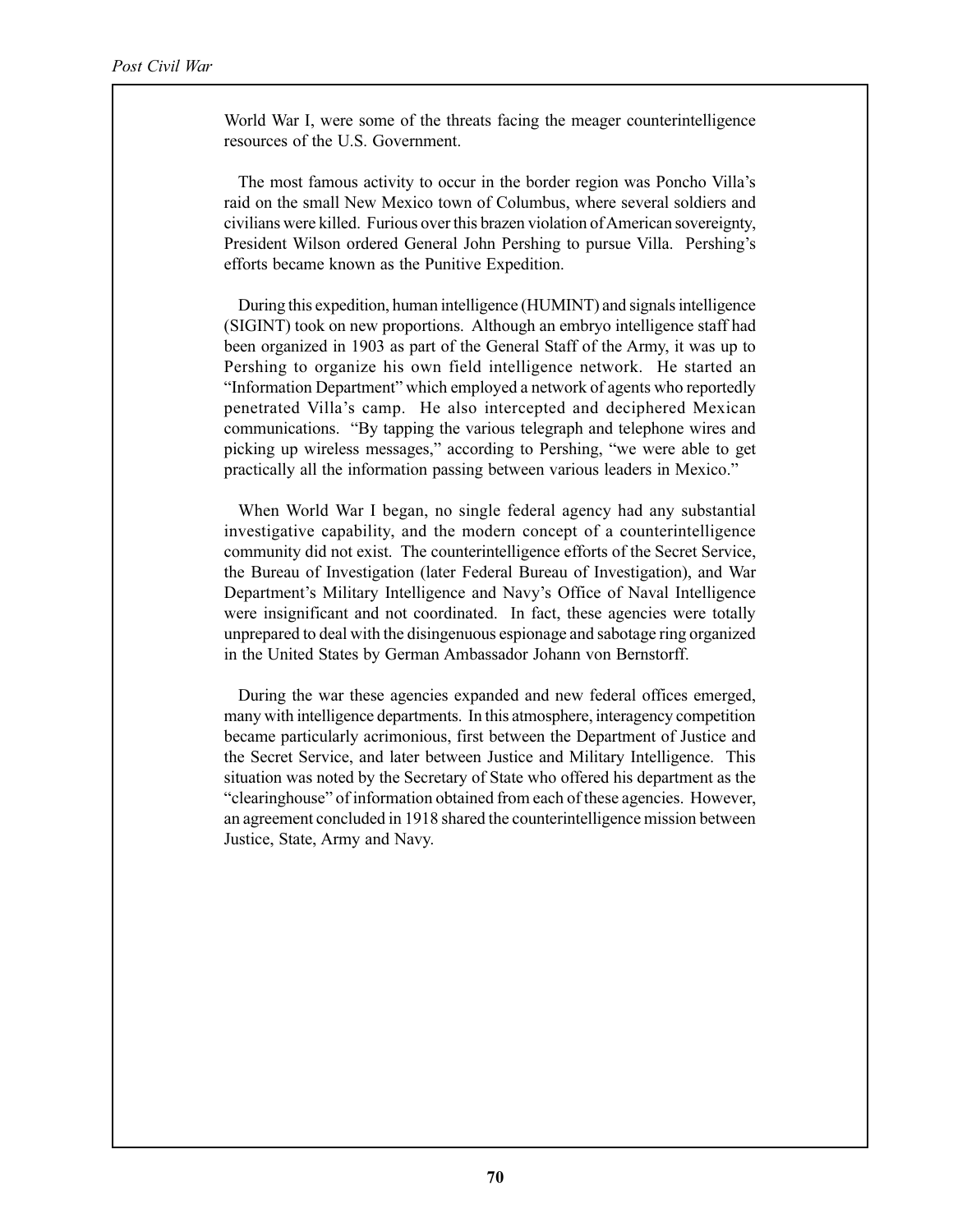## The Office Of Naval Intelligence: **A Proud Tradition Of Service**<sup>1</sup>

During the period immediately following our Civil War, the United States Navy found itself in a state of disarray and woefully incapable of protecting the nation. Along with ships and men, the ravages of conflict destroyed naval strength and readiness, leaving few seaworthy ships when peace finally arrived.

Yet fueled by the indomitable American spirit and spurred with challenge, there arose a class of naval officer who recognized the need for rebuilding a United States Navy that had come to be ignored in the postwar period by government and citizen alike.

The change that came was wholly owed to a recognition amongst the officer class that emerging technological and educational advances had to be adopted if the service was ever to fulfill its duty to the nation. It was precisely during this time and for those reasons that our nation's first organized agency devoted entirely to intelligence collection and associated activities was founded.

Years before, the U.S. Navy had come to recognize the importance of capitalizing on intelligence to counter enemy plans and movements during both the Revolutionary War and the War of 1812; however, those efforts were best characterized as disorganized and fragmented to such a degree as to be ineffectual.

On 23 March 1892, the Office of Naval Intelligence (ONI) was created with the signing of General Order 292 by William H. Hunt, Secretary of the Navy, and became the first U.S. Government agency devoted solely to the systematic collection of information regarding foreign military affairs.

Originally subordinate to the Bureau of Navigation, ONI would routinely acquire information from military attaches posted abroad or naval officers making cruises to foreign ports, where numerous collection opportunities were presented to command staff personnel. Whether it was charting foreign passages, rivers or other bodies of water, touring overseas fortifications and building yards or conducting other naval related activities as necessary, naval personnel busied themselves collecting information for ONI regarding the strengths and weaknesses of any alien power that could someday pose a threat to U.S. national security interests.<sup>2</sup>

ONI quickly gained an enviable reputation and for three decades was considered by U.S. government officials to be the most authoritative and reliable source of information regarding foreign military affairs. Even so, a great deal of information collected by this organization, especially that dealing with European shipbuilding advances and associated industrial improvements, would never be put to substantive use.

In fact, volumes of valuable data frequently lay totally wasted and squirreled away in various navy bureaus because ONI lacked the capability in its infancy to render. In-depth analysis that would have insured the material was more thoroughly understood and better used. ONI's shortcomings were recognized as especially critical when it was finally realized that the United States, with a fleet of wooden sailing ships,

#### **General Order No. 292**

Navy Department Washington, March 23, 1882

An "Office of Intelligence" is hereby established in the Bureau of Navigation for the purpose of collecting and recording such information as may be useful to the Department in time of war, as well as peace.

To facilitate this work, the Department of Library will be combined with the "Office of Intelligence" and placed under the direction of the Chief of the Bureau of Navigation.

Commanding and all other Officers are directed to avail themselves of all opportunities which may arise to collect and forward to the "Office of Intelligence" professional matters likely to serve the object in view.

William H. Hunt Secretary of the Navy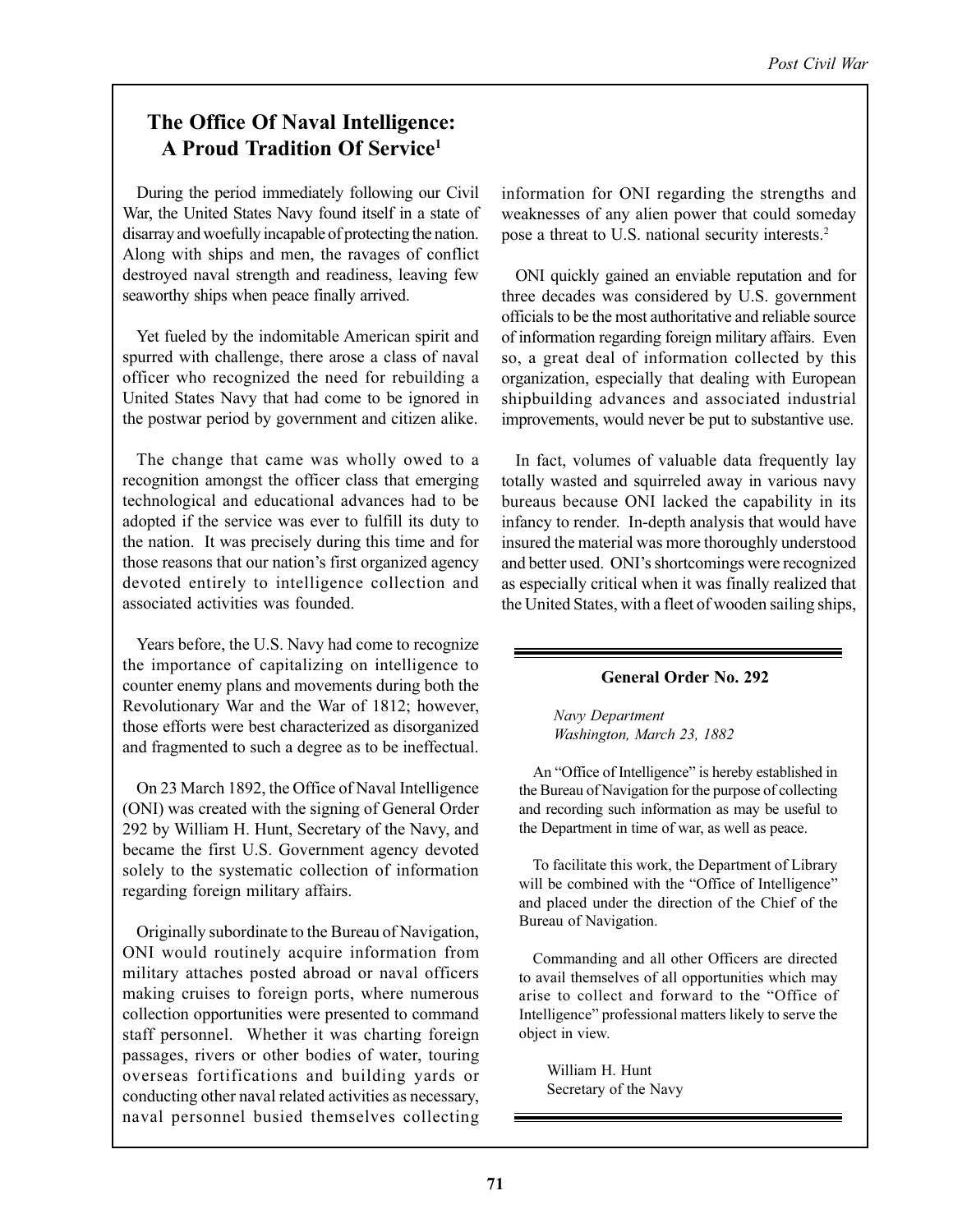was quickly shrinking to inferiority in the face of European navies producing iron hulled men-of-war with rifled guns and metal turrets.<sup>3</sup>

During its early days, ONI was officially tasked by the Department of the Navy to collect specifically categorized information deemed essential to the U.S. defense. To fulfill this duty, the Secretary of the Navy mandated that naval officers who could objectively and skillfully collect and report matters of interest to the Navy be chosen for service with ONI in Washington, D.C., posted to any one of several naval attaché positions at U.S. foreign legations, or appointed as special aides to senior military personnel posted abroad. Generally all would restrict their collection to information that was publicly available and could be acquired through overt means like open source publications, from foreign officers with whom the naval attaché or aide might associate and through contacts with knowledgeable political or industrial figures.

Initially, the military and naval attaché system formally established by passage of Congressional Law on 22 September 1888, allowed for the posting that following year of five officers to Berlin, Paris, London, Vienna and St. Petersburg.

Within five years this rudimentary intelligence network expanded modestly and attaché personnel came to be posted in Rome, Brussels, Madrid, Tokyo and Mexico City. For years, the number of naval officers assigned such duties remained limited and at a fixed level or, in some cases, attaches would only be posted to a foreign nation in times of international tension or strife.

It became the primary responsibility of naval attaches to visit naval bases, shipyards, industrial sites and any other commercial or government facilities associated with building, supporting or directing foreign commercial and military maritime efforts. Though officially instructed to perform their duty in an open manner, our former attaches sometimes found it necessary to employ covert measures and the use of "secret agents" to gather information that would be unavailable by any other means.

Even as it was successful in certain regards, the attaché system was probably no more than moderately

effective due to a continual lack of funding and because the posts were difficult to fill with line officers, who generally did not regard such duty as prestigious or career enhancing.<sup>4</sup>

Initially, ONI was more concerned with collecting information regarding the characteristics and weaponry of foreign vessels than with tactics, movements, dispositions or the intentions of those navies. However, by 1915, when it became one of nine subdivisions organized into the Office of the Chief of Naval Operations, ONI would assume responsibility given it by the Navy "General plan" to develop and gather all manner of information on the Navy's possible adversaries.

The plan allowed for certain collection to be done by covert means and by 1916 the first undercover operation, termed Branch Office, had commenced activity in New York City under the control of ONI. Staffed by naval reservists on active duty or civilian volunteers working without pay, the Branch Office garnered some impressive successes in the field of counterespionage while protecting U.S. persons and properties from subversion and sabotage in the wake of growing world conflict.

Simultaneous to these endeavors, a separate organization called the Aides for Information was developing and employing personnel who were locally assigned to the staffs of fifteen Naval District Commandants

Individuals affiliated with this effort routinely searched passengers on incoming vessels, provided security at docks, warehouses and factories, investigated subversive activity and executed other necessary duties during this extraordinary period to protect the Navy and country from possible foreign inspired subversion. With Branch Offices centrally controlled from Washington, while aides were supervised by their respective districts it was inevitable that confusion, conflict and duplication arose to such an extent that all investigative activities came to be consolidated under the District Aides.

#### **The War Years**

The preeminent concern of ONI when our nation finally declared war on Germany and its allies was the ferreting out of individuals deemed a threat to the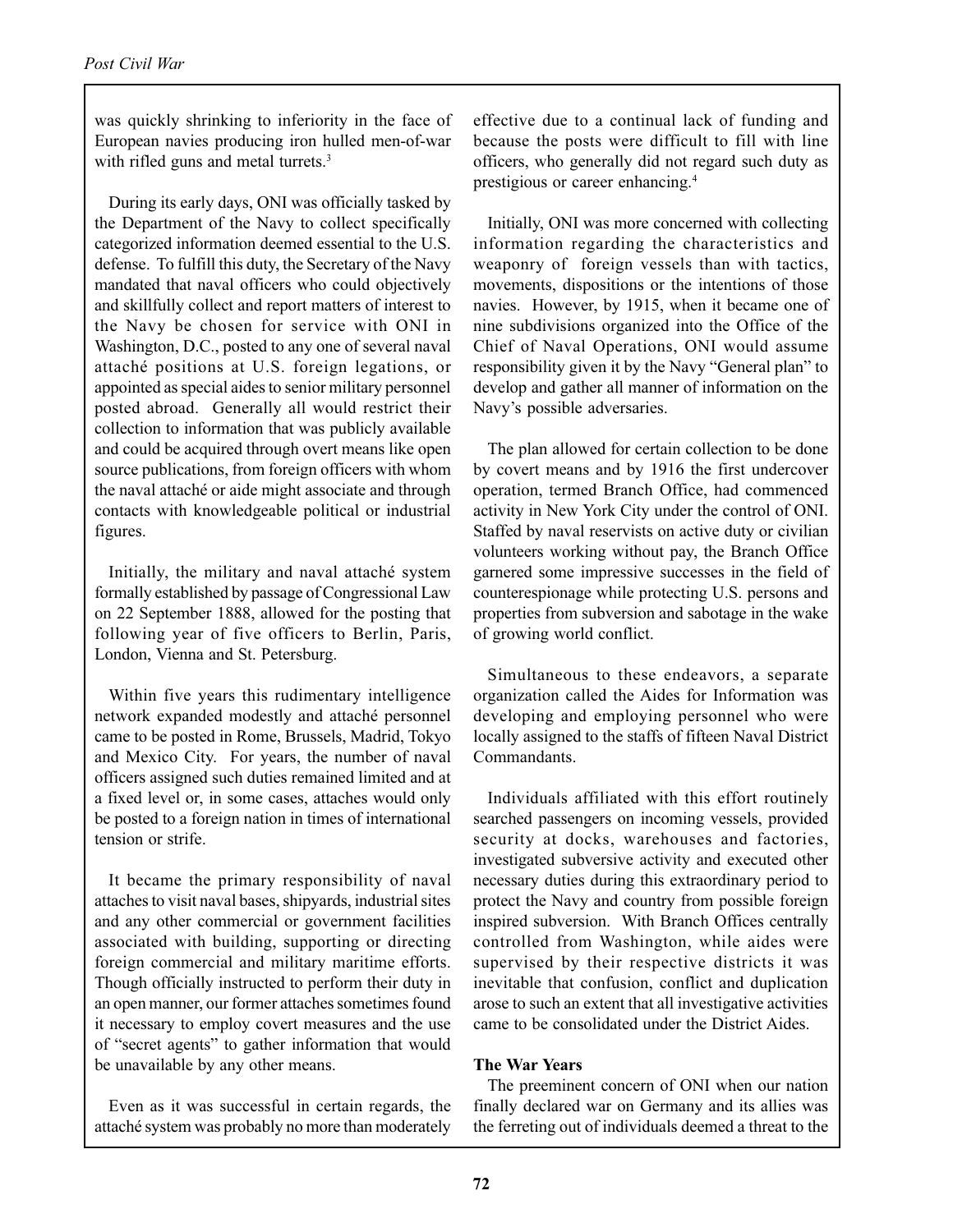U.S. Navy or national security. Often working on tips provided by a variety of government agencies or patriotic organizations or on information acquired from private citizens swept up by the furor of the time, ONI pursued and worked tirelessly against all those suspected of subversive activity.

ONI operations became quite skilled at a variety of investigative techniques like surveillance and wiretapping and at one point it was actively involved in some 15,000 subversive investigations each week. The identification and neutralization of subversive elements became especially important to ONI after being assigned responsibility for protecting those war plants executing U.S. Navy contracts. ONI field agents routinely checked those plants for physical security, indications of labor unrest that would affect production, loyalty of factory workers and managers and the identification and elimination of anyone who could pose a threat to that company's vital work for the U.S. Navy.

There is no question that ONI did materially contribute to our nation's security and war-making capacity during this trying time although there was a certain amount of attendant frustration. In its enthusiasm to seek out individuals posing a possible threat to national security, ONI could be blame for periodically engaging in "witch hunts" or using questionable methods that would later be judged an affront to justice. Intolerance for different tactics or the needs of other government agencies led ONI into repeated conflicts with Army Intelligence and the U.S. Justice Department. Eventually, Rear Admiral Leigh V. Palmer, Chief of the Bureau of Navigation was forced to comment in August 1918, "... ONI might be pursuing suspects a bit too enthusiastically."

The Director of ONI at that time was further warned, apparently in the interest of fairness, "...to permit people accused of misdeeds to explain their actions before Naval Intelligence recommended dismissal, arrest or internment."<sup>5</sup>

During the First World War, ONI assigned four times the personnel and resources to domestic security work, as it did on foreign collection, after deciding that protecting the home front was its most important mission.

Yet in all fairness, it should be recalled that ONI traditionally considered its primary responsibility to be the collection, evaluation and dissemination of foreign intelligence that was of interest to the U.S. Navy. With our nation's declaration of war and involvement in armed hostilities, ONI was quickly forced to adopt many new responsibilities, like domestic security, without the luxury of extensive planning or very much forethought. Considering the seriousness of the time and overall circumstances, it is not entirely surprising that ONI would be chastised for being a bit too over zealous as it attempted to executive its duties in what was thought to be the most effective manner.

As had traditionally been the case, the bulk of all foreign intelligence collection continued to be performed by those naval attaches posted to U.S. diplomatic establishments in foreign countries. During the war years, naval attaches were forced to rely on the use of agent networks to insure the development of necessary and ever-increasing amounts of information. Emphasis was placed on the development of covert capabilities and the establishment of a global spy network that enlisted a string of agents throughout Latin American and the Far East

#### The Lean Years

Some of these networks proved to be quite effective and lent themselves to the development of valuable information while others suffered poor organization and management, producing little other than scant or erroneous information that had disastrous effects at times.

The end of World War I brought a general demobilization and the country's desire to rapidly return to normalcy. With the Armistice signed and our country at peace, few could give reason to the need for maintaining other than a modest military.

Though not completely expendable, ONI with a war machine to support, came to be ignored in large part by the Department of the Navy which cut funding for personnel or operations and pared the organization back in all aspects to its barest minimum. Several years would elapse until 1926 when a limited effort was undertaken to establish groups of volunteer reserve intelligence officers whose goal became the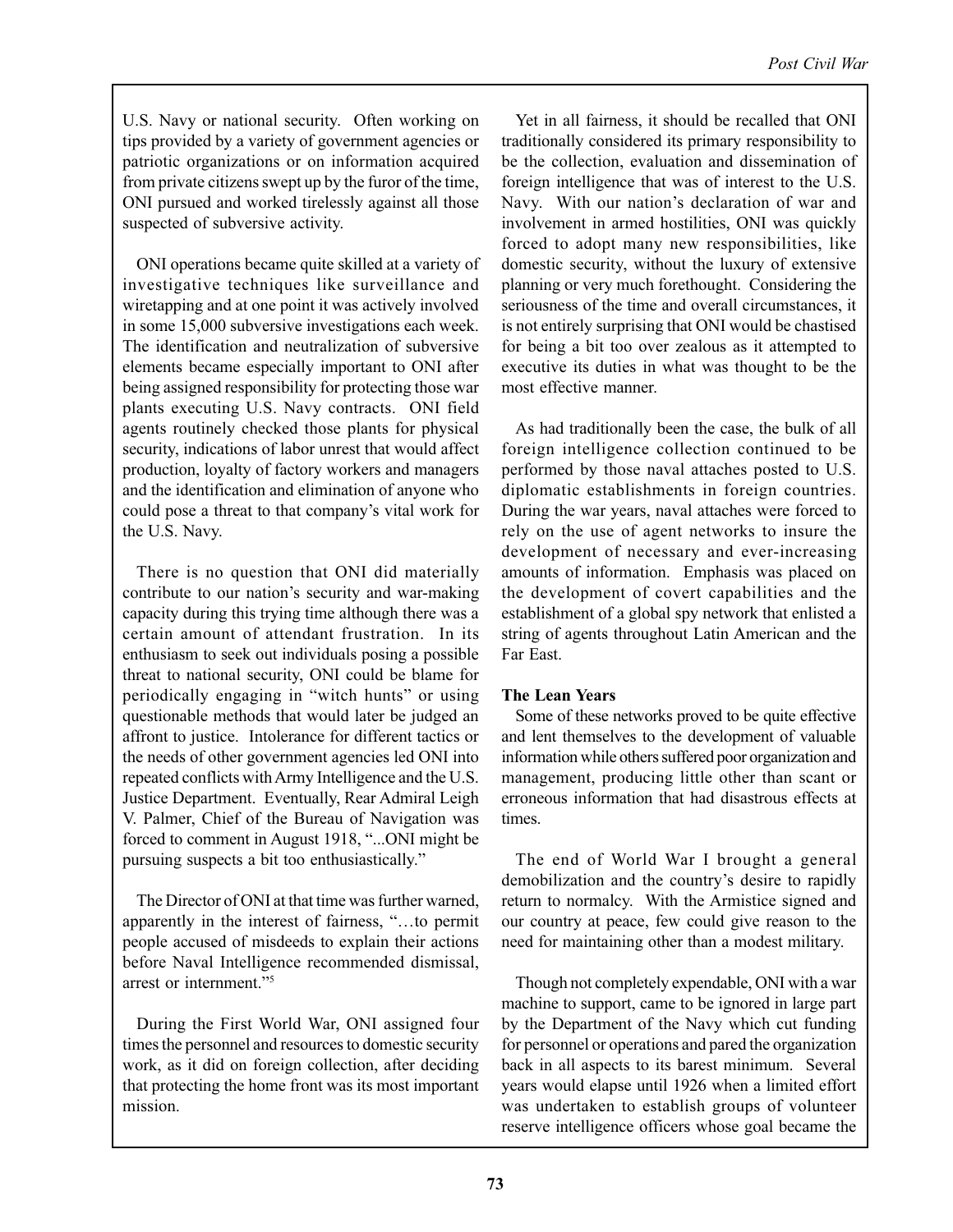gathering of information on individuals and activities that could pose a threat to U.S. naval security.

The intent was to create a cadre of personnel who could be called upon to render service in time of national emergency and by the beginning of 1927, some such groups had been created and started to operate in a manner that would be refined during the ensuing several years. Yet the mood of our nation was slow to change and it remained the strongest wish of many citizens that we continue to isolate ourselves from problems and entangling involvement with other nations.

Naturally, few could see the need to collect foreign intelligence and during these years such assignments continued to be regarded as especially undesirable by the regular Army and Navy officers given such responsibilities.

Though ONI by 1934 remained a small and neglected organization with only twenty-four officers and a clerical staff of eighteen, attitudes were slowly beginning to change in certain quarters of government where it was considered necessary to begin collecting more earnestly, information relating to the naval strength, war making capabilities and national intentions of certain foreign powers.

The chief source of this information continued to be the naval attaché system which had generally proven itself to be competent and capable in the past.



**Brigadier General Frederick Funston** 

Additionally, a certain amount of data was collected by persons assigned to intelligence staffs of each Naval District although their contribution was quite often weakened by routinely being assigned too many diverse or non-intelligence activities. When the national ambitions of the Axis Powers finally brought Europe and the Far East to war, President Roosevelt mandated in June 1939, that ONI be responsible for the investigation of sabotage, espionage and subversive activities that pose any kind of threat to the Navy.

By the fall of 1940, a selective call-up of intelligence reservists for investigative and counterintelligence duties began, and following our entry into World War II, the Navy's investigative arm was manned almost entirely by reserve officer personnel.

### **A Tardy Awakening**

For some time before the spring of 1914, events along the southern border of the United States had plainly foreshadowed an unfavorable turn in American relations with Mexico. President William H. Taft, therefore, on 21 February 1913, directed the movement of an Army division to the Galveston-Texas City area in order to be prepared to meet any eventuality. Because the War Department General Staff had already gained considerable experience from the similar but poorly planned and executed venture of some two years earlier, this troop concentration was accomplished in a comparatively smooth manner. The anticipated crisis, though, came to an unexpected head on the Gulf Coast rater than along the border, with the Mexican authorities at Tampico seizing a United States navy launch and holding its crews and passengers as prisoners. While these personnel were soon released, apologies and amends in strict compliance with the demands of the commander of the Atlantic Squadron were not forthcoming, so the entire Atlantic Fleet was moved into a position of readiness off Vera Cruz. A small naval force was also put ashore within that city to prevent the landing of an arms shipment destined for Mexican Army use. Military skirmishes promptly occurred and there was consequent loss of life on both sides.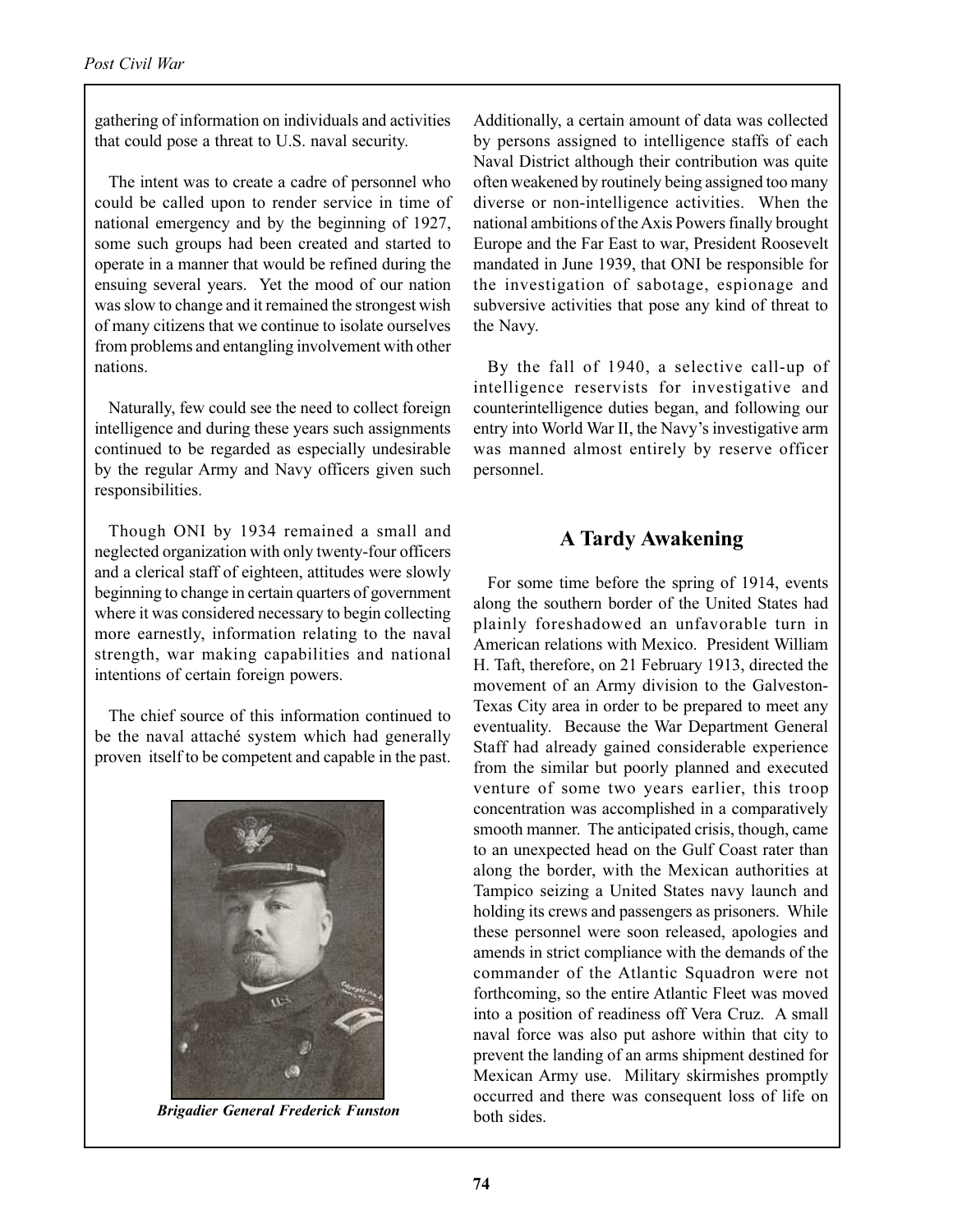Thoroughly aroused by these provocative developments, Congress jointly resolved, effective 22 April 1914, that the President was fully justified in utilizing the armed forces of the United States to support the enforcement of his demands for redress against the Mexican Government.<sup>6</sup> Due principally to prior staff planning by the Joint (Army-Navy) Board, a reinforced brigade of Army troops under the command of Brig. General Frederick Funston was then successfully transported from several different American ports to disembark without major incident at Vera Cruz on 26 April 1914. This force proceeded to remain in Mexico until November of that same year.

Even though these significant military operations were taking place far to the south, the unsatisfactory military intelligence situation in Washington showed little real improvement. Only one bright spot had appeared on the horizon, with General Wood approving an order which stated that all units operating along the Mexican border would detail carefully selected officers to act, in addition to their other duties, as intelligence officers for collecting "such information as is possible from refugees and other sources, without leaving the limits of the United States."7 The main obstacle continuing to stand in the way of any fruitful results from a program of this nature, however, was the fact that the War Department still lacked a staff agency capable of properly processing information derived therefrom. Besides, the officers involved could hardly be expected to put forth much of an effort as long as they were being called upon to perform their intelligence tasks in addition to their normal troop duties.

An event of enormous future portent from the military intelligence standpoint occurred on 18 July 1914, when Congress authorized the formation of an Aviation Section within the Army Signal Corps.<sup>8</sup> While airplanes had previously been utilized on an experimental basis for reconnaissance during maneuvers near New York City in 1912 and an aviation school was already functioning at College Park, Maryland, this legislative enactment served measurably to stimulate further air development throughout the United States Army.<sup>9</sup> It would thus not be long before the eyes of military commanders could be extended over undreamed of distances in seeking information about the enemy and terrain but this same improved capability would also generate a number of complex problems dealing with

command, communications and logistics, so as to alter completely the entire existing military intelligence system.

Congress was at this time still appropriating separate funds each year for "Army War College Expenses" and "Contingencies, Military Information Section, General Staff Corps."<sup>10</sup> With the departmental military intelligence agency forming an integral part of the War College Division of the General Staff, this outmoded fiscal arrangement naturally provoked a large number of upsetting administrative difficulties. Wanting to respect Congressional wishes in the matter but also desiring to insure that the War College officials would have full control of both funds, it was decided to alter the departmental organization by splitting the War College Division up into a "Military Information Section" and an "Army War College Section." From this, it might be reasonable to assume that all the work performed by the Division, except that which was connected with operating the War College itself, would now bear directly upon military information activities. Such was not the case, however, because the so-called Military Information Section of the War College Division in May 1915 actually consisted of ten different standing committees, designated as follows:

> Military Preparation and Policy War Plans Organization, Equipment and Training Regular Troops Militia Militia Education Military Information and Monographs History Library and Map Room Legislation<sup>11</sup>

According to a statement made by the Chief of the War College Division when this two-section was first adopted, the primary function of the new Military Information Section would be "to do current General Staff work."<sup>12</sup> It thus becomes readily apparent that the departmental military intelligence agency had finally reached the end of its disastrous journey down the road toward total extinction. The remnants of the original agency were now effectively buried within the Military Information and Monographs Committee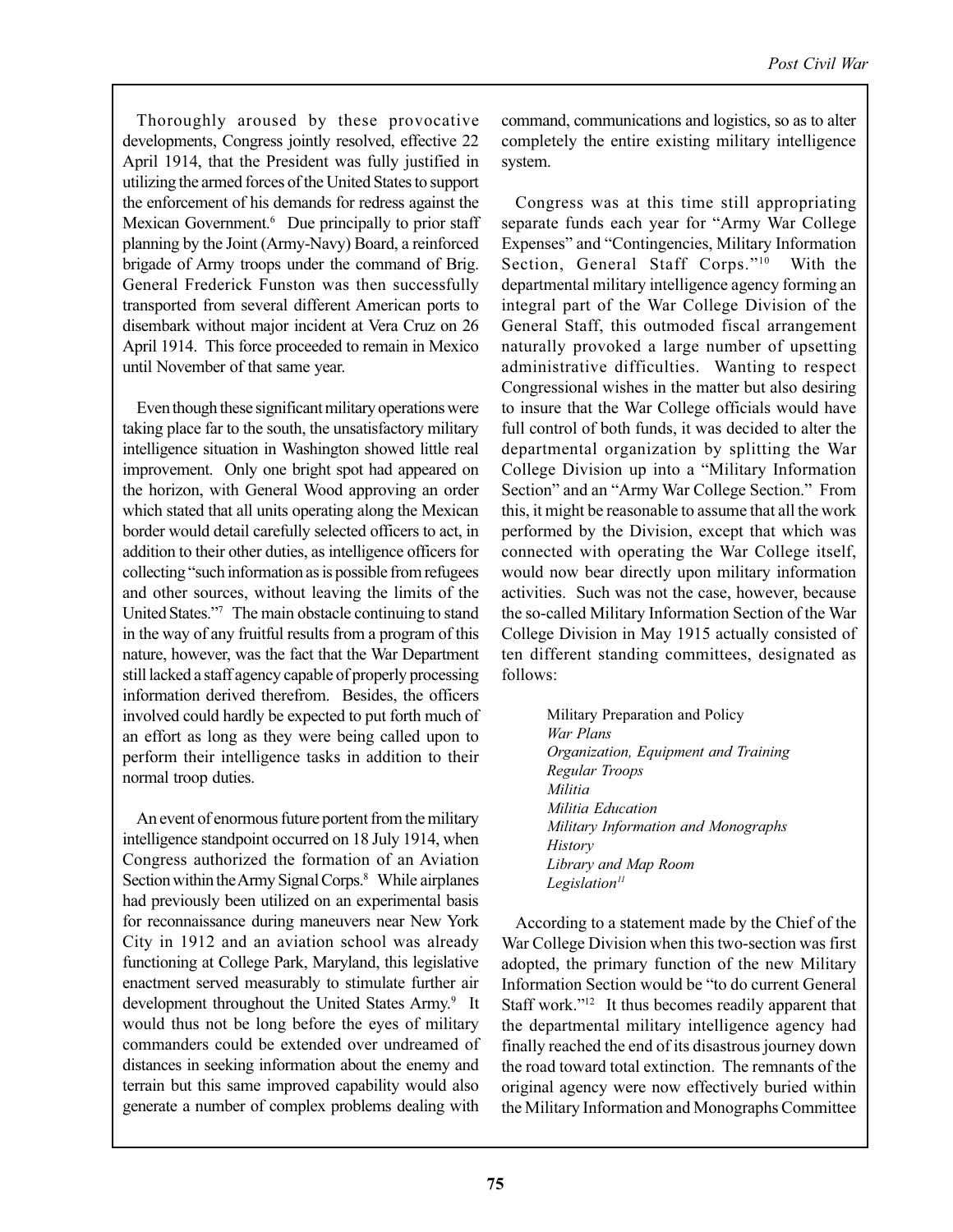of a misnamed Military Information Section comprising a regular part of the War College Division. Moreover, the members of this standing committee were principally engaged in handling current staff action papers of many different kinds. There was no appropriate agency in being therefore, that could be counted on to supervise a suitable military intelligence collection program, process any information obtained from a collection program, or conduct counterintelligence activities to satisfy the needs of the War Department and Army at large. This was the vital element so plainly missing in the general staff organization toward the close of 1915, even though the earth-shaking assassination at Sarajevo had already taken place more than a year before.<sup>13</sup>

When World War I suddenly broke out in Europe during the summer of 1914, the War Department found itself right in the midst of a determined campaign, launched earlier by General Wood himself, to reduce the number of Army officers serving on detached service.<sup>14</sup> This drive had been occasioned mainly by a severe shortage of officers that kept reappearing whenever important maneuvers were planned, since there was no adequate provision in the existing tables of organization to compensate for an ever-growing number of officer positions requiring duty away from troops. It carried very serious implications from the standpoint of military intelligence operations because all the military attaches and observers, as well as the officers attending foreign schools, came under this detached service classification. Even as late as February 1914, the Chief of the War College Division had forwarded to his superiors a most amazing official opinion to the effect that he considered American military attaches unnecessary in Spain, Italy, Austria and Belgium; Switzerland warranted a retired officer only; Russian remained doubtful; and the Balkan States and Turkey were merely of temporary importance.

This last item was apparently in reference to the Balkan Wars of 1912-13. An effort had been made in December 1912 to introduce a large group of American officers into the combat area, including a four-officer cavalry board headed by Brig. Gen. Edward J. McClernaud, to function as official military observers on the Balkan Allies side against the Turks. When the Bulgarian government refused to permit the presence of these observers, the cavalry board return to the United States. During a subsequent campaign, however, two of the other officers did manage to gain permission to visit "certain points of interest" in Serbia and were then able to secure a considerable amount of valuable military information.<sup>15</sup>



A Counterintelligence Officer of the American Expeditonary Force and Belgian Intelligence questions a suspected enemy agent.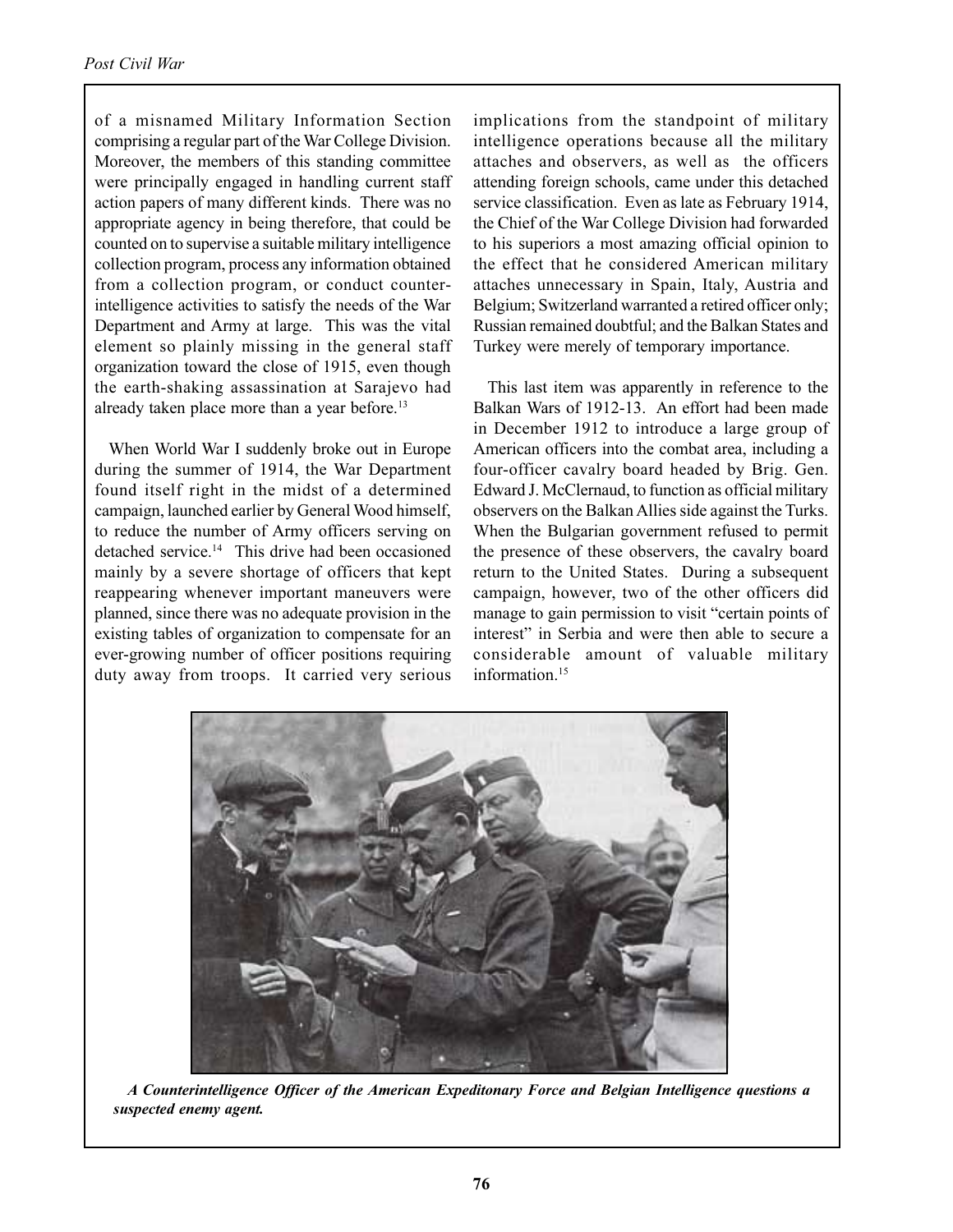Furthermore, in the event that the United States Army was called upon to perform any extensive field operations, five military attaches, four of them from Europe, plus all nine student officers stationed in France and Germany, could be quickly relieved and returned to the United States for troop duty.<sup>16</sup>

This threatening intelligence personnel situation commenced to clear up right after the start of the war in Europe because the departmental authorities promptly realized the tremendous importance of obtaining as much information as possible about the combat operations in order to keep the United States

fully abreast of all the latest military developments. The matter actually came to an immediate head during the opening days of the hostilities, when the American Military Attaches in Paris and Vienna, both requested permission to take to the field with their respective host armies and function in the capacity of military observers. This memorandum wisely concluded that it would be much better for the American military attaches in Europe to remain at their regular posts and execute intelligence tasks within the capital cities, while other officers, especially selected due to their technical ability and physical stamina, were detailed to act as observers in the field.<sup>17</sup>



General Blackjack Pershing leading the Mexican Punitive Expedition to capture Poncho Villa in 1916.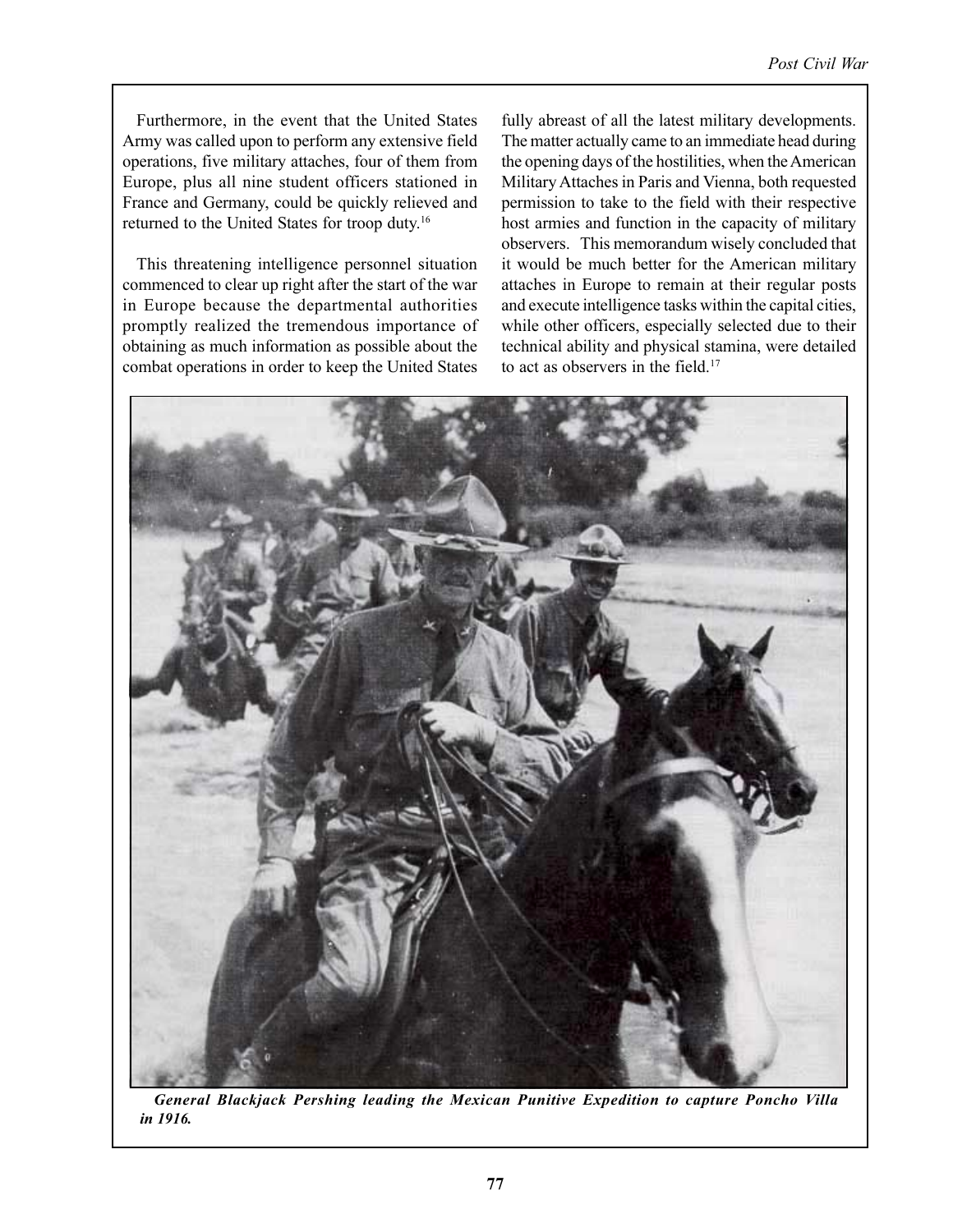By November 1914, therefore, in addition to the thirteen military attache posts already established, which now included Austria, France, Germany, Great Britain, Italy, Japan, and Russia, American military observer groups were found to be operating with the combatant forces of France, Germany, Austria and Japanese. Two American military observers were also accepted by the Rumania Army early in 1916.

With this expanded military observer program resulting in a sizeable expenditure of extremely scarce War Department funds, Congress was soon persuaded to increase by \$15,000 the appropriation under "Contingencies, Military Information Section, General Staff" for that particular purpose during FY 1916.

Apparently all went well with these several American military observer groups except the one which was initially formed in France. In that country, despite repeated complaints on the part of the officers directly concerned, the French authorities consistently refused to permit non-Allied personnel to accompany their armies in the field and thereby accomplish any worthwhile military observations. When this frustrating restriction was continued, the entire American group in France signed a "round robin" letter dated 19 July 1916 and addressed to the Chief of the War College Division, asking that they be granted the status of a Military Mission. They would then not only be able to operate independently of the United States Military Attaché in Paris but also



Poncho Villa (second from left) with two of his Generals, Toribio Ortega and Juan Medina. On Villa's right is Rodolfo Fierro, AKA the "Butcher."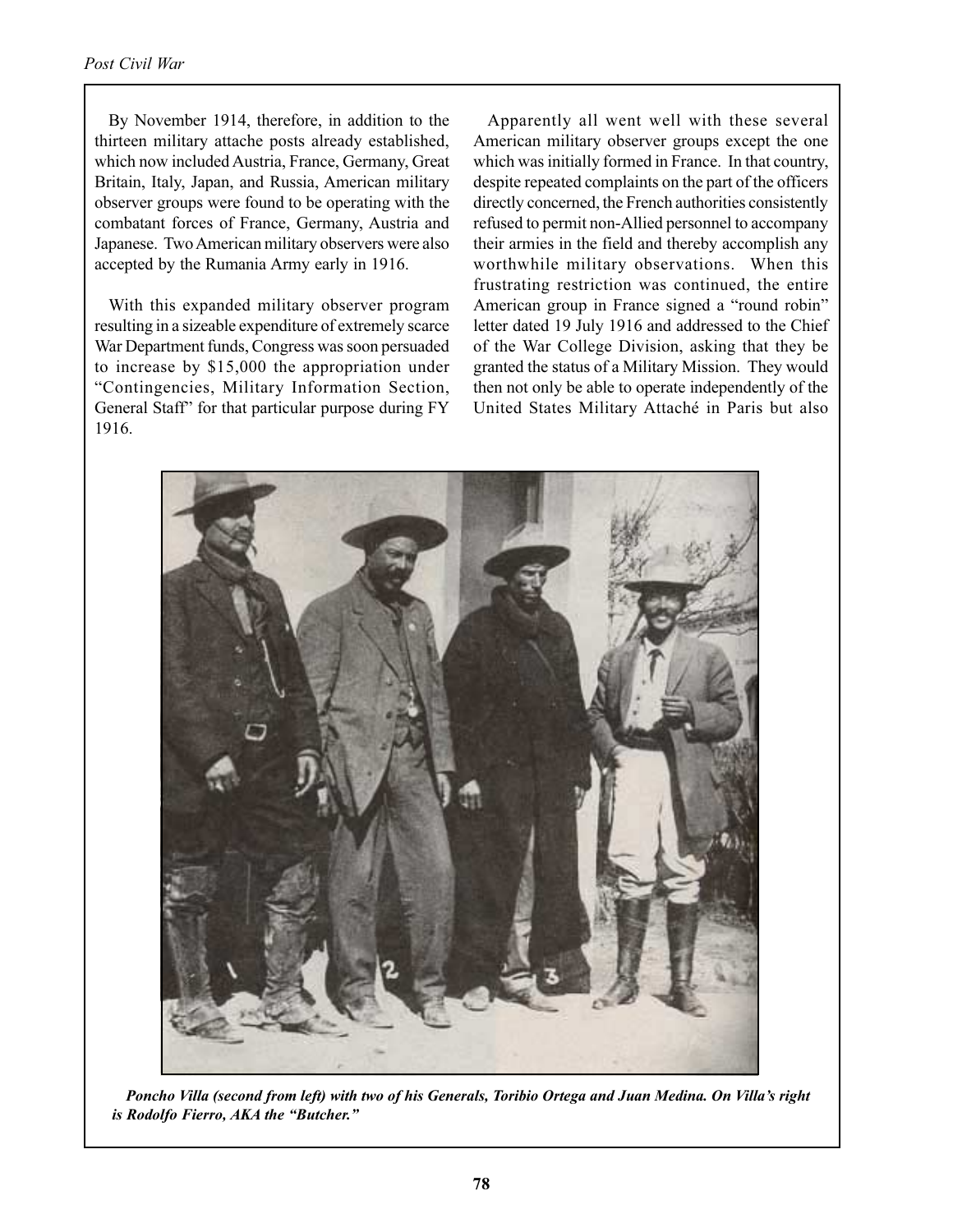acquire additional prestige for dealing with the recalcitrant French authorities.<sup>18</sup> While this move was strongly opposed by Lt. Col. Spencer Cosby, the American Military Attaché, it duly received official approval and the necessary inter-government negotiations were completed in November 1916.<sup>19</sup> No real improvement seems to have come from the change, though, because as late as 29 December 1916, the Chief of the American Military Mission in France was still complaining that the privileges being offered to his personnel by the French Army for observing under field conditions were "practically the same as those extended to small unimportant countries, such as, for example, Ecuador and Siam.<sup>20</sup>

Mexican border incidents were now again on the rise. These disturbances reached a critical peak early in March 1916, when the Mexican bandit leader Pancho Villa crossed the international boundary and launched an attack against Columbus, New Mexico, killing both US soldiers and civilians. With the revolutionary Mexican Government under Provisional President Carranza having thus proved itself incapable of protecting American lives and property along the border, it was decided to organize a Punitive Expedition under Brig. Gen. John J. Pershing, for the specific purpose of entering Mexico and capturing Villa.<sup>21</sup> This turned out to be an exceedingly difficult



The interior of an Intercept Station operated by the Signal Corps on the Mexican Border in 1918.

military task, especially in view of the fact that General Pershing's orders not only called for him to proceed against Villa and his followers but also directed him to pay scrupulous regard at all times to Mexican sovereignty.<sup>22</sup> The latter proviso became increasingly embarrassing after military contacts were developed with Mexican Federal troops following a relatively large scale skirmish with Villistas on 29 March 1916, near Guerrero, some 250 miles south of the border. From then on, clashes between the two regular forces stemmed chiefly from a growing hostile attitude taken by the Carranza government toward the continued presence of American troops in Mexican territory. The Punitive Expedition was finally withdrawn, effective 5 February 1917, with Poncho Villa still remaining at large but his military capabilities having been effectively curtailed.

As an experienced cavalry officer, General Pershing was fully aware of the direct relationship that must always exist between adequate reconnaissance and the security of a military command. He further recognized that the ultimate success or failure of his isolated expedition into Mexico would hinge largely upon an ability to secure timely and dependable information about the forces opposing him, as well as the terrain over which he would have to operate. Since he had previously held military intelligence and general staff duty assignments, he also realized the necessity for keeping the War Department properly informed on his current military situation. He thus took prompt steps to appoint as his intelligence officer Maj. (later Brig. Gen.) James A. Ryan, 13<sup>th</sup> Cavalry, an officer he considered well-qualified for directing an efficient field intelligence organization and one who was already proficient in the Spanish language.<sup>23</sup> Similarly, carefully chosen military intelligence personnel from both the War Department and the Southern Department were ordered to serve at his expedition headquarters. The net result of all this intelligence appreciation was that frequent and copious information reports were sent back to the War Department, mostly in the forms of telegrams. Although an officer of the War College Division had been detailed to read these reports, this was apparently the only positive action taken in connection with them. As a matter of fact, it remains very doubtful that the bulk of them ever found their way into the War College files.<sup>24</sup>

General Pershing was given tactical control of the First Squadron, Aviation Section, Signal Corps,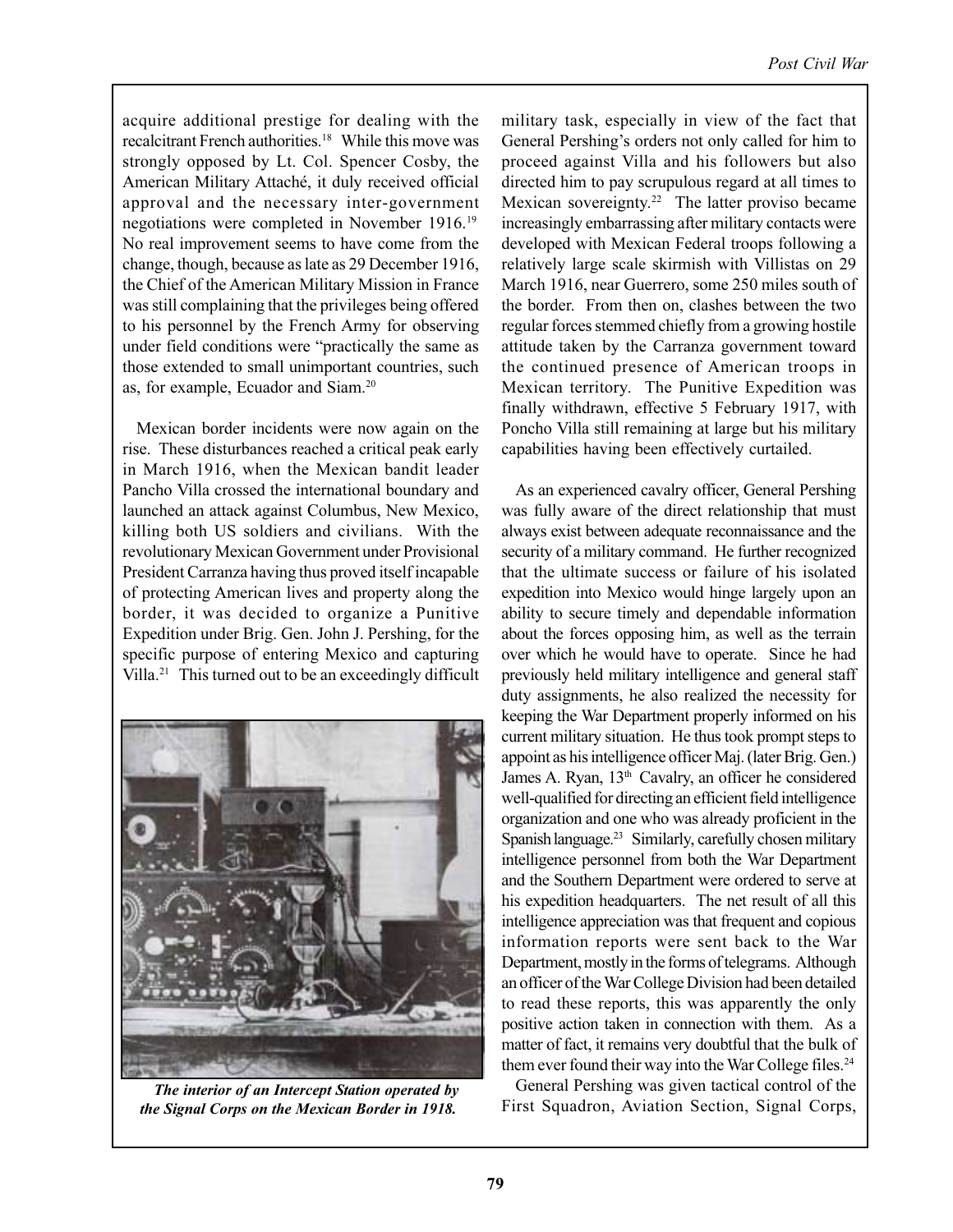stationed at San Antonio, Texas, to assist him in solving his difficult reconnaissance problems and to supplementary utilize as a means of communications.<sup>25</sup> Because of the low power of the eight available airplanes, however, in contrast to the high altitude and long distance required for flights over Mexican territory, this service did not prove to be of "material benefit" for either of these purposes.<sup>26</sup> On the other hand, his intelligence organization seems to have made full and excellent use of native agents hired to provide the command with needed information concerning both the Villistas and Carranzistas.<sup>27</sup> Approximately 20 Apache Scouts were also engaged in performing local reconnaissance and tracking missions.<sup>28</sup>

While these historic events were taking place in Europe and Mexico, the unsatisfactory situation with reference to the submerged status of the departmental military intelligence agency continued to remain essentially unchanged. On the other hand, military information was still flowing into Washington from a steadily increasing number of established collection sources throughout the field. Most of this material sooner or later did find its way to the Military Information Committee of the War College Division, but the problem of properly processing it had admittedly become more than its limited membership could manage. Since the Committee was also unable to give any due consideration to the matter of publishing military information for use by the Army at large, this important



Col. Ralph M. Van Deman became the first Chief of the War Department's Intelligence Organization when it was established in World War I.

phase of the intelligence effort was likewise being noticeably neglected.<sup>29</sup>

Recognizing that this failure to disseminate available military information to the Army was a major deficiency, the departmental officials attempted early in 1916 to take one remedial step which had some rather embarrassing repercussions. Acting upon a suggestion from the Chief of the War College Division himself, arrangements were made with the Commandant of the Command and Staff School at Fort Leavenworth, Kansas, to have certain intelligence reports, forwarded to that institution for the purpose of preparing intelligence publications for appropriate Army distribution. The first publication issued under this new system, however, brought forth a strong note of protest from the British government because the information upon which it was based had been given to the American Military Attaché in London only after securing his solemn promise to maintain an utmost secrecy in the matter. Hence, this promising experimental program was abruptly cancelled.<sup>30</sup>

The dangerous state of affairs, relative to the manner in which the War Department was failing to fulfill its military intelligence responsibilities, during this period of ever-worsening international relations, was not permitted to go unchallenged by the few experienced intelligence officers remaining assigned to the War College Division.

As a matter of fact, they kept forwarding strenuous complaints on the subject to the Chief of Staff at regular intervals. One of the most comprehensive and forceful presentations along such lines was prepared by Maj. (later Maj. Gen.) Ralph H. Van Deman of the General Staff Corps, who had been an early member of the original Military Information Division, and had later played a key role in connection with Army intelligence operations in the Far East. As a true intelligence zealot he became gravely perturbed when, following his arrival in May 1915 for duty within the War College Division, he observed how the War Department was neglecting to execute its basic military intelligence mission. During March 1916, he drew up a detailed summary of historical facts bearing upon the problem and concluded therefrom that the reestablishment of a separate Military Information Section without further delay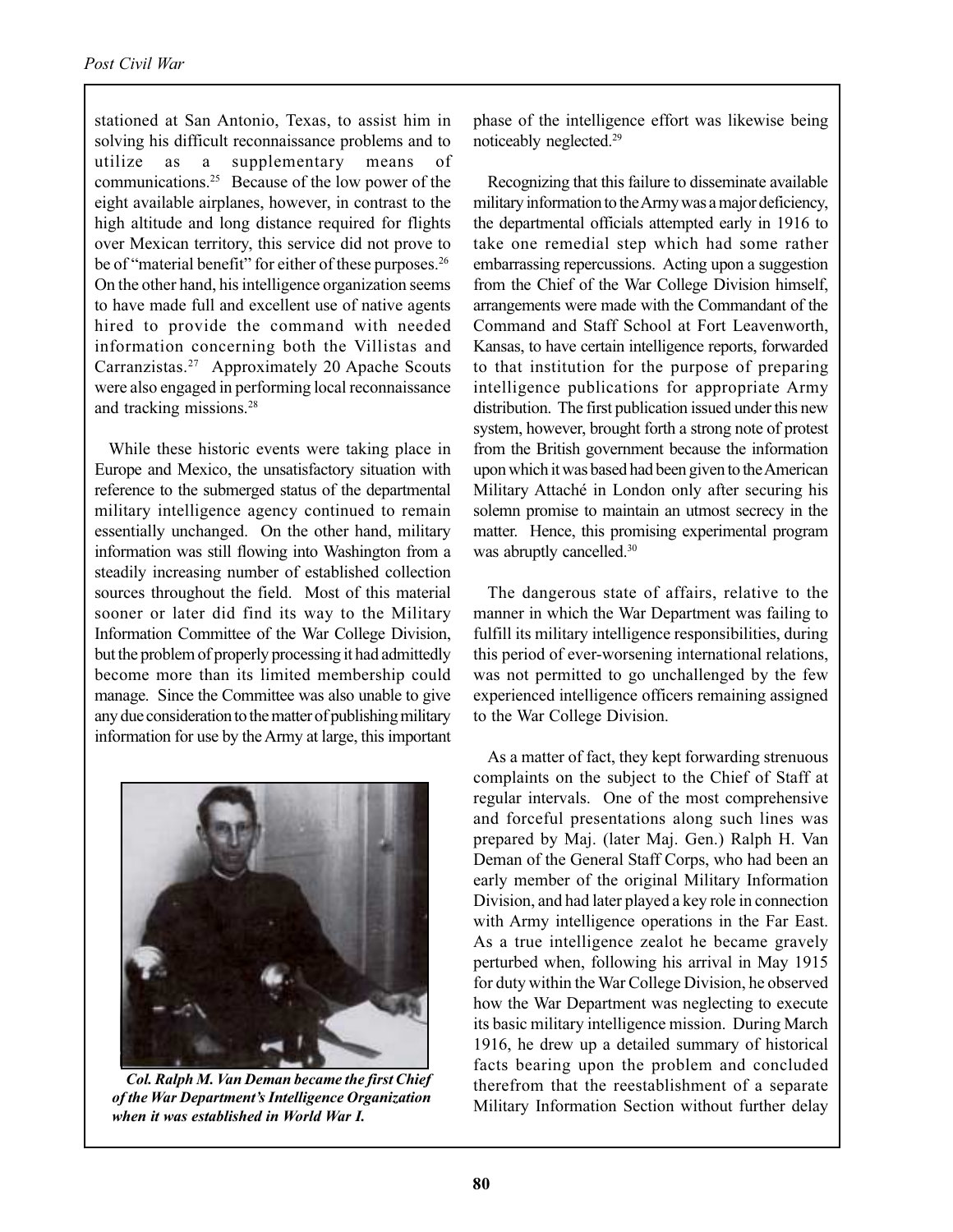was plainly indicated. This study was then not only promptly approved by Brig. Gen. H.H. Macomb, Chief of the War College Division, but also forwarded to the Chief of Staff with an added comment that he personally believed the time had now come to effect a sweeping reorganization of the entire General Staff structure on a totally new basis.<sup>31</sup>

Although no immediate improvement resulted from these particular War College Division recommendations, the Chief of Staff soon did authorize one important action, long advocated by the military intelligence officials, which was deliberately aimed at achieving a better coordination of effort for collection activities in the field. A general order was thus published, on 25 April 1916, directing as follows:

1. Department commanders will establish and maintain an intelligence office at their headquarters to operate under the personal supervision of the Department chief of staff.

2. This will also arrange for the detail of intelligence officers at such posts and field detachments of their subordinate commands as is deemed necessary by the circumstances.

3. Each Department intelligence, insofar as its intelligence duties are concerned, will be considered a branch of the War College Division.

4. The Department chief of staff is authorized direct communication in intelligence matters with the War College Division but all military information will first be brought to the attention of the Department commander before being forward thereto.

5. The duties of the intelligence officers will consist generally of collecting and preparing military information for use by the headquarters to which they are attached but, in addition, they should keep the superior headquarters properly informed.

6. Department intelligence officers will set up a complete file and index of all maps, reports, communications, and other intelligence data in accordance with subsequent instructions to be issued from the Office of the War Department Chief of Staff. Moreover, all intelligence items will be regarded as confidential until released by authority of the Chief of Staff.

This general order did initiate several progressive steps in the direction of improving intelligence

collection practices for the United States Army but it also represented a distinct compromise with reference to the key question of what direct command authority, if any, the departmental military intelligence agency should exercise over intelligence personnel operating in the field. Even though it included a statement that the department intelligence offices would function as "branches" of the War College Division, the strict application of this particular provision of the original statement remained clear, however, with the intelligence officials in Washington recalling the completely dependent status of the previous Havana and Manila Branch Offices, and wanting to form an Army-wide military intelligence system along parallel lines.

During 1915, when the Nation was simultaneously faced with the threat of further trouble in Mexico and the growing possibility of becoming directly involved in the European War, the matter of military reform again came under active consideration.<sup>32</sup> Secretary of War Lindley M. Garrison had already instructed the War College Division of the General Staff to prepare a broad study covering the entire field of America military policy. This study, which was finished in 1915, then led to a thorough airing of that politically explosive subject in Congress.<sup>33</sup>

With these Congressional discussions still in progress, Garrison chose to resign in order to register a sharp protest over President Wilson's refusal to accept his proposal for the establishment of a Federal Reserve force which could favorably supplement an enlarged Regular Army and improved National Guard.<sup>34</sup> This personal sacrifice on the part of a notably courageous Secretary of War served to dramatize the issue of military reform and helped materially to insure Congressional passage of a new and comprehensive National Defense Act in June 1916. The Act not only called for the creation of an Army of the United States to consist of a Regular Army, Volunteer Army, Officer's Reserve Corps, Enlisted Reserve Corps, National Guard while in the service of the United States, and other land forces authorized by law, but also permitted an increase in the strength of the Regular Army up to a total of 175,000 by means of annual increments extending over the next five years.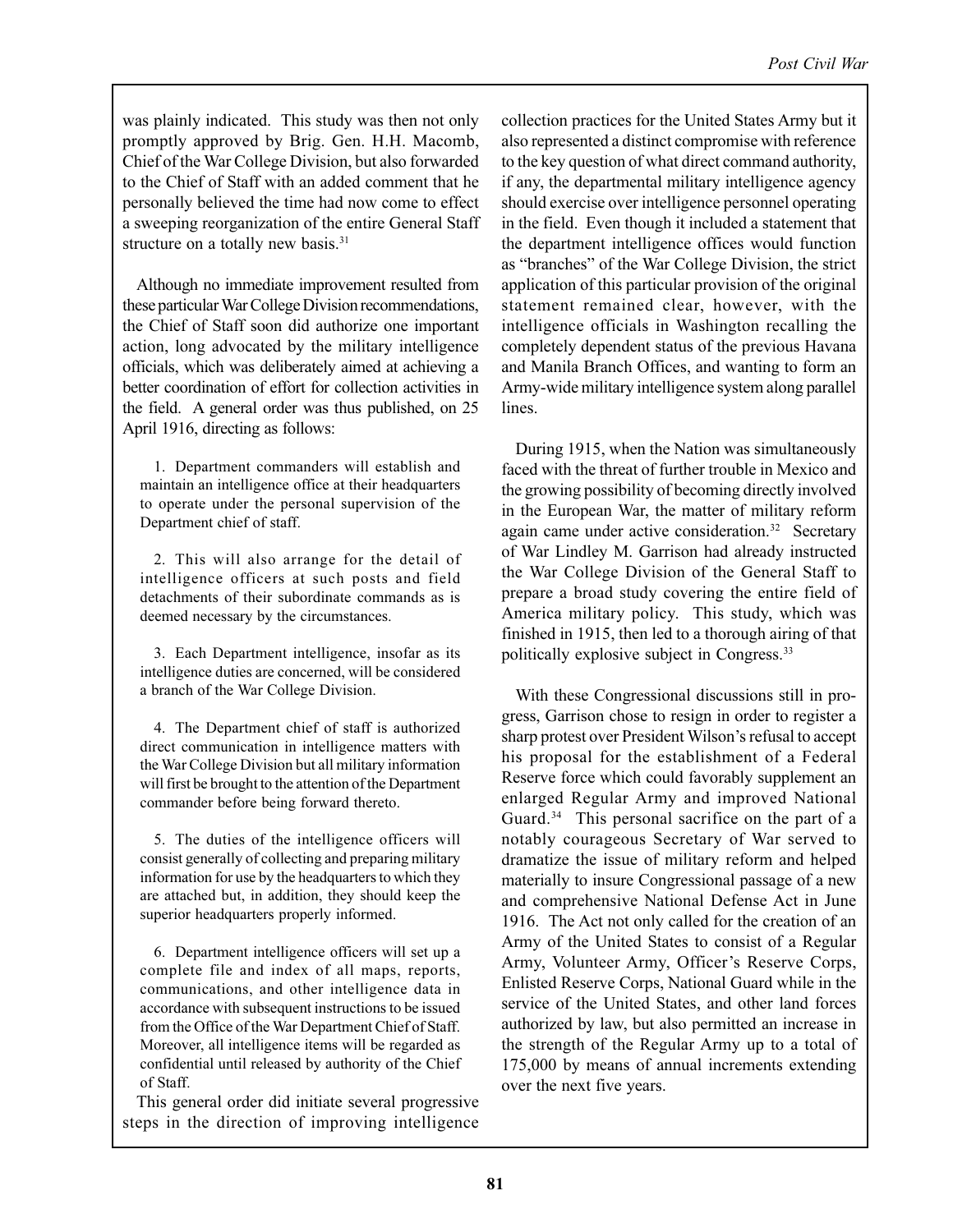Meanwhile, on 9 March 1916, Newton D. Baker was appointed the new Secretary of War. Although possessed of a strong pacifist background and, like Secretary Elihu Root, without any previous experience in military matters, Baker was destined to be regarded as one of the truly great American Secretaries of War. This seems all the more noteworthy because, during a lengthy term of office, from 9 March 1916 to 4 March 1921, his extraordinary talents were constantly taxed to the utmost by the terrific demands of World War I and its complicated aftermath. When he first assumed office, for example, he was immediately faced with the tremendous task of revitalizing a newly-created Army of the United States under legislative authority granted to him by an untried National Defense Act that had been optimistically designed to mature over a lengthy period of five years. Actually, of course, it was to be less than one year before the war clouds descended upon the country in full force.

The National Defense Act of 1916 did represent a forward advance of major proportions for providing the War Department with badly needed legislative assistance in solving some of its more important national defense problems but it also included several unfavorable stipulations which were pointedly aimed at the Army General Staff. Unfortunately, these same stipulations could only serve to handicap the proper execution of the Act itself. One of them, for example, specified that not more than half of the officers detailed to the General Staff Corps "could be at any time station or assigned to or employed upon any duty in or near the District of Columbia." Although the Act also granted an increase of 18 officers for the General Staff Corps, this expansion was scheduled to come in annual increments extending over a fiveyear period. In June 1916, therefore, the total number of General Staff Corps officers was fixed at 41 officers, with only 19 of them on duty within the Washington area. Since highly technical and difficult staff problems had already become the order of the day throughout the War Department, these personnel restrictions gravely hindered the successful conduct of any effective planning for a prewar expansion program.

The serious shortage of General Staff personnel was promptly reflected, of course, in the War College Division, which soon found itself reduced to a total complement of just nine officers. At the same time, though, the flow of information into its so-called Military Information Section kept rapidly mounting. The problem of processing this huge amount of material thus soon became so overwhelming that toward the close of 1916, Brig. Gen. Joseph E. Kuhn, the Acting Division Chief, decided to cancel the remainder of the War College course and to utilize all available personnel in making an "extensive study" of military intelligence reports from abroad, so the information compiled might be imparted to the troops." Before doing this, he had also requested authority from the Chief of Staff to reorganize his division into three new sections and to designate them respectively as the Military Information, Military Operations and Military Preparedness Sections.<sup>35</sup> While such a move would have plainly helped to restore the lost independence of the departmental military intelligence agency, no definite action could be taken along those lines until after the war actually started.

General Kuhn also took several other positive steps to remedy glaring deficiencies in the military intelligence effort. During March 1917, for instance, he opened a series of discussions with the Chief of the Militia Bureau concerning the practicability of having selected National Guard officers nominated to become intelligence officers and receive special training under War Department direction. The result was that the Chief of Staff shortly authorized the dispatch of a confidential letter addressed to the Adjutants General of all States, the Territory of Hawaii and the District of Columbia, instructing them to make such appointments. On the eve of America's entrance into World War I and prior to the start of a general mobilization, therefore, the War Department was assured of having at least the nucleus of an intelligence organization installed in most of the larger cities throughout the country. Likewise, a number of National Guard officers had already received a worthwhile amount of preliminary intelligence training, especially within the counterintelligence field.

Nevertheless, despite these few scattered signs of a tardy awakening, when the United States declared war against Germany on 6 April 1917, the period of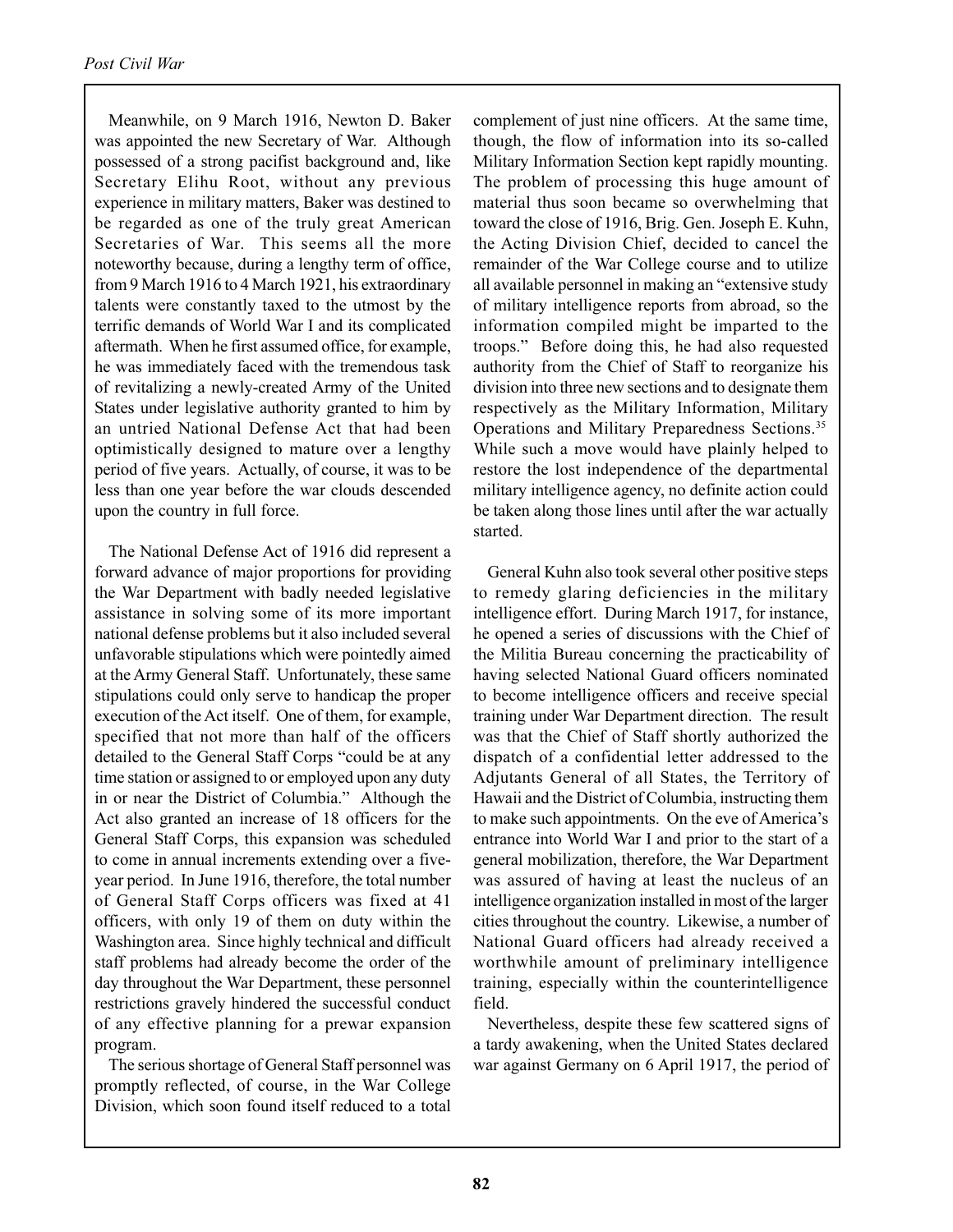imposed adversity for the departmental military intelligence agency was still essentially in force. The agency thus continued to remain s deeply submerged with the General Staff organization that it could not execute any of its fundamental intelligence responsibilities in a proper manner. At the same time, along with the rest of the War Department, it was also suffering markedly from a lack of trained general staff personnel stemming from the restrictive provisions of the National Defense Act of 1916. Under the far-sighted leadership of General Kuhn, Chief of War College Division, strenuous last minute efforts had been made to improve this distressing situation but events were now marching ahead so swiftly that the cumulative mistakes of more than ten years duration could not possibly be rectified prior to the entrance of the United States into World War I. As a result, most of the indicated intelligence reforms had to be undertaken at a greatly accelerated rate right in the midst of the widespread confusion and uncertainties that habitually accompany large-scale military expansions. The marvel is that any satisfactory progress could be achieved at all in the face of the seemingly insuperable obstacles which were actually encountered.

With the advent of World War I, the general period representing the preliminary development of the departmental military intelligence agency came to an abrupt conclusion. Although the Military Intelligence Division was not officially reestablished until 26 August 1918, to all intents and purposes it started to function on a comparatively independent basis just three weeks after the declaration of war against Germany. Strongly influenced by sound operational principles that were originally formulated by General Washington during the course of the American Revolution and then subjected to trail in the field over a lengthy succession of formative years, the agency had experienced a highly promising start in 1855 under the direct sponsorship of the Adjutant General. Following the creation of a General Staff Corps within the United States Army in 1903, however, it became a victim of a series of unfavorable decisions by higher authority which promptly led to a disastrous decade of imposed adversity. Notwithstanding, the full period did witness a large number of intelligence activities that not only remain of important historical significance but also furnish several enlightening lessons of major concern to the future.

Pursuant to the Freedom of Information Act, 5 U.S.C. §552B(4), the article: "The Underside of the Mexican Revolution: El Paso 1912", pp.83-89, has been redacted at the request of the author.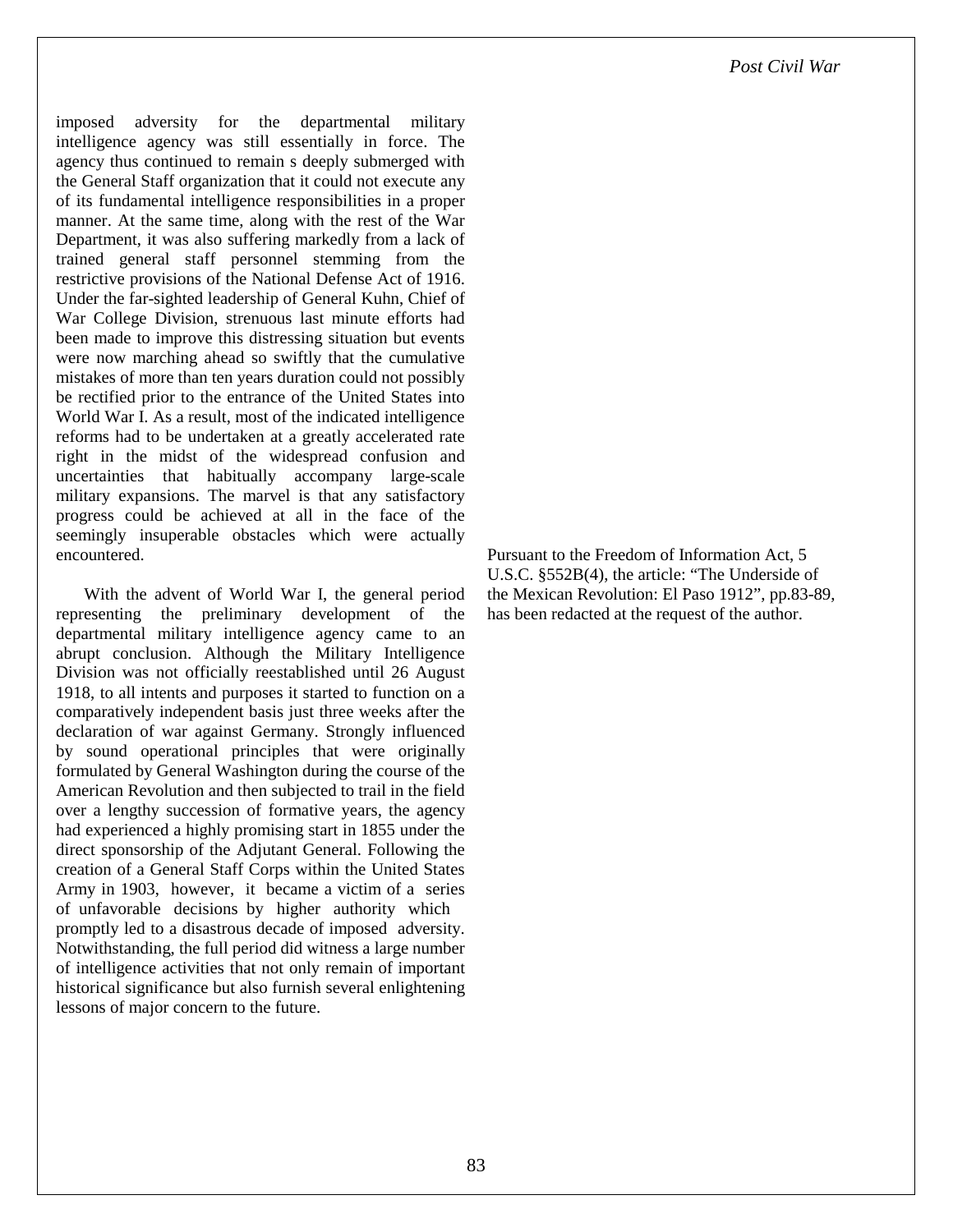*Post Civil War*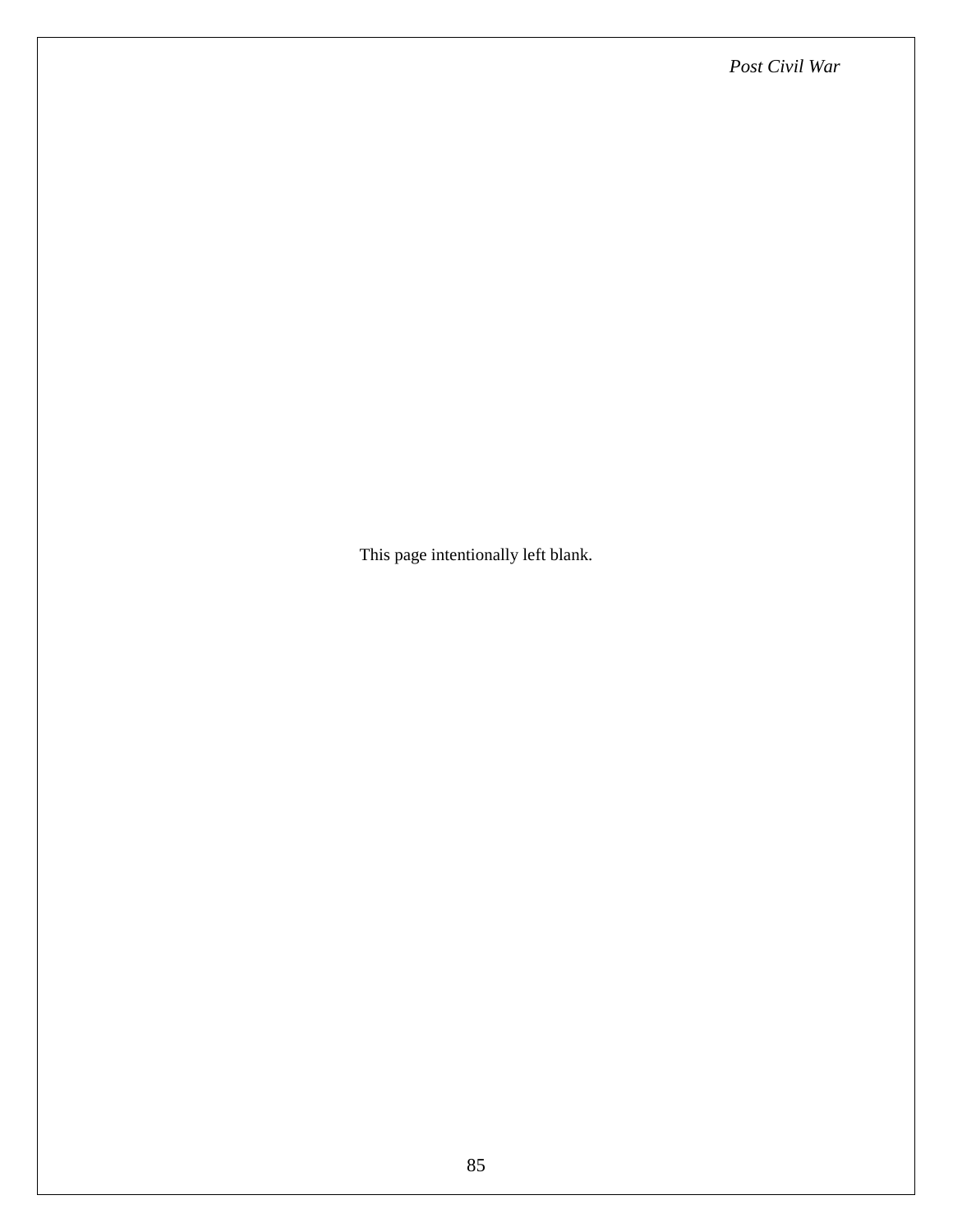*Post Civil War*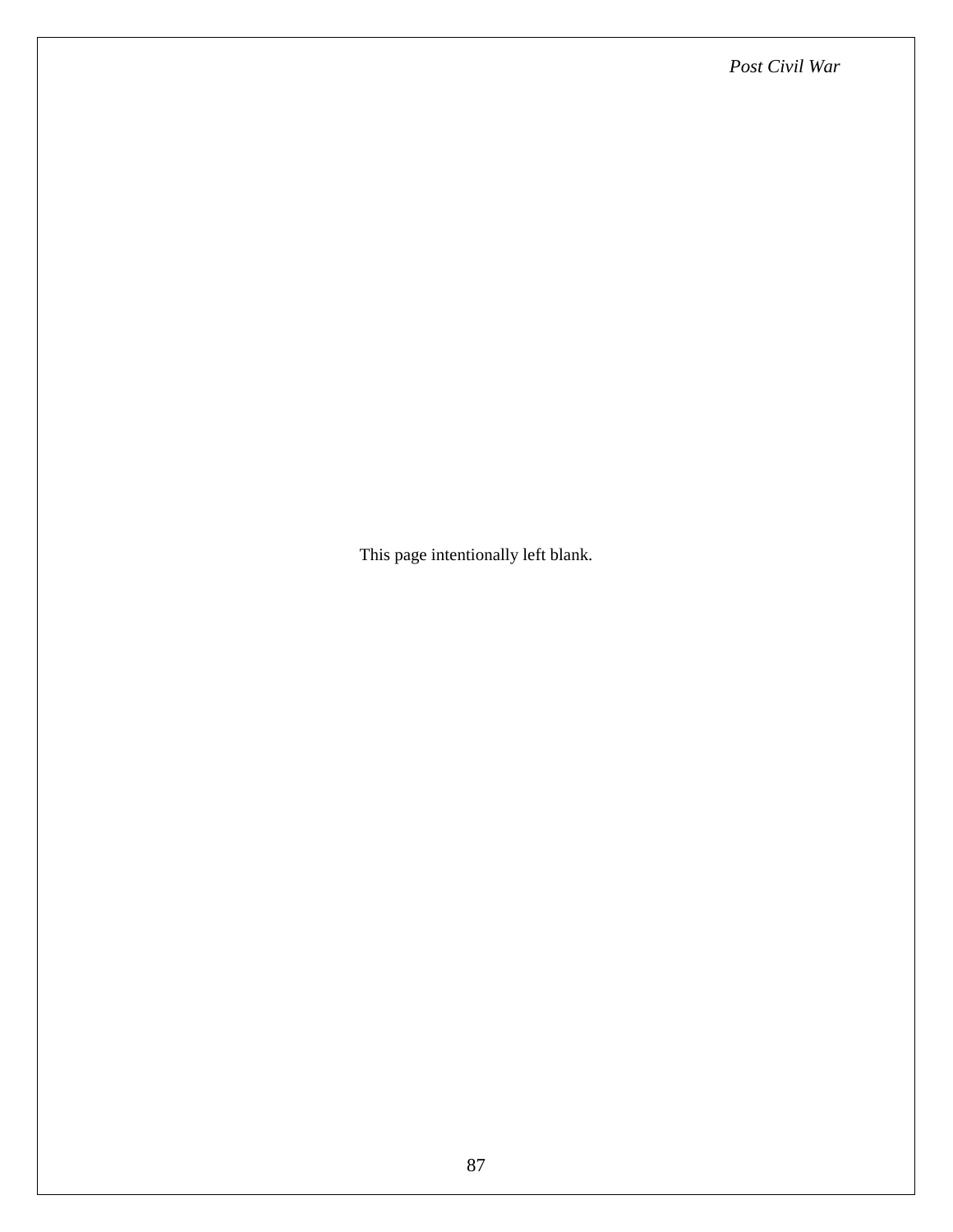*Post Civil War*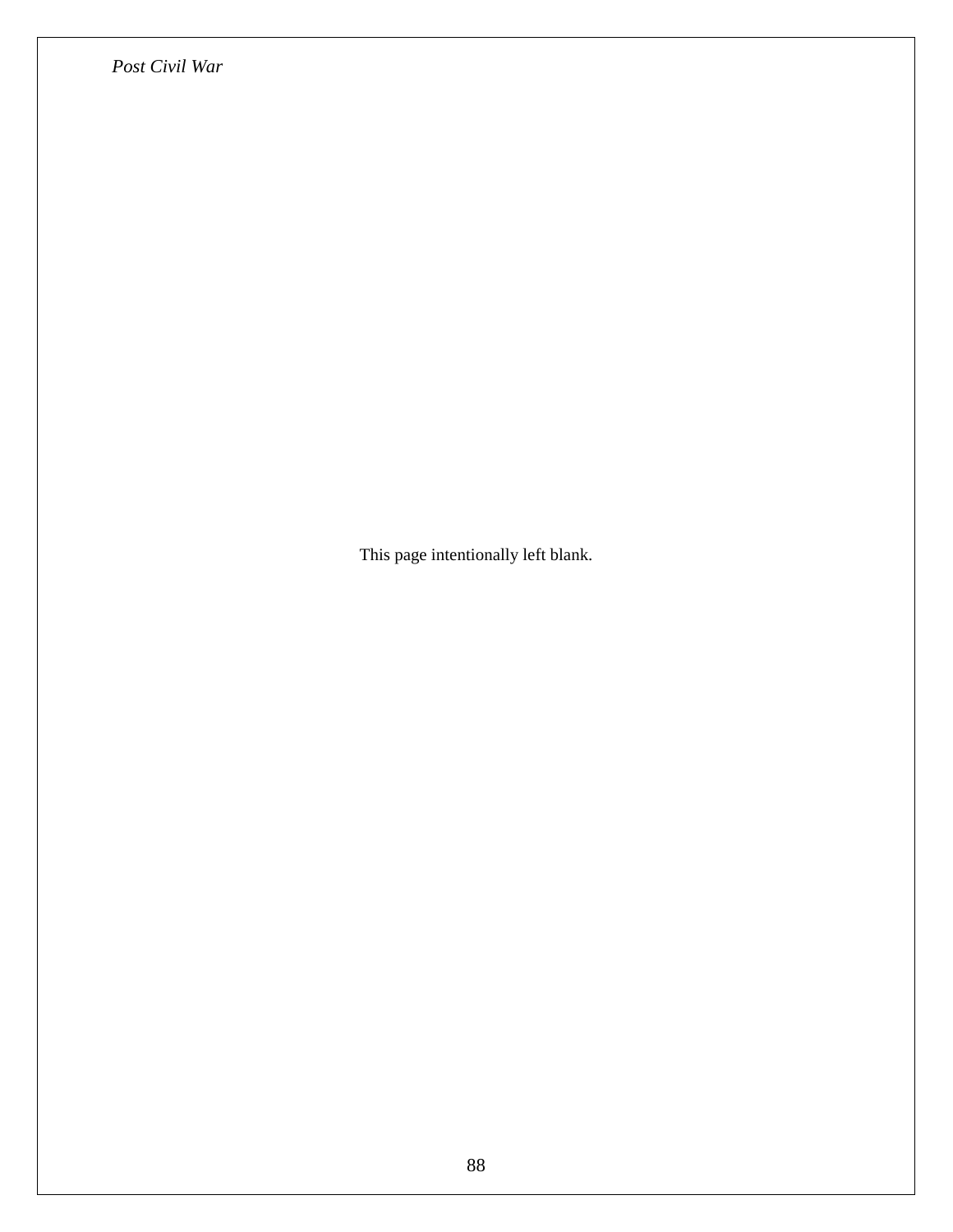This column intentionally left blank.

#### **Imperial Germany's Sabotage Operations In The U.S.**

As the industrial revolution swept across Western Europe, the nations there sought an outlet for their manufactured products in the less developed regions of the world. Great Britain grabbed the lion's share, but in the decade after 1870, the other European nations moved aggressively to obtain what was left. An imperialistic rivalry was born. France wanted to restore her national spirit after her defeat in 1870. Germany, with an astonishing industrial development and with the most powerful army in the world, demanded "a place in the sun." Russia desired an icefree port on the Pacific Ocean and Japan searched for new markets to support her overflowing population. In this scramble for markets and territories, Africa was carved up into colonies and protectorates and there was every indication that the same fate awaited Asia.

The rivalries between these European nations were a continuous menace to peace. With Europe wallowing in an orgy of militarism, imperialism, nationalism and intelligence intrigues, it was unlikely that any balance of power could be maintained. It was finally upset in the Balkans where racial hatred and nationalist strivings were complicated by the conflicting ambitions of Austria and Russia.

In was June 28, 1914 in late morning as an inconspicuous Bosnian student waited by a cobble street in Sarajevo. He observed Archduke Franz Ferdinand and his wife drive by on their way to the town hall. The student was Gavrilo Princip, a member of the Young Bosnians, a group that was organized in 1910 to protest against the annexation in 1908 of Bosnia and Herzegovina. A few minutes earlier, another member of the Young Bosnians had tossed a bomb into the Archduke's car but it was deflected by Ferdinand and exploded beneath the security vehicle following the Archduke's car.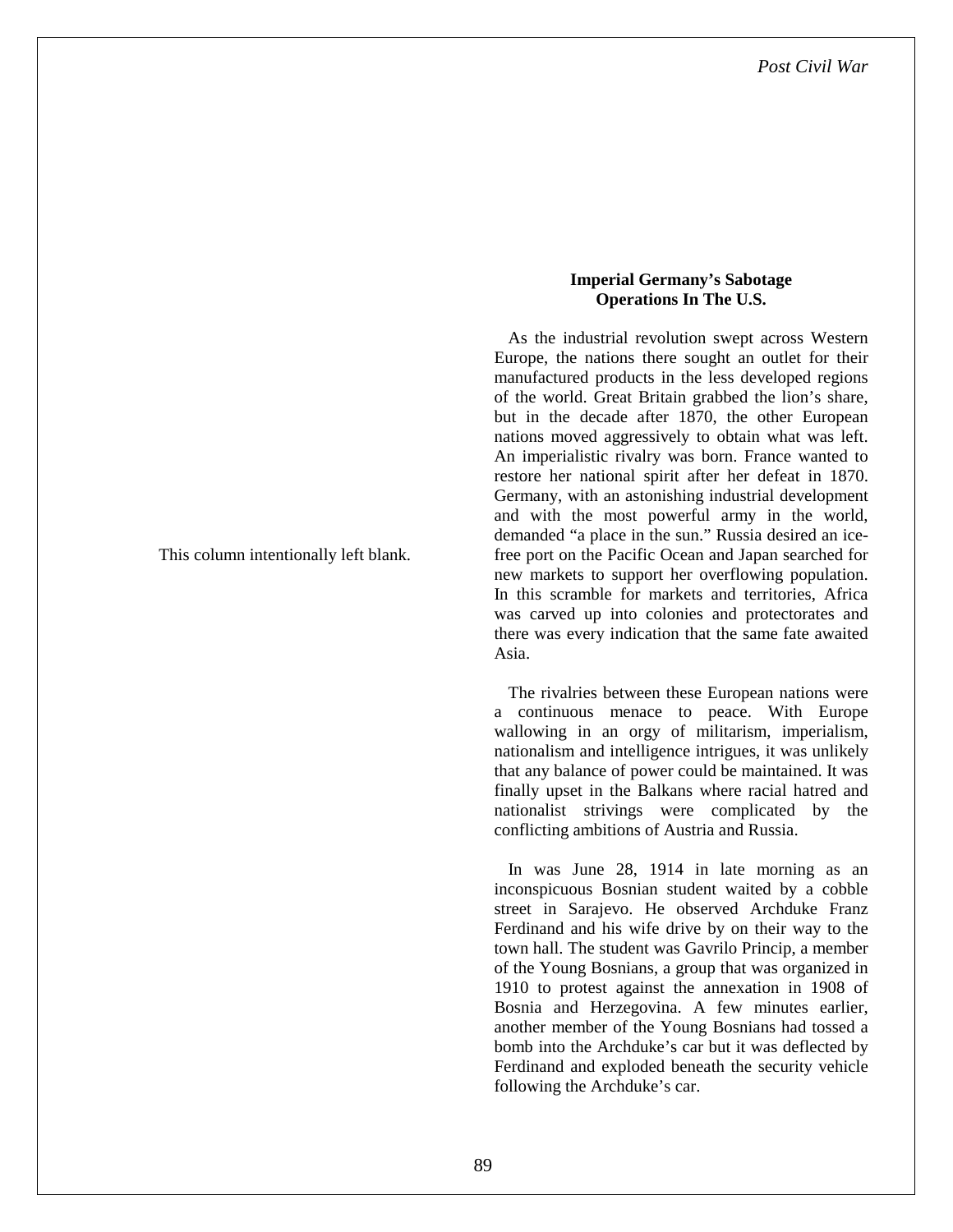After his town meeting, the Archduke ordered his driver to take him to the hospital to visit the injured security guards. Although the driver wanted to take a different road, the Archduke insisted on using the same route where the attack took place. Princip saw them returning and as the Archduke's car passed slowly by, he stepped from the crowd into the street and fired several rounds at point-blank range into the archduke and his wife, killing both. World War I began less than two months later.

Following a century-old tradition, the United States declared a policy of neutrality. President Woodrow Wilson attempted to steer a neutral position among the belligerents but several major influences within the United States eventually caused this policy to be abandoned

The least effectual of these influences was the heterogeneous character of the American population. When the war in Europe began, about one-third of the American population was foreign-born or of foreign-born parentage. It was this group that the European propagandists first focused their efforts. They had limited success but, in the last analyst, targeting this audience was of little importance in determining how the United States finally acted.



Count Johann von Bernstorff, German **Ambassador to the United States.** 

The other three influences played a greater role in President Wilson's decision to declare war on Germany. The first of these was the economic affect the war had on the United States. It caused a tremendous upswing in the economy. The war was destroying the industrial and agricultural base in Europe and the United States became the major source for all types of commodities, particularly foodstuffs and munitions. All this meant a sudden and widespread prosperity. The profits came almost entirely from the Allied Powers. As Great Britain tightened the blockade around Germany and extended the contraband list, it became difficult to export to the Central Powers (Germany and its allies).

While economic interests were tying the United States more closely to the allied nations, organized propaganda was effectively used. Both the Allied and Central Powers exerted themselves to the utmost to influence public opinion, but in this effort, the allied Powers were far more successful. The success was due to Great Britain's control of the cables and strict censorship, which allowed only the news it wanted Americans to hear from the war front to reach the United States. Honest, unbiased news largely disappeared from American papers after August 1914. According to one journalist, the British censors eliminated three-quarters of the dispatches from American correspondents in Central Europe.<sup>83</sup> The British portrayed themselves as saviors of the world from the Teutonic hordes. The French reminded Americans of their contributions to American independence. Against the skillful Allied propaganda, the blundering efforts of Germany to subsidize the American press and influence American opinion made scant progress and were eventually utterly discredited by 1915.

#### As Franz Rintelen admitted,

Everybody in Germany was raging. Large packets of newspapers had been received from America, and there was not a word of truth in the reports that were being made about the military situation. We were particularly indignant at the numerous stories of atrocities, which had found their way into the American papers. With this kind of journalism it was inevitable that not only the mass of newspaper readers, but gradually also official circles in America, would assume an anti-German attitude.<sup>84</sup>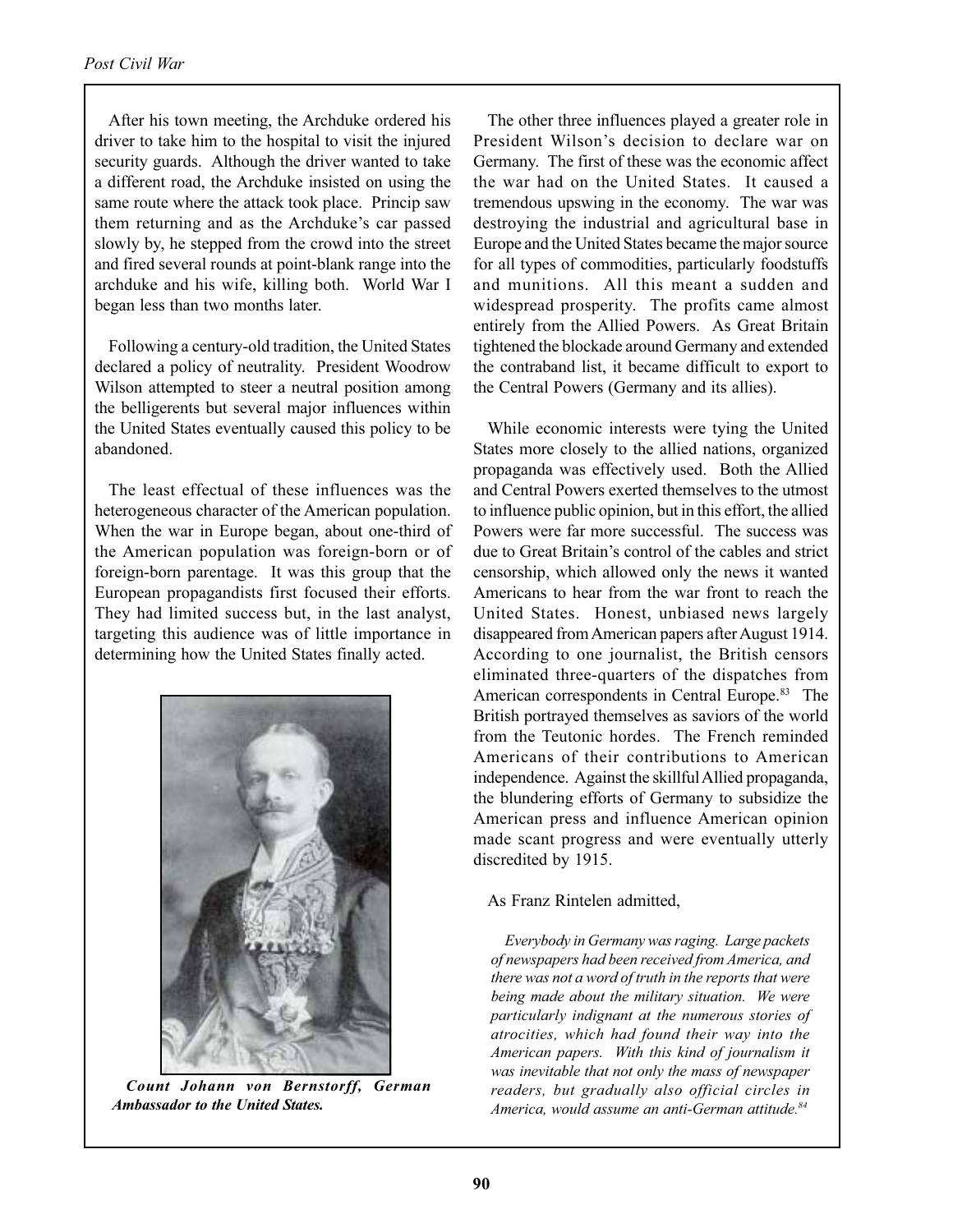The last major influence was the violations of America's neutral rights by the Germans. To the Germans, the United States remained a problem and they had to develop a strategy to deal with it. The strategy they chose was to keep the United States neutral while at the same time closing off the flow of food and war material from the United States to the Allied Powers. The first part of the strategy depended on diplomacy and the second relied on sabotage.

To conduct this strategy in the United States, the German High Command selected Johann Heinrich Count von Bernstorff, the German Ambassador to the **United States.** 

"Bernstorff, a seasoned diplomat, came to Washington as Imperial German Ambassador during a placid and superficially cordial period in German-American relations and played very well what was largely a ceremonial role before the summer of 1914. However, the outbreak of the World War, and particularly his government's decision in early 1915 to launch an unrestricted submarine campaign against merchant shipping, thrust Bernstorff into the center of a diplomatic firestorm that grew in intensity and culminated in an American declaration of war against the German Empire in 1917."85

In July 1914, nine days after the Archduke is assassinated in Sarajevo, Bernstorff left the United



**Captain Karl Boy-Ed** 

States for Germany. He believed his summons home was to consult with the German Foreign Ministry. Instead, he met with Section 3B, military intelligence, of the German General Staff. Bernstorff was told that German military intelligence had no experienced officers it can devote to the United States. They informed Bernstorff that all their best officers and espionage agents had been deployed against Germany's enemies in the war, Great Britain, France and Russia. Even if Section 3B could identify a sufficient number of trained agents and mobilize them against the United States, the odds of infiltrating them into America undetected was remote.

*Section 3-B* told Bernstorff that he was to be Germany's espionage and sabotage chief for the Western Hemisphere. To support his effort, he would be assisted by Captain Franz von Papen, currently military attaché in Mexico who was to be transferred to the United States, Captain Karl Boy-Ed, naval attaché, and Dr. Heinrich Albert, the commercial attaché who would be the finance officer for the sabotage operations. With this small group of men, Bernstorff had to carry out the German strategy against the United States.

With Bernstorff in Washington, the other three officials established their operational base in New York City. Albert opened an office at 45 Broadway and von Papen and Boy-Ed use an office in the Wall Street area. Their first task was to identify and recruit agents for their sabotage and subversion operations. The early efforts of the group were ragged and ineffectual.

One of the first enlistee in their plans was Horst von der Goltz, who devised a plan to dynamite the Welland Canal, which linked Lakes Ontario and Erie on the Canadian side of the border, just west of Buffalo. Shippers to transport raw material to American munitions and commodities companies  $used$  the Canal

Using the pretext of blasting tree stumps on a farm, a Captain Hans Tauscher, the Krupp representative in New York obtained dynamite from the Dupont Powder Company. Tauscher gave the dynamite to von der Goltz who stored it at a German safehouse operated by Martha Held. Held's row house at 123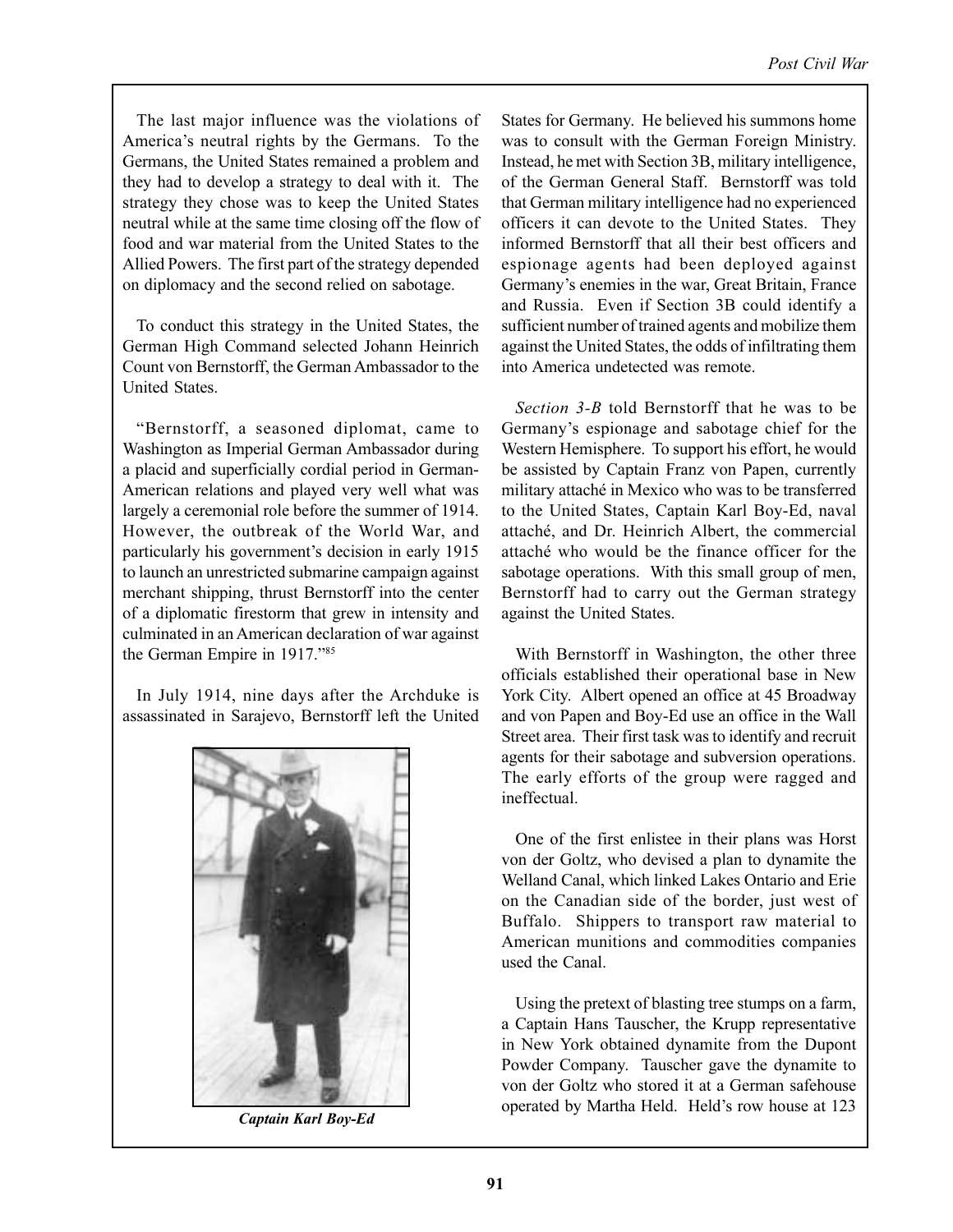West 50<sup>th</sup> Street in Manhattan was also the gathering place for German ship captains who docked in New York.

To help him in his plan, von der Goltz, using the alias Bridgeman H. Taylor, engaged the services of several men. Several days after obtaining the dynamite, the small group of saboteurs left New York for Buffalo by train. Following them was the Secret Service. After surveying the canal and seeing that it was heavily guarded, the men got cold feet and abandoned the plan.

Von Papen reported back to Berlin about the failure and von der Goltz was recalled to Germany. Instead of being reprimanded, German military intelligence ordered him to return to the United States. On his return, the ship stopped in England and von der Goltz walked in to Scotland Yard with an offer of information on German air raids on Britain. Scotland Yard arrested him and during his interrogation, he informed them that he prevented a sabotage plot

# **NOTICE!**

TRAVELLERS intending to embark on the Atlantic voyage are reminded that a state of war exists between Germany and her allies and Great Britain and her allies; that the zone of war includes the waters adjacent to the British Isles; that, in accordance with formal notice given by the Imperial German Government, vessels flying the flag of Great Britain, or of any of her allies, are liable to destruction in those waters and that travellers sailing in the war zone on ships of Great Britain or her allies do so at their own risk.

#### IMPERIAL GERMAN EMBASSY WASHINGTON, D. C., APRIL 22, 1915.

Notice in an American Newspaper advising travelers of the danger of sailing on British Ships.

against the Welland Canal. The British extradited him to the United States to stand trial

Once he was in the hands of the American authorities, von der Goltz repeated his story about the sabotage plot. He also guided Department of Justice officers to the safehouse run by Martha Held. Held was interviewed about the dynamite by the Justice officers but claimed she was asked to hold a suitcase but did not know what it contained. Although Justice was aware of this safehouse, they never investigated nor conducted surveillance against it. Horst von der Goltz was tried convicted and sent to prison in 1916.

The next operational plan conducted by von Papen and Albert was to obtain U.S. passports for use by German army reservists residing in the United States to return to Germany to fight against its enemies. After the reservists reached Germany, military intelligence took the passports and used them to send spies into Britain, France and Russia. The problem was that the Department of State had tightened the loose passport regulations by requiring more extensive proof of American citizenship and a photograph of the applicant. To circumvent the new regulations, the Germans resorted to passport fraud.

To conduct the operation, von Papen and Albert recruited a German, Hans von Wedell. Von Wedell devised a plan to have American longshoremen, sailors and street bums in the New York environs apply for American passports. Once they had the passports, von Wedell purchased the passport from them for a small amount of money, usually from ten to twenty-five dollars. It was a great scheme and worked well until some of the street-smart individuals realized what was happening and attempted to blackmail von Wedell for more money. American authorities got wind of the scam and began to investigate but Von Wedell left for Cuba before they had a chance to identify him.

Instead of curtailing their operation after von Wedell left, the Germans recruited another individual, Carl Ruroede, to take von Wedell's place. Ruroede's career as a German agent was short-lived. The Department of Justice's investigation had zeroed in on the location of the office used by the Germans. An undercover agent, Albert Adams, was sent in to make contact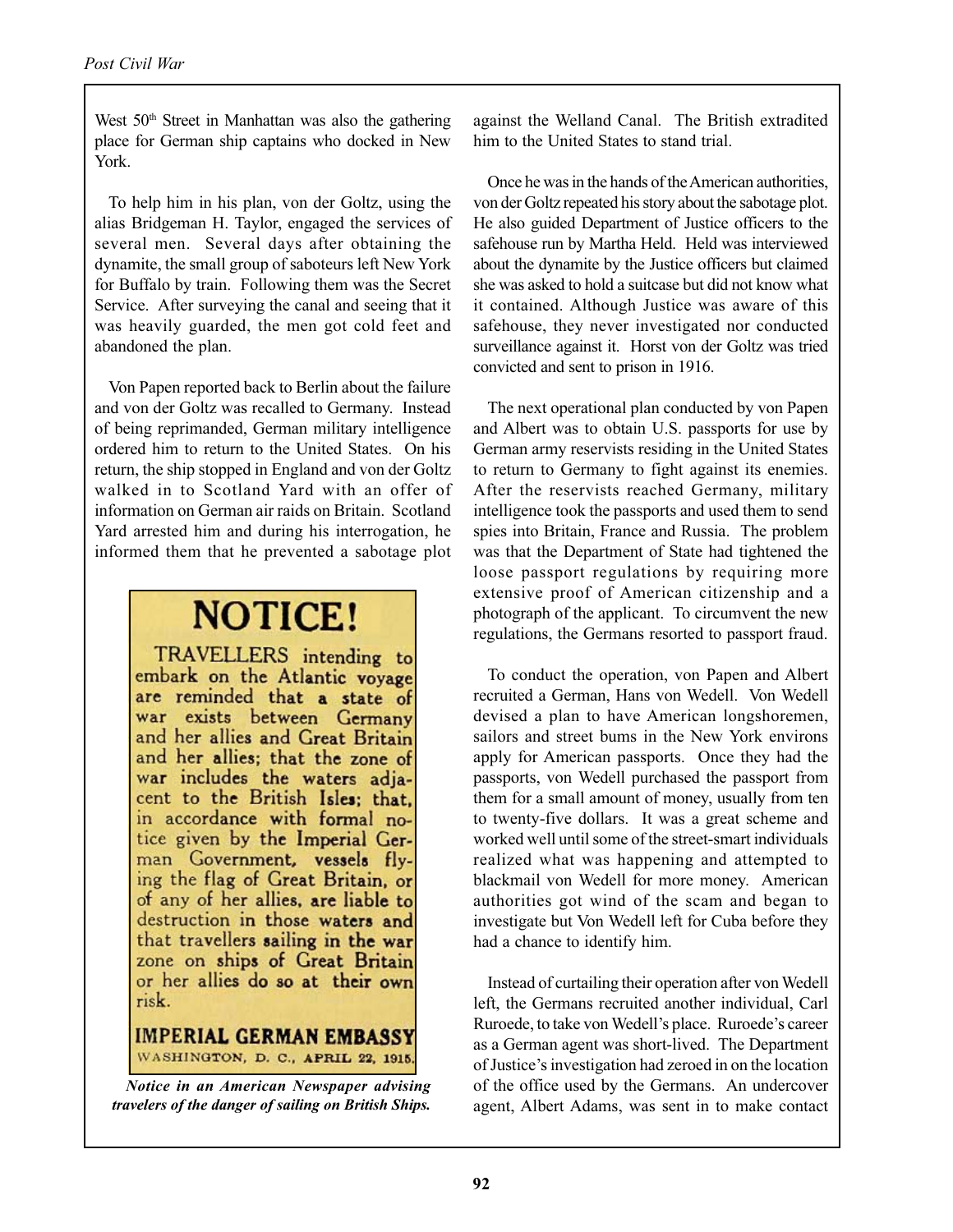with Ruroede. Posing as a Bowery bum with pro-German views, Adams was immediately enlisted to procure American passports.

With Department of State support, Adams was given four passports to give to Ruroede. Ruroede, an inexperienced agent, made the foolish mistake of showing Adams how the passports were doctored and saying that the passports were going to be used by four Germans to sail to Europe in a few days.

On 2 January 1915 the Department of Justice arrested Ruroede. The ship, Bergensfjord, carrying the four Germans using the false passports, was stopped in the harbor and boarded by Justice officials who promptly arrested the men. On board the ship was von Wedell but the officials missed him

A few days prior to sailing aboard the Bergensfjord, von Wedell wrote the following letter, dated 26 December 1914, to von Bernstorff:

"His excellency The Imperial German Ambassador, Count von Bernstorff, Washington, D.C. Your Excellency: Allow me most obediently to put before you the following facts: It seems that an attempt has been made to produce the impression upon you that I prematurely abandoned my post, in New York. That is not true.

I. My work was done. At my departure I left the service, well organized and worked out to its minutest details, in the hands of my successor, Mr. Carl Ruroede, picked out by myself, and, despite many warnings, still tarried for several days in New York in order to give him the necessary final directions and in order to hold in check the blackmailers thrown on my hands by the German officers until after the passage of my travelers through Gibraltar; in which I succeeded. Mr. Ruroede will testify to you that without my suitable preliminary labors, in which I left no conceivable means untried and in which I took not the slightest consideration of my personal weal or woe, it would be impossible for him, as well as for Mr. Von Papen, to forward officers and 'aspirants' in any number whatever to Europe. This merit I lay claim to and the occurrences of the last days have unfortunately compelled me, out of sheer selfrespect, to emphasize this to your Excellency.

II. The motives which induced me to leave New York and which, to my astonishment, were not communicated to you, are the following:

1. I knew that the State Department had, for three weeks, withheld a passport application forged by me. Why?

2. Ten days before my departure, I learnt from a telegram sent me by Mr. Von Papen, which stirred me up very much, and further through the omission of a cable, that Dr. Stark had fallen into the hands of the English. That gentleman's forged papers were liable to come back any day and could, owing chiefly to his lack of caution, easily be traced back to me.

3. Officers and aspirants of the class which I had to forward over, namely the people, saddled me with a lot of criminals and blackmailers, whose eventual revelations were liable to bring about any day the explosion of the bomb.

4. Mr. Von Papen had repeatedly urgently ordered me to hide myself.

5. Mr. Igel had told me I was taking the matter altogether too lightly and ought to-for God's sakedisappear.

6. My counsel...had advised me to hastily quit New York, inasmuch as a local detective agency was ordered to go after the passport forgeries.

7. It had become clear to me that eventual arrest might yet injure the worthy undertaking and that my disappearance would probably put a stop to all investigation in this direction.

How urgent it was for me to go away is shown by the fact that, two days after my departure, detectives, who had followed up my telephone calls, hunted up my wife's harmless and unsuspecting cousin in Brooklyn, and subjected her to an interrogatory.

Mr. Von Papen and Mr. Albert have told my wife that I forced myself forward to do this work. That is not true. When I, in Berlin, for the first time heard of this commission, I objected to going and represented to the gentleman that my entire livelihood which I had created for myself in America by six years of labor was at stake therein. I have no other means, and although Mr. Albert told my wife my practice was not worth talking about, it sufficed, nevertheless, to decently support myself and wife and to build my future on. I have finally, at the suasion of Count Wedell, undertaken it, ready to sacrifice my future and that of my wife. I have, in order to reach my goal, despite infinite difficulties,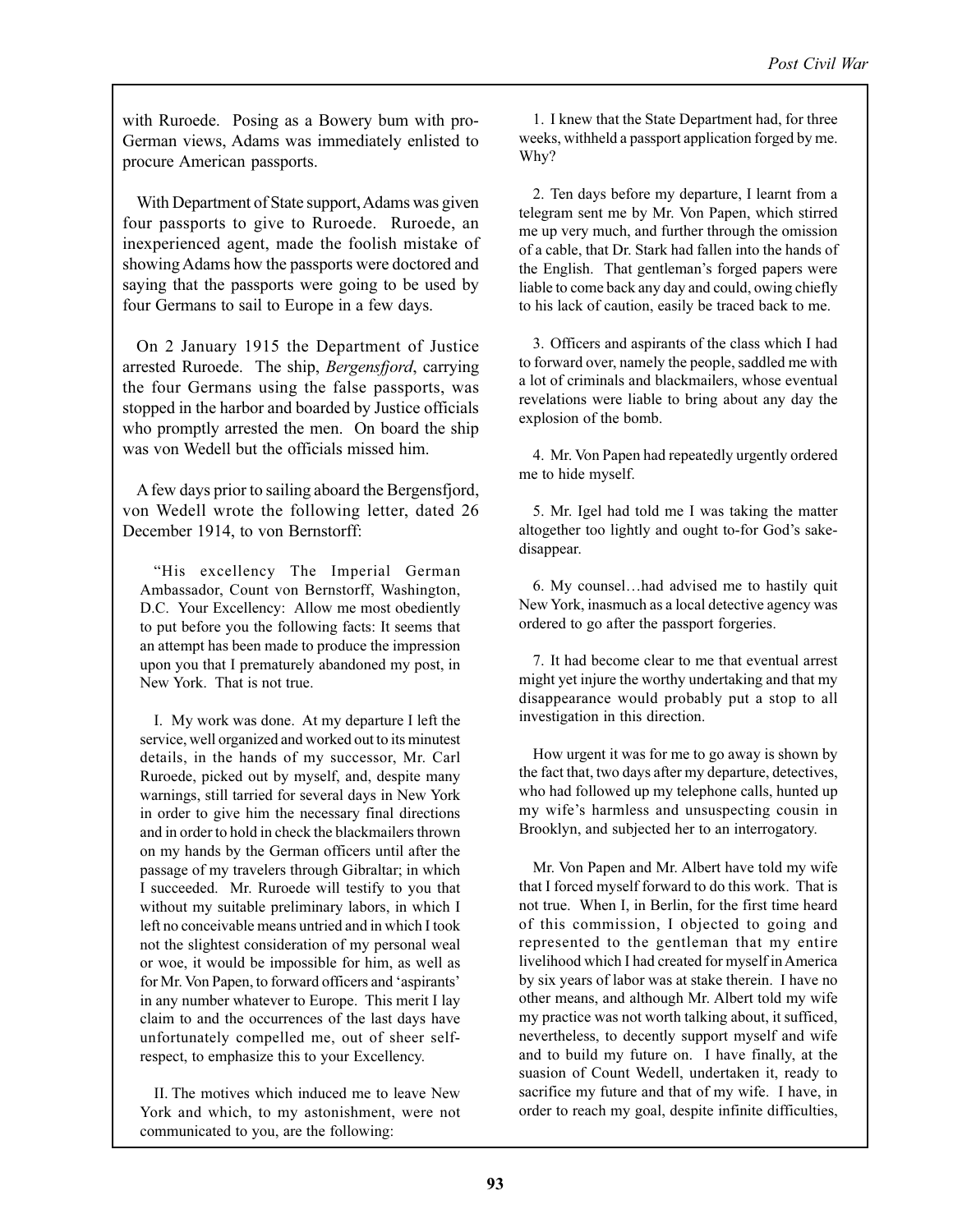destroyed everything that I built up here for myself and my wife. I have perhaps sometimes been awkward, but always full of good will, and I now travel back to Germany with the consciousness of having done my duty as well as I understood it, and of having accomplished my task.

"With expressions of the most exquisite consideration, I am, your Excellency,"

Very Respectfully,

/s/ Hans Adam von Wedell

Ruroede was tried, convicted and sentenced to three years in prison. The four reservists, pleading guilty, protested that they had agreed to return to Germany on false passports out of patriotism, were fined \$200 each. As for von Wedell, the British took him off the Bergensfjord on the high seas off the coast of England but the British ship was torpedoed and von Wedell went down with the ship.

#### **Heinrich Friedrich Albert<sup>86</sup>**

On 27 July 1915 an ad appeared in the New York Evening Telegram. It read: "Lost on Saturday. On 3:30 Harlem Elevated Train, at 50th St. Station, Brown Leather Bag, Containing Documents. Deliver to G.H. Hoffman, 5 E. 47th St., Against \$20. Reward." The ad was seeking to recover the lost briefcase of Heinrich Friedrich Albert, a German lawyer, who was serving as Commercial Attaché and financial advisor to the German Ambassador to the United States, Count Johann von Bernstorff. He was also the paymaster for the German sabotage operations in the United States.

To complement their sabotage operations, the Germans invented the idea of establishing a cover company to conduct a covert operation to induce labor unrest and encourage strikes by laborers at munitions companies in the United States. The conceived plan had three goals: the cover company was to purchase vital raw materials and manufacturing equipment and tools to keep them from reaching legitimate companies; to obtain armaments and powder contracts but not honor them; and to pay astonishing high salaries to its workers, causing other companies to do the same or face worker troubles. The plot called for the Bridgeport Projectile Company, the name selected for the cover company, to begin construction in Bridgeport, Connecticut in April 1915 and ready for operations in September that same year.

It was a bold plan that never came to fruition because of carelessness on the part of Albert. Albert was at the offices of the Hamburg-Amerika Line, at 45 Broadway in lower Manhattan. George Sylvester Viereck, the editor of the Fatherland, a pro-German publication, joined him there. Viereck was also under investigation by the Secret Service for violations of America's neutrality laws.

Before President Woodrow Wilson signed an Executive Order on 14 May 1915, authorizing surveillance of German Embassy personnel in the United States, the Secret Service was limited to watching clerks, technicians and errand boys for the Germans. After Wilson's order, William J. Flynn, chief of the Secret Service, immediately assigned a ten-man squad to keep the Germans under surveillance. Frank Burke, a young agent, was named head of this unit, located on the top floor of the Customs House at the Battery. Burke initiated coverage on all the significant people he knew involved in German activities, including Viereck.

Viereck, not a trained operative of the Germans, failed to notice that he was under surveillance. Secret Service agent, William H. Houghton, had followed him to the Hamburg-Amerika Line offices. After Viereck entered the building, Houghton telephoned the Custom House in New York and suggested to Frank Burke, that he should join him in case Viereck exited the site with another individual.

Burke and Houghton waited until mid-afternoon before Viereck and Albert came out of the building and proceeded to the uptown-elevated train station at Rector Street. The Germans sat in the middle of the car while Houghton sat opposite them and Burke sat behind them. The Secret Service agents did not know the identity of Viereck's companion at the time but suspected it might be Albert, a man they heard of but never saw before.

Albert was, indeed, an unknown individual to American counterintelligence. He was six-feet tall, heavy-set, and had crosscut saber scars on his right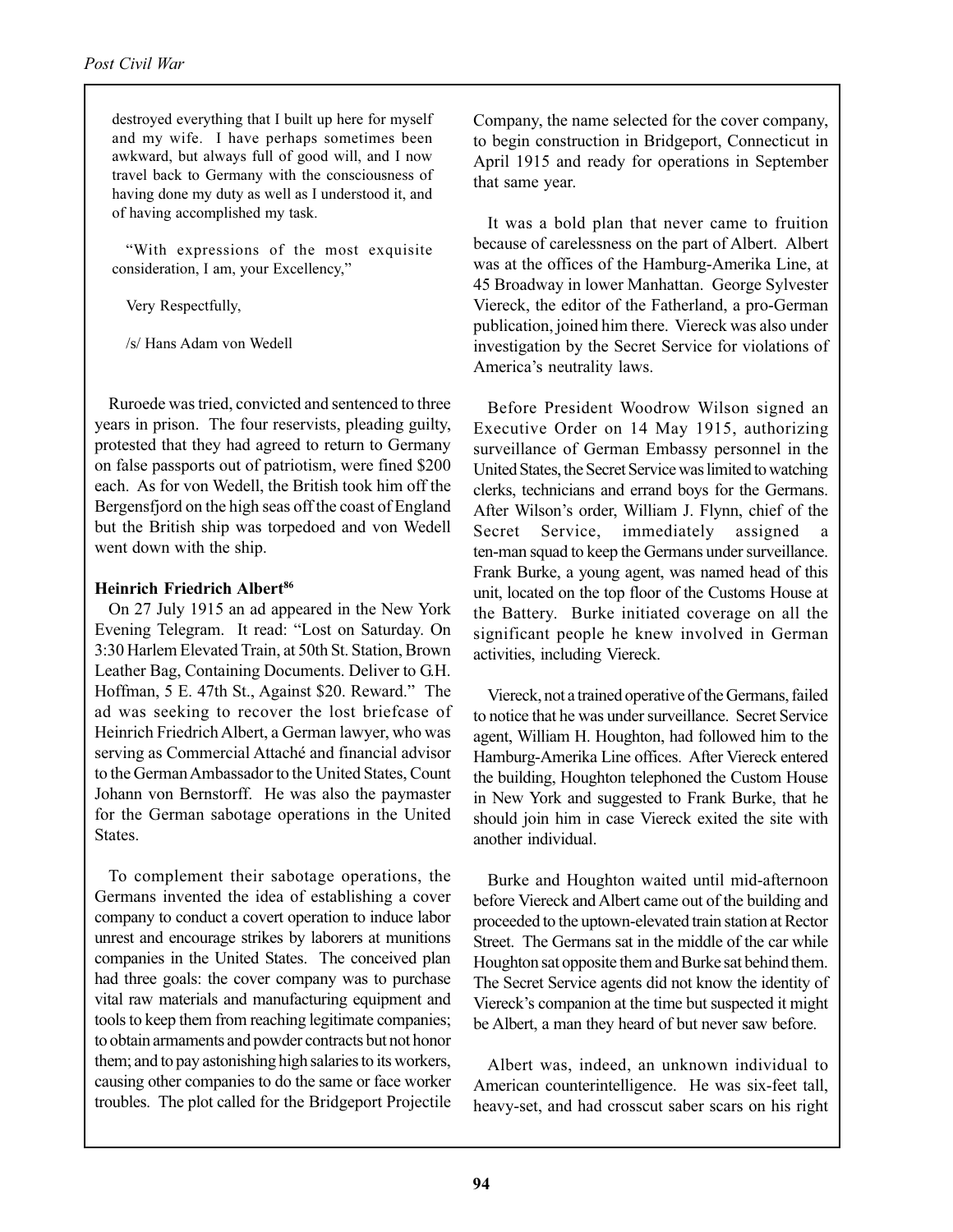cheek, a dimpled chin and a stubby dark moustache. Every day, Albert rode the elevated train between his office at 45 Broadway and his Ritz-Carlton hotel room. He always carried his briefcase, which was stuffed with Berlin telegrams, communications from German agents, financial records and subordinate reports.

Viereck disembarked at the Thirty-third Street stop, trailed by Houghton. Burke remained on the train watching Albert, who was carrying a briefcase. A woman came on board the train and sat opposite Albert. As the train proceeded to the next stop, Albert closed his eyes and dozed off, his briefcase resting on the seat against the wall of the car.

When the train stopped at Fiftieth Street and was ready to move again, Albert suddenly awoke and realized it was his stop. He sprang from his seat and raced out the back door. The woman called to him about his briefcase but Burke picked it up and rushed out the front door. Albert realizing he left his briefcase on the train, reentered the train only to find it missing. He again ran out of the train looking for the person who took the briefcase.

Seeing Albert between him and the exit stairs, Burke partially covered the briefcase with his coat and using other passengers as cover, stood against a wall until Albert went down the stairs. Burke also made his way down the stairs behind Albert. When Burke reached the street, Albert spotted him and began to give chase.

Burke hopped on a streetcar heading uptown. He quickly told the conductor that a crazy fellow who had just caused a big scene on the elevated train was pursuing him. The conductor seeing Albert racing after the streetcar, arms flailing, told the motorman not to stop at the next corner. The streetcar continued on, leaving Albert waving helplessly behind.

Knowing he could not retrieve his briefcase, Albert proceeded to the German Club on Central Park West, where he held an impromptu meeting with German Embassy military attaché, Captain Franz von Papen, and naval aide, Captain Carl von Boy-Ed. Based on what Albert told them, they decided that a common thief had taken the briefcase and, after searching through the papers, would find nothing of value. The best way to get the papers back, they reasoned, was to place an ad in the newspapers offering a reward.

When Burke opened the briefcase and saw the papers, he notified Flynn. Flynn, in turn, contacted Secretary of the Treasury, William G. McAdoo, at his summerhouse in North Haven, Maine. Flynn took the briefcase to McAdoo, who with his aids decided that the contents proved beyond doubt that the German Embassy in the United States was violating the neutrality laws. McAdoo then took the papers to President Wilson

The President asked McAdoo to consult with Col. Edward House, the president's closest advisor, and Secretary of State Robert Lansing. The United States government was in a bind because any use of the papers by the government would show that a government agency had stolen the papers of a fully accredited diplomat. Colonel House suggested that the contents of the papers be given to one of the newspapers to publish. The New York World was chosen and selected papers were given to the editor, Frank I. Cobb, who agreed to publish them without attribution in return for exclusive use of the documents.

The newspaper published the contents on page one and two succeeding pages 15 August 1915. The paper reported that Albert was the master German spy, who, along with van Papen, devised the Bridgeport Projectile Company operation and obtained approval for it from the German military general staff. According to the newspaper, it was their idea to divert legitimate orders from the British and French away from honest American munitions firms to their cover company with the intention of simply storing the gunpowder and shell casings. In fact, they hired an American industrialist, George Hoardley, to build and operate the plant so as to appear it was a genuine business.

The New York World also reported that the German government was financing Viereck's newspaper, The Fatherland. In letters between Viereck and Albert, published on the front page of the New York World, it showed that Albert was providing \$1,500 monthly to Viereck. It further revealed that Albert was pushing for more say in how the paper was to be managed.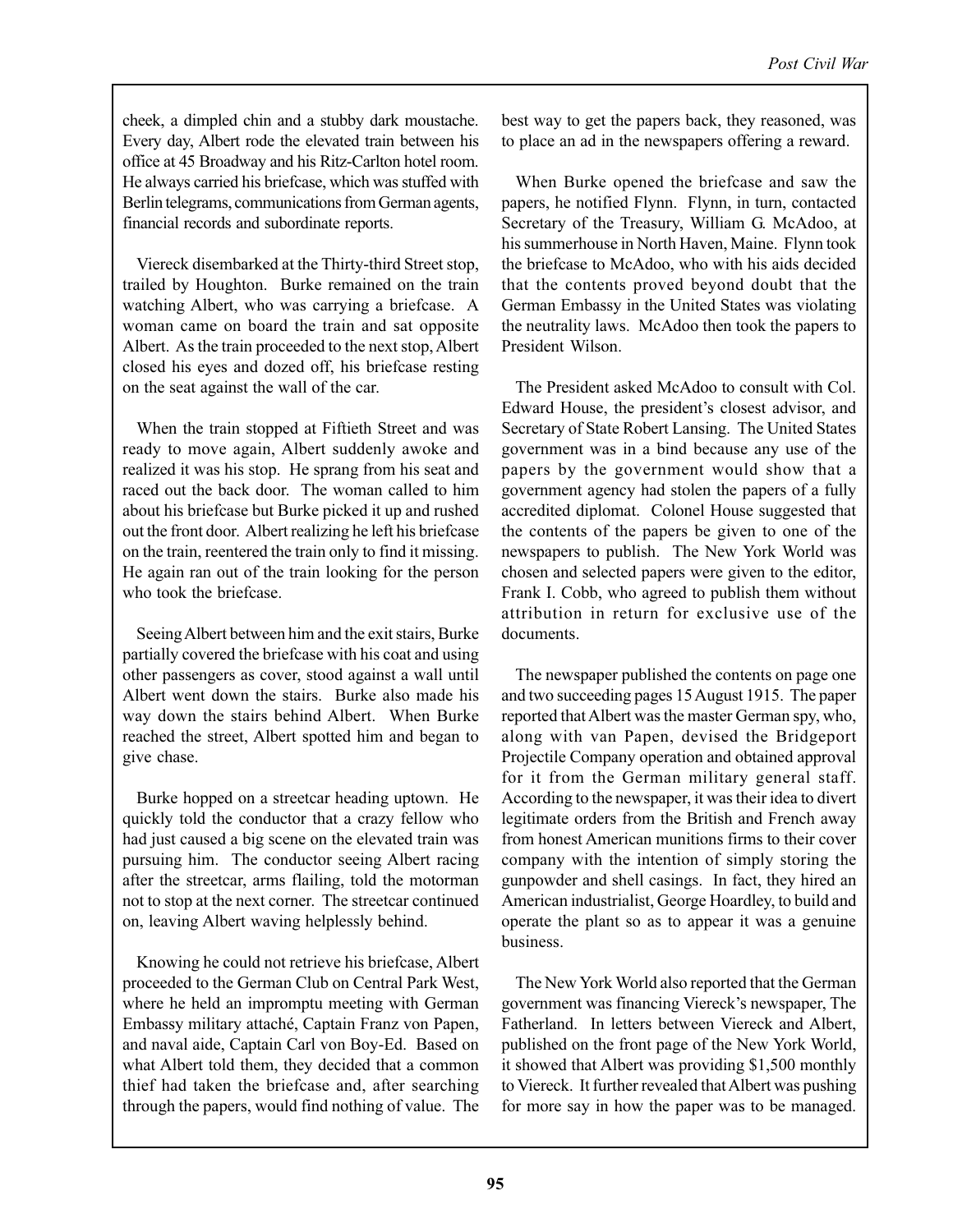He told Viereck that future payments were being held in abeyance until there was an understanding between them about the future direction of the paper's policy and that he, Albert, had a voice in its financial management.

Other newspapers picked up the story and were constantly hounding Albert for information. Albert, to try to calm the waters, gave the New York World a 2,500-word statement to print in its entirety. In his statement, he claimed that the press misinterpreted his papers. No one believed him and he was often mocked by being referred to as "the minister without portfolio."

Although Secretary of the Treasury, McAdoo wanted Albert recalled by the German government, no official U.S. action was taken against him. When the war began, Albert returned home to Germany where he was given responsibility for foreign assets in the country. When the war ended, he took charge of army surplus sales. In 1923, Chancellor Stresmann asked him to form a government in the Weimar Republic but he was unsuccessful in getting the agreement of the various parties. Instead, he left government to become a rich lawyer and advisor to foreign corporations in Berlin. During Hitler's Third Reich, Albert was on the sidelines, having no official role. After World War II be resumed his career in international business.



**Paul Koenig** 

#### **Paul Koenig**

On 22 August 1914, von Papen designates Paul Koenig to recruit and supervise a gang of saboteurs. Koenig owned a small detective company, the Bureau of Investigation that handled requests from the Atlas Line, a subsidiary of the German shipping company, the Hamburg-Amerika Line. To accomplish this new assignment, he established a Secret Service Division within his company and instituted strict operational security methods. He prohibited his agents from meeting with him at his office. Instead, he used various locations, the identities of which were coded using a "safety block system." For example, a street indicated during a telephone conversation meant that the actual meeting would occur five blocks further uptown from the street mentioned.

Over the next year he began to put together his sabotage rings. Koenig selects the dock area as the logical place to recruit his members. However, his activities come to the attention of the New York City Bomb Squad. The Bomb Squad was initially organized to investigate crimes of violence but as time goes by, the Squad's attention increasingly focused on the Germans.

One day, members of the Bomb Squad noticed a man apparently working the docks. Inquiries determined that this individual is Koenig, who is employed by the German steamship line. What struck the Bomb Squad as unusual about Koenig's activities, was that they did not appear to be legitimate. The German steamship lines had attempted to send ships to sea under false cargo manifests in order to supply German naval raiders. Because of this violation of American neutrality, the entire steamship line was tied up in Hoboken for the duration of the war. With absolutely nothing to do, the Bomb Squad felt it odd for Koenig to be so busy. They launched an investigation into his activities.

During contact with the Department of Justice, the Bomb Squad was informed that Koenig had previously come to their attention but they eventually dropped their surveillance when they came to the conclusion that he was not worth the effort. The Bomb Squad felt otherwise. They surveilled Koenig to several popular German hangouts in the city; one of which was the German Club in Central Park West.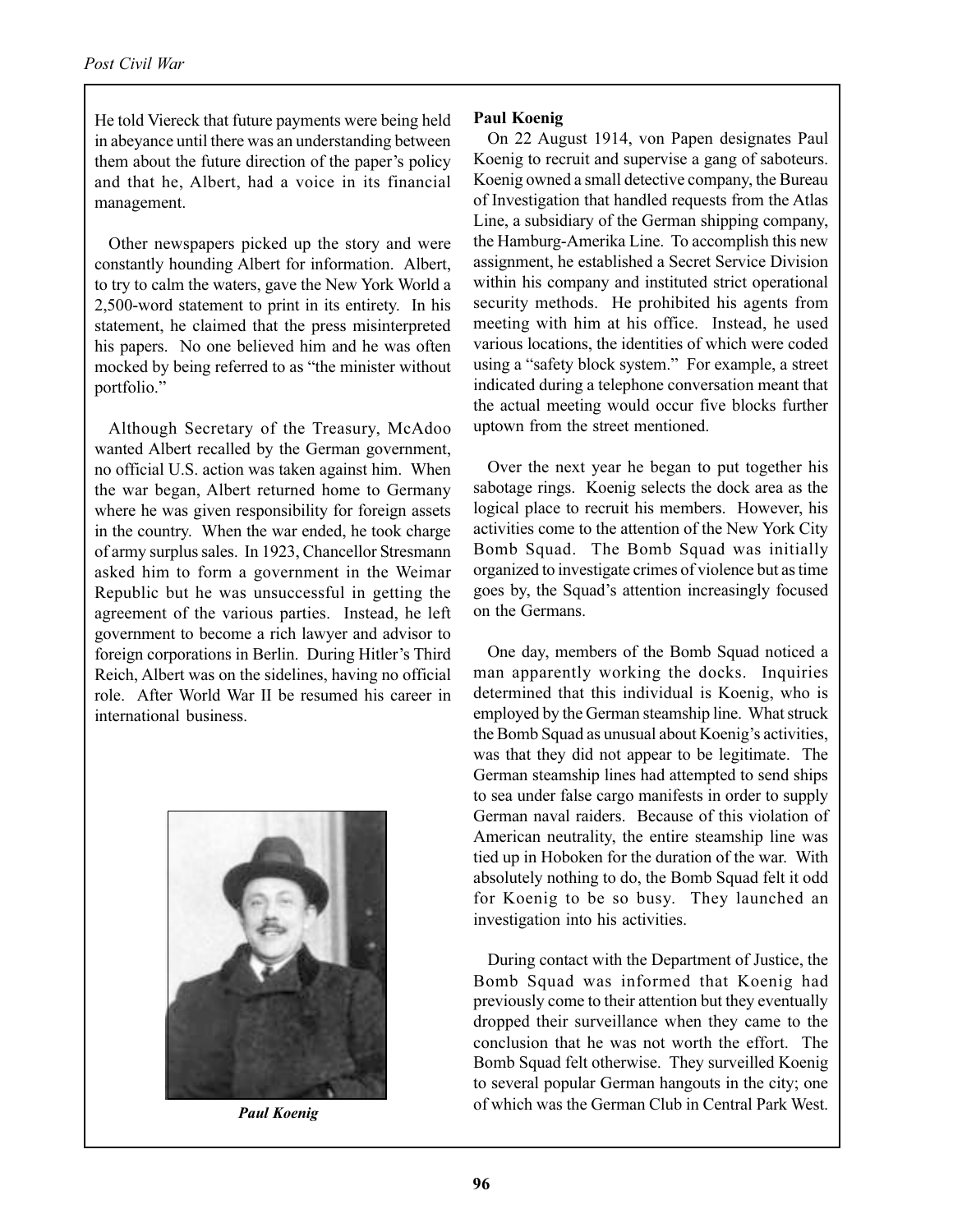This same club also frequently hosted Albert, Boy-Ed and von Papen.

The Bomb Squad also determined that Koenig conducted much of his business out of his office. Knowing that any attempt to enter the building to collect information would probably come to Koenig's attention, the Bomb Squad placed a tap on his telephone. For some time nothing happened until one day they heard a person calling Koenig several unspeakable names during their conversation. Several days later, the same person called again, which allowed the Bomb Squad to identify the telephone number from which the person placed the call. It was a public telephone at a bar.

The Bomb Squad contacted the bartender who was able to provide a description of the individual using the telephone. The bartender did not know his name but thought he lived at a nearby address. Checks in the neighborhood allowed the Bomb Squad to identify the caller as George Fuchs. Fuchs was a distant cousin of Koenig who recruited Fuchs to spy on the Welland Canal. Later, Fuchs moved to New York City where Koenig hired him to work for \$18 a week.

To make contact with Fuchs in a non-threatening way, a letter is sent to him by the Bomb Squad offering Fuchs a possible job. A meeting is later arranged and an undercover police officer, posing as the company representative, met with Fuchs. The undercover



**Franz** von Rintelen

officer was able to gain Fuch's confidence. Fuchs confided to the officer the details of the Welland Canal and how he came to New York to work for Koenig. He told the officer that Koenig fired him because of his constant feuding with one of Koenig's operatives and his drinking and disorderly habits. Fuchs was also bitter because Koenig refused to pay him for one days work, a total of \$2.57.

The Bomb Squad contacted the Bureau of Investigation and a few hours later, Koenig is arrested. A search of his house turned up his little black, loose-leaf book. In it, Koenig meticulously kept a record of all his agents and their assignments right up to the previous day.

#### **Franz von Rintelen**

On 3 April 1915, Franz von Rintelen arrived in New York City aboard the S/S Christianiafjord from Sweden. Before leaving for the United States, he attempted to secure an American passport from the American military attaché in Berlin, Major Langhorne, but was unsuccessful. Instead, he procured a Swiss passport, originally issued to Emily V. Gasche but altered the name to Emile V. Gasche.

Rintelen's mission was to prevent the shipment of munitions from the United States to the Allies. He claimed he was sent by the German Naval Ministry to replace Carl Boy-Ed, who was considered inefficient and unsatisfactory. He also claimed to have acted independently of Boy-Ed, von Papen and Ambassador Bernstorff. Instead of seeking assistance from the Hamburg-American line, which was used by Boy-Ed, von Papen and Bernstorff, he went to the German Lloyd line.

After his arrival, he probably conferred with Albert, the commercial attaché and sabotage financier, about the current situation in the large American munitions plants and to review financial information gathered by the Reichspress Bureau. He then met with von Papen to obtain the services of Walter Theodore von Scheele. Scheele was a major in the German Army and an intelligence agent. He came to the United States on an industrial espionage mission but was seconded to von Papen after the latter's arrival. Von Papen agreed to Rintelen's request and Scheele began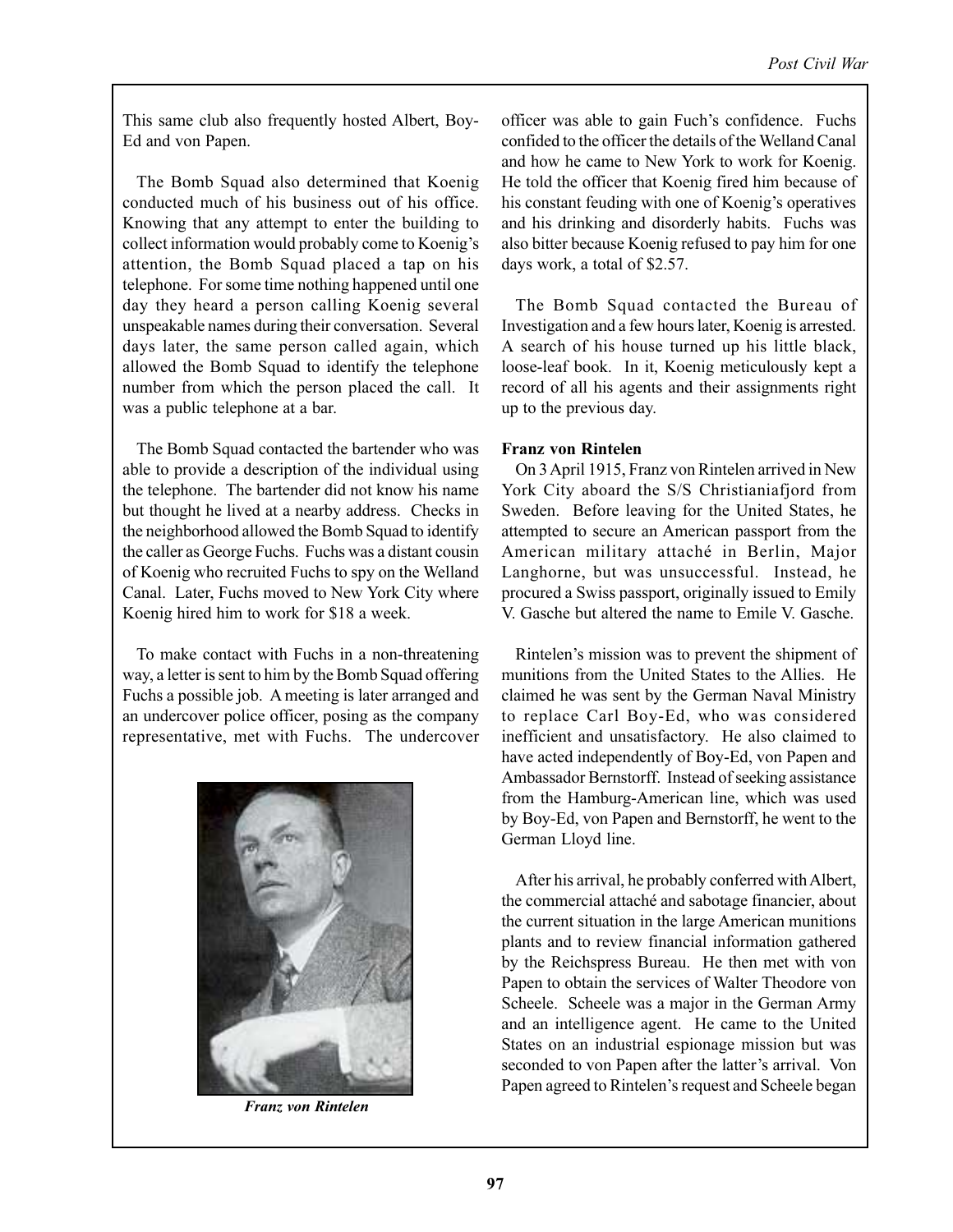to build incendiary bombs for use abroad supply ships carrying food and munitions to the Allies.

Besides Scheele, Rintelen gathered about him a select group of recruits to carry out his operational plans. Within this group was an Executive Committee composed of Scheele; Eno Bode, a German citizen and superintendent of the Hamburg-American line; Erich von Steinmetz, also known as Captain Steinberg, Stein, H. Reichart, and Harold Rasmussen, who reported entered the United States disguised as a woman and carrying disease germs; and Otto Wolpert, a German citizen who was the pier superintendent of Atlas Lines. The Executive Committee met on Saturday afternoons at the Hofbrau House at 27<sup>th</sup> and Broadway in New York City.

Rintelen's plans called for fomenting strikes, firebombing shipping, instigating embargoes and pacifist propaganda, fomenting revolution in Mexico, purchasing munitions for the German government and shipping supplies to Germany. To finance his operation, Rintelen received funds from the Reichsbank through Richard A. Timmerscheidt, a naturalized U.S. citizen of German origin. Timmerscheidt was a partner in the bank of Ladenberg Thalmann & Co. He was also a German finance agent for espionage, propaganda and commerce. Scheele testified that Rintelen's expenditures of \$10,000 and over were subject to approval by Albert. Most of the funds expended were not paid directly from Rintelen's bank account but rather was disbursed in certificates of deposit payable to bearer.

On 20 April 1915 Scheele delivered the first lot of 150 firebombs to Wolpert at a meeting at Carl Schimmel's office. Schimmel was responsible for obtaining information as to the exact sailing dates of vessels. Scheele had made the bombs in the engine room of the S/S Friederich der Grosse, NGL pier, in Hoboken. Scheele had constructed each incendiary device to look like a cigar-shaped tube. The tube was sealed at both ends. A thin copper disk separated two chambers within the tube. One of the chambers contained sulfuric acid and the other was filled with picric acid.

The first operation was planned for New Orleans. Steinberg had originally traveled there on 4 April to

make arrangements for the distribution of the tetanus, foot and mouth and meningitis germ cultures that he had smuggled into the country. However, the cultures had lost their vitality and he was attempting to revive them but was unsuccessful.

Rintelen ordered Steinberg to return to New Orleans with Bode to recruit individuals to plant the firebombs on ships sailing from New Orleans. They recruited Maurice C. Conners, an American citizen. They offered Conners \$25,000 cash for planting the bombs and \$5,000 for each ship disabled. Before any activity took place, Rintelen canceled the contract, recalled Steinberg and Bode and sent Scheele to New Orleans. Scheele contacted Conners to renegotiate the contract and offered \$5,000 in cash and \$10,000 in notes. When Conners accepted the terms, Rintelen, using the alias Hansen, confirmed the arrangements in a telegram. Rintelen sent \$5,000 to Scheele through Mechanics and Metals Bank in New York City to the Bank of New Orleans. Scheele withdrew the funds and paid Conners in cash.

Conners recruited two other individuals to help him and all three men traveled to New York. There they conferred with Steinberg, Bode and Scheele, who provided the three men with 80-90 firebombs. The three men returned to New Orleans but never carried out the plan. Conners sold the firebombs to a junk dealer.

Although the first sabotage attempt against shipping was a failure. Rintelen soon saw success. He persuaded a German-American woman he knew to write to the Russian military attaché in Paris, Count Alexis Ignatieff, who was an old friend of hers. In her letter, she informed the Count that she was acquainted with an American importer, E.V. Gibbons (in reality, Rintelen) who wanted to import some wine into the United States. The Count agreed to help and told the woman to have Gibbons use to his to make the purchase. Rintelen did so and promptly paid for the shipment.

Rintelen then wrote to the Count, offering the services of his import-export company to supply goods to Russia. The Count advised Rintelen to contact the Russian purchasing agents in New York and again lent his name to establish Rintelen's credentials.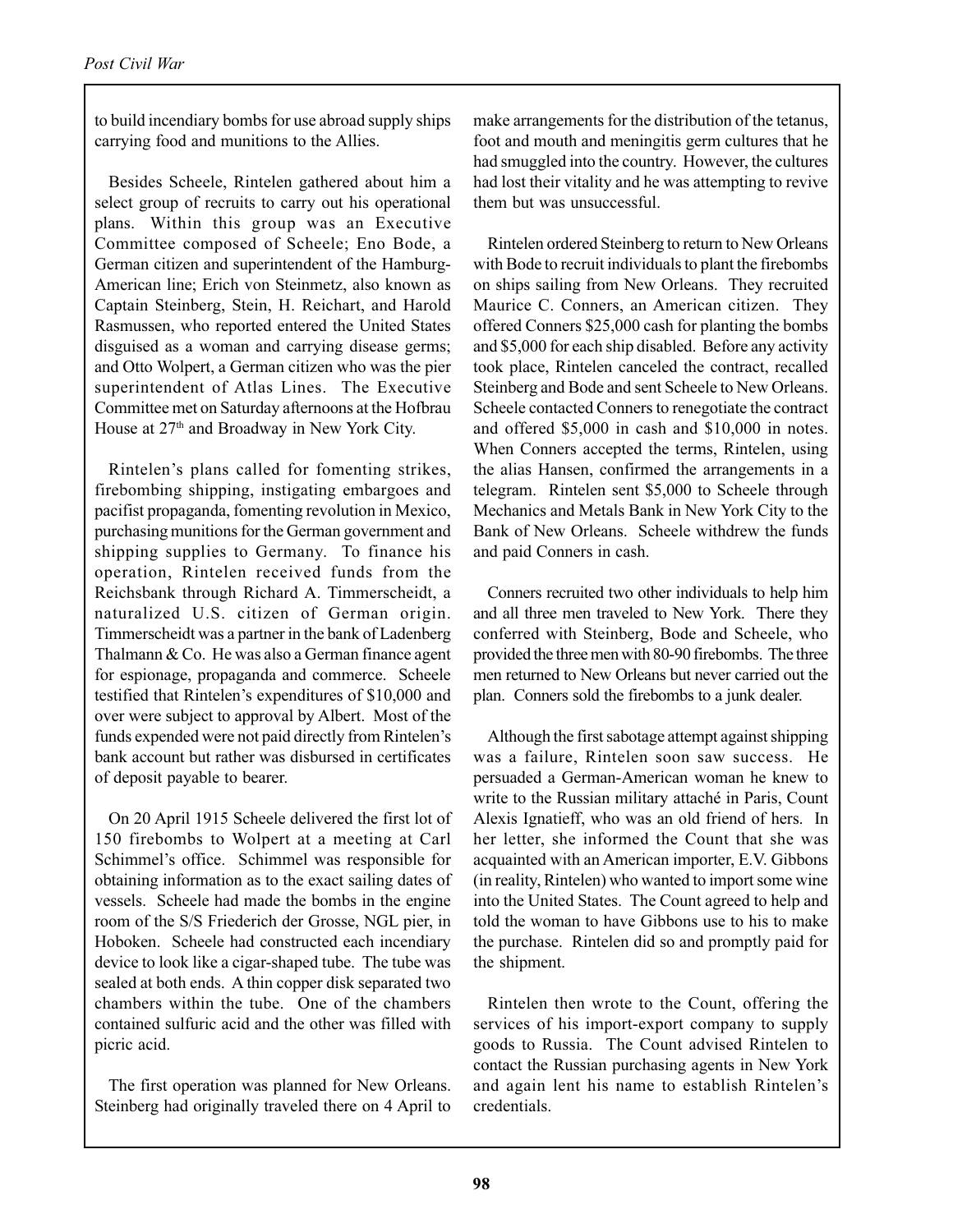The Russians awarded Rintelen's false company, E.V. Gibbons & Co. a large contract to deliver munitions and tin meat products. With the Russian contract in his pocket, Rintelen obtained a three million-dollar loan, which he deposited in a bank. Rintelen did no intent to fulfill the contract but the Russians contacted him to request a shorter delivery date and offered to pay a bonus.

Apprehensive that his intrigue might be exposed, Rintelen put together a partial shipment and had it loaded on the *Phoebus*. The Russians paid Rintelen his bonus at the docks. Unknown to them and to the guards that patrolled the decks of the ship with carbines at the ready to discourage pro-German rashness, anti-British stevedores had dropped at least six of Scheele's incendiary devices in hard-to-see crevices in the holds now piled tier upon tier with artillery shells for Russia.

Later Shipping News reported: Accidents. S.S. Phoebus from New York—caught fire at sea. Brought into port of Liverpool by *H.M.S. Ajax.* 

The Russians did not suspect anything. Rintelen again offered his services and filled two large cargo vessels with material. To cover his plans and divert any suspicion from falling on him, Rintelen hired detectives to guard the vessels. After the ships left port, they met the same fate as the Phoebus.

The Russians continued to deal with Rintelen until several barges of ammunition suddenly sank as the barges were moved from the Black Tom Island terminal to ships waiting in the harbor. The Russians



**Robert Fay's Suitcase** 

did not suspect Rintelen of any wrongdoing but demanded immediate delivery of the rest of their large order from him. Rintelen informed the Russians that he had no intention of honoring their order. Following his confrontation with the Russians, Rintelen moved quickly. He paid off his loan at the bank and liquidated his cover company. By the time the Russians obtained legal counsel, the firm of E.V. Gibbons no longer existed.

On 2 May 1915, the British freighter Kirk Oswald sailed from New York bound for Archangel, Russia but was diverted to Marseilles, France. On board the ship, French police discovered the incendiary devices and contacted the New York City Bomb Squad. The Bomb Squad began an investigation and pursued several dead end leads. They initially suspected that an individual or individuals had somehow placed the incendiary devices in the sugar bags as the bags were transported from small boats to the ships for loading. Their investigation failed to discover any saboteurs but they did find stealing of sugar by several of the barge captains.

The Bomb Squad had exhausted all their leads and their investigation was going nowhere until they received a telephone call from the French military attaché in New York. The attaché informed the Bomb Squad about a man who was believed to be involved in purchasing explosive material.

Officers from the Bomb Squad met with the man identified as Wettig. Wettig told his story and cooperated with the officers, who accompanied Wettig as he purchased the material and then delivered it to an address. A check by the officers revealed that the address was a delivery drop site. The actual destination for the package was a garage on Main Street in Weehawken, New Jersey. The officers also determined that the person to whom the package was destined was individual by the name of Fay.

The officers tried to deliver the package to Fay but he was out when the arrived. They left the package but placed surveillance on the garage. The Bomb Squad picked up Fay's trail and surveilled him and another individual along the Palisades where the two men stopped and disappeared into a wooded area. No attempt was made to follow them.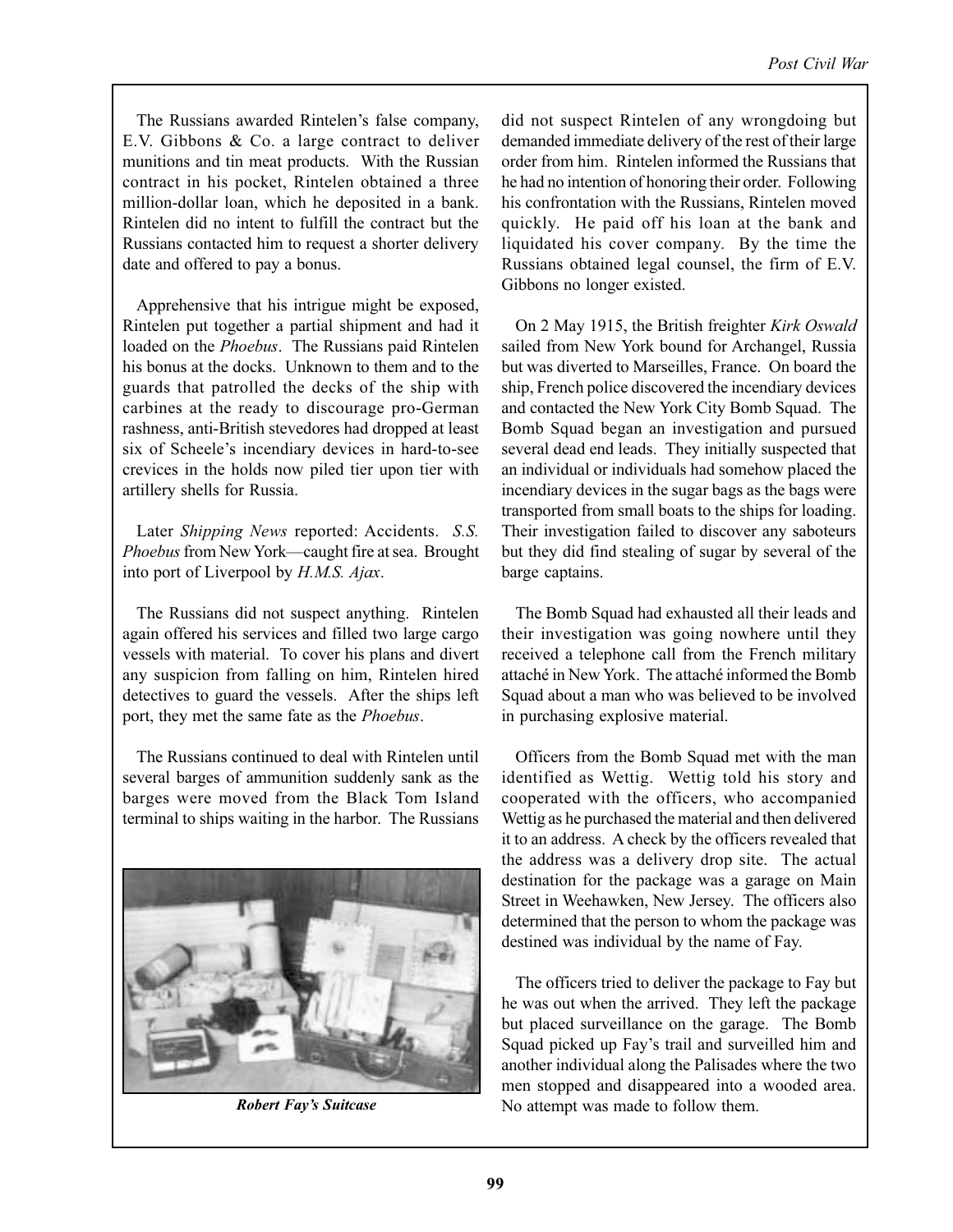Surveillance continued on Fay for several days. Because the Bomb Squad had no arrest powers in New Jersey, the Bomb Squad contacted the Weehawken police and also the Secret Service. The three agencies agreed to cooperate and conducted joint surveillance on Fay. When Fay returned to the wooded area along the Palisades, surveillance team members followed them. Fay was arrested and confessed that he was a German agent but initially did not implicate anyone else. Later, he told the authorities that he had been waiting for word from von Papen or Boy-Ed to begin his sabotage operations. He said he never planted any incendiary bombs on any ships. He was tried, convicted and sentenced to eight years in prison. After a month in jail, Fay escaped and traveled to Baltimore where he met with Koenig who provided him with funds and instructed Fay to go to San Francisco. Fay, who feared that he would be killed, disobeyed and fled to Mexico and then to Spain, where he was finally captured in 1918.

The Bomb Squad was no closer to catching the saboteurs. A decision was made to send several German-speaking officers into the bars to strike up conversations with the customers. One officer got lucky when one of patrons asked the officer if he would like to be introduced to a man who was doing some work for the Germans. The officer, who used the cover story that he was a special agent for German Ambassador von Bernstorff, was subsequently presented to Captain Charles von Kleist.



Robert Fay being fingerprinted after his arrest.

At their first meeting, von Kleist never questioned the officer's bona fides but proceeded to tell the officer about an individual named Dr. Walter T. Scheele, who was using von Kleist in his laboratory in Hoboken. According to von Kleist, Scheele claimed to be a member of the German Secret service. Although the laboratory was ostensibly fabricating agricultural chemicals, von Kleist said its genuine operation was to manufacture incendiary devices. He provided further information on the other members involved in the operation and how the devices were assembled. The reason von Kleist unburdened his soul to the officer was his anger at Scheele because he was owed \$134 in back pay and Scheele would not pay up.

The officer asked von Kleist if he would be willing to meet with a man, who was close to Wolf von Igel and in a position to get von Kleist his back pay if what he said was true. Without any hesitation, von Kleist agreed.

Several days later the Bomb Squad officer and one of his colleagues, posing as the man close to von Igel, met with von Kleist. Again von Kleist repeated his story and offered to show the two officers proof. He took them to the back yard of his house where he dug up one of the empty bomb containers.

The officers then proceeded to arrest von Kleist and took him to their headquarters. Thomas Tunney, the chief of the Bomb Squad, interviewed von Kleist, who repeated his story. After von Kleist was finished, Tunney stepped out of the room for several minutes. A workman was nearby repairing a light fixture and von Kleist, having heard the workman speak some English with a German accent, asked the workman if he would deliver notes to several people. The workman agreed.

Oblivious to the fact that he had been conned twice by two police officers pretending to be someone they were not, von Kleist readily accepted the workman as a legitimate workman. In fact, the workman was another police officer planted in the room. The police used the notes written by Von Kleist as calling cards.

Unfortunately, Scheele escaped arrest and fled to Cuba but was later arrested by the Havana police. The other members of Scheele's operation and von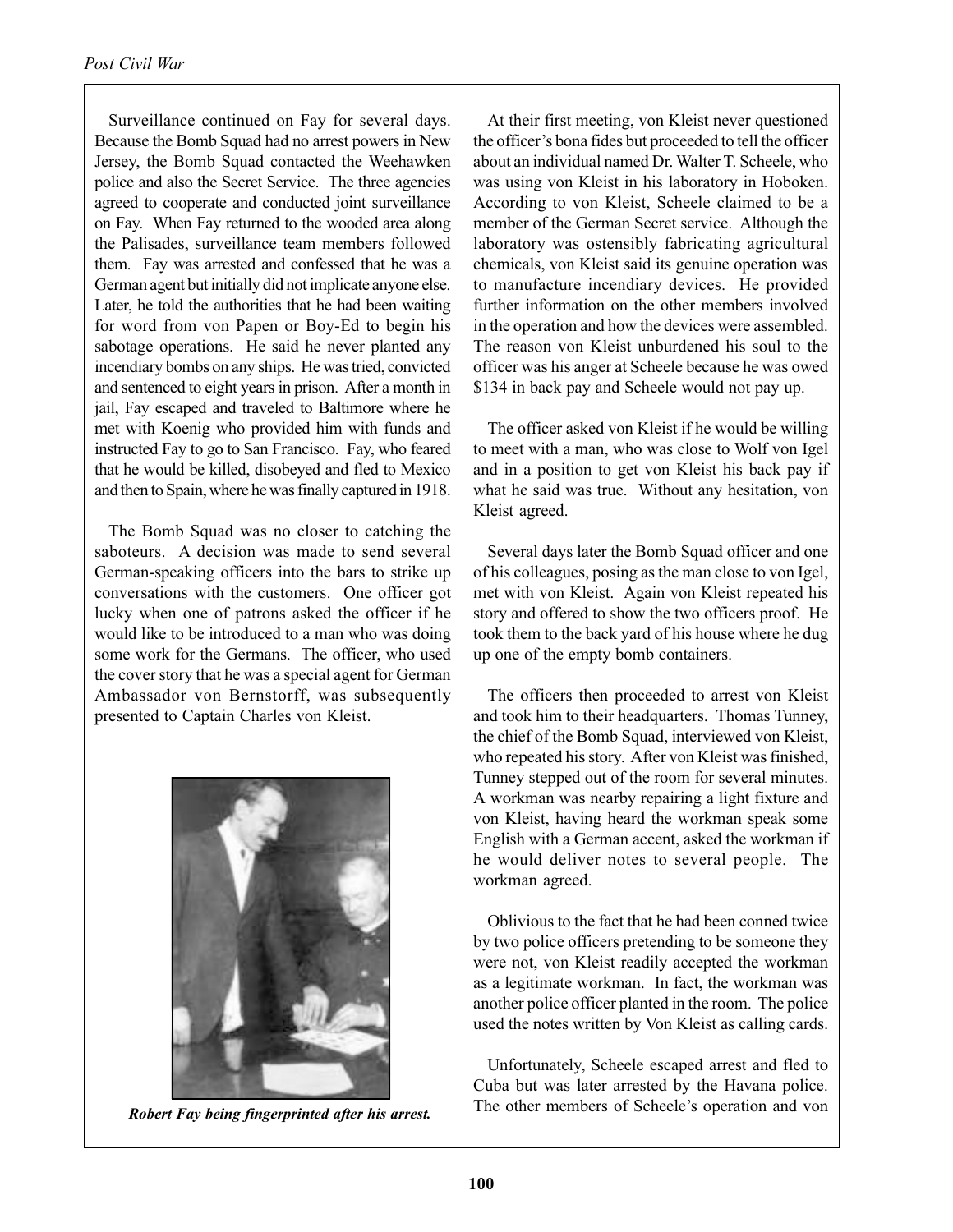Kleist were tried, convicted and sentenced to 18 months in jail.

In late April, Rintelen met David Lamar at the offices of Frederico Stallforth, a German citizen and financier, who provided funds to Poncho Villa. Lamar, a U.S. citizen, was formerly employed by J.P. Morgan & Co. but was dismissed and became a crooked stock manipulator known as the "Wolf of Wall Street." Rintelen and Lamar conceived a plan to foment strikes in munitions factories and shipping agencies. Their goal was to force an embargo on munitions by Presidential or Congressional action, hinder the manufacture and shipping of munitions by attacks on financial institutions and by litigation against pro-Ally business organizations, to create a peace sentiment in the country, and to crystallize pro-German sentiment.

Rintelen provided \$300,000 to \$400,000 to Lamar, who was considered to be the brains and the propelling force behind the conspiracy. Lamar's experience on Wall Street and his anti-trust agitation, his knowledge of conditions and individuals, his genius for manipulation and his lack of scruples, seemed an ideal fit for Rintelen's plan. However, Rintelen later realized that Lamar had swindled him.

Lamar's scam of Rintelen did not mean that the plan was not put into effect. The group hired Frank Buchanan, former President of the International Union of Structural Workers, who was serving in Congress as the representative of the Seventh District (Northern Chicago area). Buchanan was expected to introduce and lead the fight in Congress for embargo legislation. He served the cause well until he was paid; thereafter he went on a prolonged drunk and was useless.

Rintelen was now under intense investigation by American authorities. He decided to leave the United States. Having failed to procure an American passport, he used his Swiss passport in the name of Emile Gasche on which he had entered the U.S. He departed the United States on 3 August 1915 aboard the *Noordam*. When he arrived in Britain on 13 August, British port Control officers arrested him. The British interned him.

Rintelen and several others were indicted by a Federal Grand Jury in December 1915, under the Sherman Act for conspiracy to instigate strikes. However, it wasn't until April 1917 that Rintelen was extradited to the United States from Great Britain Rintelen was tried, convicted and sentenced to one year in prison. This was the first of several indictments of Rintelen. He was later indicted, tried and convicted of a conspiracy to obtain a U.S. passport by perjury, for a plot to destroy the ship S.S. Kirk Oswald, and for firebomb conspiracy.

In his jail cell in the Tombs, in New York City, Rintelen asked the Swiss Embassy to protest to the German government concerning his treatment and requested retaliation against members of the Allied Mission to Russia. The German government, through the Swiss Embassy, presented a note to the State Department regarding Rintelen. In the note, they stated that they have been unable to effect an improvement in the situation of Rintelen or his release and threaten reprisals. They proposed to exchange Rintelen for one Siegfried Paul London, who was condemned in Warsaw as a spy.

Secretary of State Robert Lansing answered the note, refusing to consider the release of Rintelen. He denied that reprisals in such a case would be legitimate and suggested that the German Government consider the large number of German subjects interned in the United States who could be made the subject of similar action.

#### **Black Tom Island**

The single, most important munitions and gunpowder assembly and shipping center in the United States to supply the Allies was located at Black Tom Island in New York harbor. Because of its importance, it became an obvious target for sabotage. For more than one year the German sabotage leaders, von Papen and Boy-Ed, focused on the facility and viewed it as a critically important target that had to be hit. Despite the recall of von Papen and Boy-Ed in 1915, the targeting of the Black Tom Island facility continued

On Sunday, 30 July 1916 New York harbor "erupted in one of the greatest military explosions prior to the holocaust of Hiroshima nearly four decades later."87 Several days after the explosion had destroyed the entire facility, federal officials and the media attributed the massive blast to carelessness not to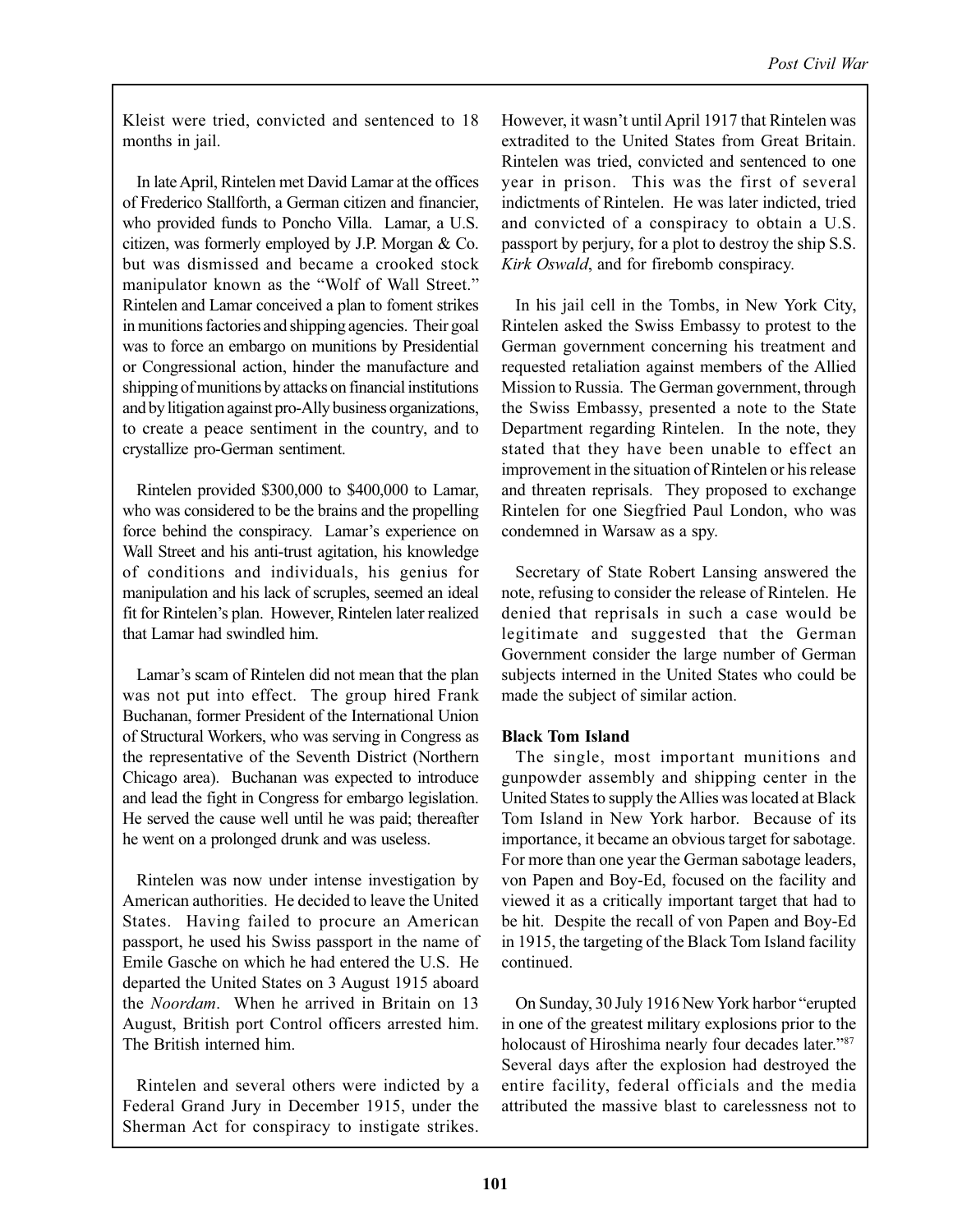sabotage. In fact, the investigation by the police departments of New York and New Jersey and by federal authorities, which lasted many years, failed to clearly determine how the tremendous blaze originated.

The Bayonne police department acquired the first lead when Anna Chapman contacted them to report her suspicions regarding a lodger at her boarding house. She told Captain John J. Rigney, chief of the police department that her lodger, Michael Kristoff, had returned to the house about 4 A.M. the morning of the explosion and proceeded to pace the floor for a long time. She further stated that she had noticed that whenever Kristoff was out-of-town there had been reported explosions or fires at those locations. She further added that one-day she observed a letter written by Kristoff to an individual, whose name was something like Graentnor, demanding large sums of money.

The Bayonne Police Department contacted the New York City Bomb Squad and the Department of Justice to brief them on Chapman's information. Surveillance of Kristoff began and for three weeks he was followed. The police eventually arrested him but no real evidence had been gathered to make the prosecution's case and he was released.

The Lehigh Valley Railroad hired the William J. Burns Detective Agency to investigate Kristoff. One of the detectives gained Kristoff's confidence by using the cover as an anarchist. Kristoff told the detective that he was responsible for the Black Tom Island blast. He also introduced the detective to David Grossman. who confirmed Kristoff's involvement in the Black Tom Island affair

#### **The Kingsland Site**

Following the success of Black Tom Island, the next target selected by the German saboteurs was the Canadian Car and Foundry Company at Kingsland. The company had been contracted by the Russians to manufacture artillery shells. The company executives decided not to take any chances with security for their plant. They constructed a six-foot fence around the plant and hired security guards to conduct 24-hour patrols around the perimeter and to screen each worked as they entered the plant.

The group of saboteurs operated under the direction of Frederick Hinsch. Hinsch recruited a German national Curt Thummel, who changed his name to Charles Thorne. Hinsch instructed Thorne to obtain employment at the Kingsland site. Thorne is hired as assistant employment manager. In this position he facilitated the hiring of several operatives sent by Hinsch to infiltrate the factory. One of the men hired is Theodore Wozniak.

Unknown to the saboteurs, a British spy informed the British Secret Service that an individual by the name of Wozniak is a German or Austrian agent. According to the British source, Wozniak has obtained employment with a company located in Kingsland. Fortunately for the saboteurs, the British ignored the information.

After the Kingsland plant is completely destroyed, police and federal investigators uncovered the source of the fire. It started at Wozniak's workbench in Building 30. Like the Black Tom Island explosion, there is no conjecture that sabotage caused the destruction.

Executives of the company launched their own investigation and it pointed to Wozniak. They engaged the services of private detectives to follow Wozniak but he slipped away from them and disappeared.

When the United States declares war on Germany, the German Ambassador von Bernstorff returned home. Three days later, on 17 February 1917, three Germans are arrested for attempting to sabotage the Black Tom Island facility, which had been rebuilt. Under a wartime situation, sabotage was no longer an option since the penalty was death to anyone caught in the act. With the ringleaders gone, the other German saboteurs fled the United States.

### **Department Of State And** Counterintelligence<sup>88</sup>

Shortly after the Office of the Chief Special Agent in Washington was created in 1916, Joseph "Bill" Nye was appointed the first chief special agent. Nye, who also held the title of special assistant to the Secretary of State, reported directly to Secretary of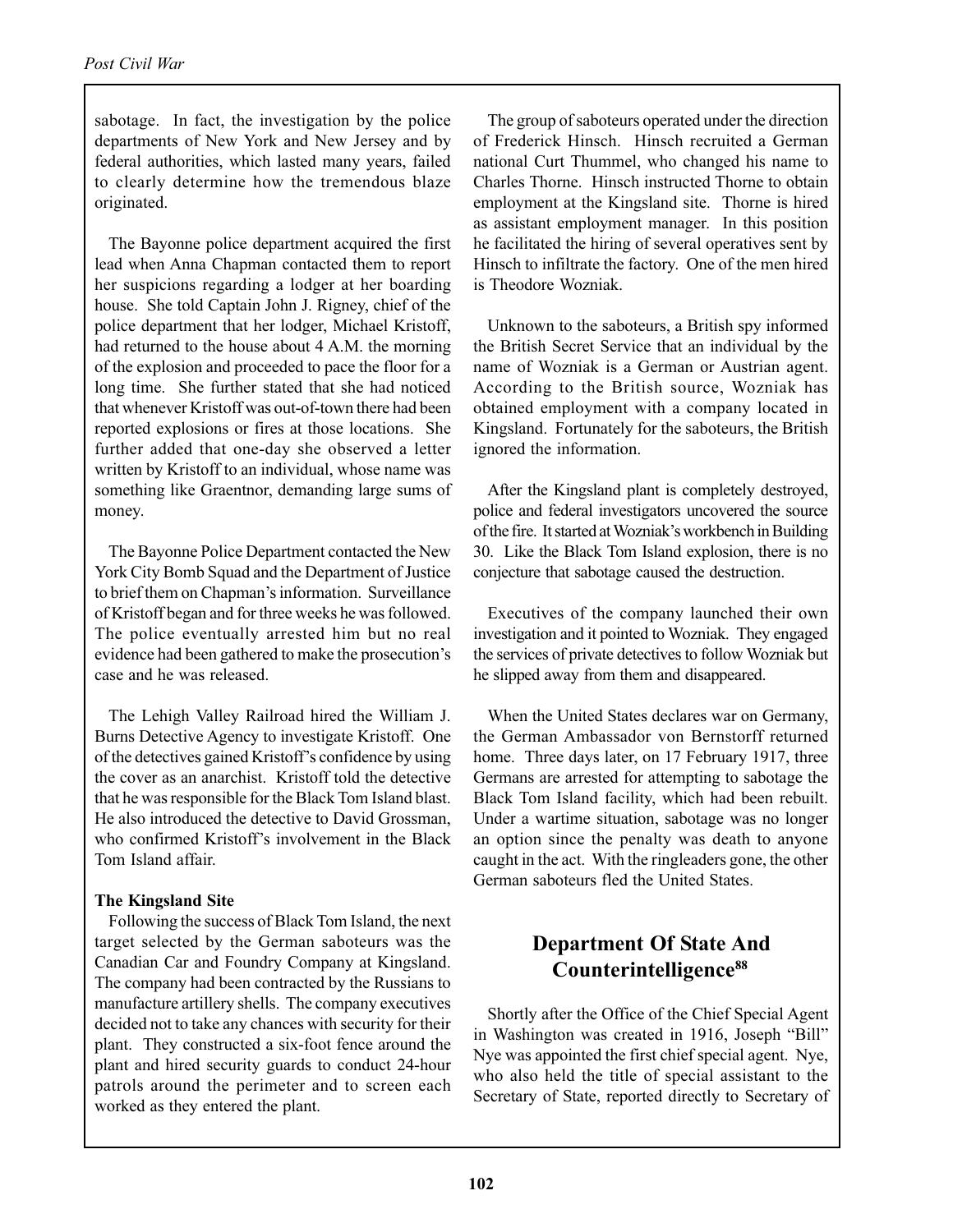State, Robert Lansing. The office worked out of two locations, Washington and New York, and operated on confidential funds from the Secretary's Office.

There was no formal reporting of the Office's activities and there was no listing of the Office in the Department's organization or telephone book. The size of the Office was never mentioned, but there were a handful of agents plus some "dollar-a-year" men who had volunteered their services-businessmen, lawyers and from other professions. They covered the entire United States in their operations, and some were sent overseas on special missions.

In 1916, as the United States entry in World War I loomed on the horizon, Secretary Lansing directed Nye to tap the telephones of the German embassy in Washington and report directly to him, daily. Who made the actual telephone tap installation was never mentioned but it was quite clear that the Office of the Chief Special Agent performed the monitoring operation.

One important result of the tap pertained to the Zimmerman Telegram. Nye was able to report in advance to the Secretary why the German ambassador was going to call on him at 4 p.m. on January



**Secretary of State, Robert Lansing** 

31, 1917. At that meeting, the ambassador advised Lansing that the German government would launch unrestricted submarine warfare in the Atlantic the next day. Nearly four weeks later, President Woodrow Wilson addressed Congress, asking for a declaration of war.

Each morning at 8 the chief special agent placed on the Secretary's desk a memorandum summarizing information developed during the proceeding 24 hours. Many projects were apparently assigned or approved directly by the Secretary and were reported back only to him.

After World War I, the scope of the Office's special activities diminished greatly. Robert C. Bannerman replaced Nye in 1920. The dollar-a-year men departed, leaving a few agents working out of the New York office, with only the chief special agent left in Washington. In 1927 the chief special agent began reporting to the assistant secretary for administration, Wilbur Carr. However, he still retained his title of special assistant to the Secretary and did report directly to him on sensitive matters.

From 1920 to 1940, jurisdiction for investigation of passport and visa frauds was unclear. Neither Justice, the FBI nor Immigration claimed absolute authority. The Office began to do passport and visa fraud investigations, working with the U.S. attorneys in various cities to obtain prosecutions. In many of these cases, the passport aspect was incidental to a much larger problem-Soviet and German espionage. The investigation of passport frauds in New York led to the discovery of a Soviet intelligence network and succeeded in exposing for the first time the existence of such Soviet operations. In addition, a ring of professional gamblers who operated on the Atlanta run of most steamship lines was broken up through prosecutions on passport frauds.

The accomplishments through the turbulent years of 1920-1940 were carried out by a minimal staff of special agents; at times no more than six. In 1936, when Robert L. Bannerman entered on duty with the Office of the Chief Special Agent in New York City, the New York office had a special agent-in-charge and four special agents. The Washington office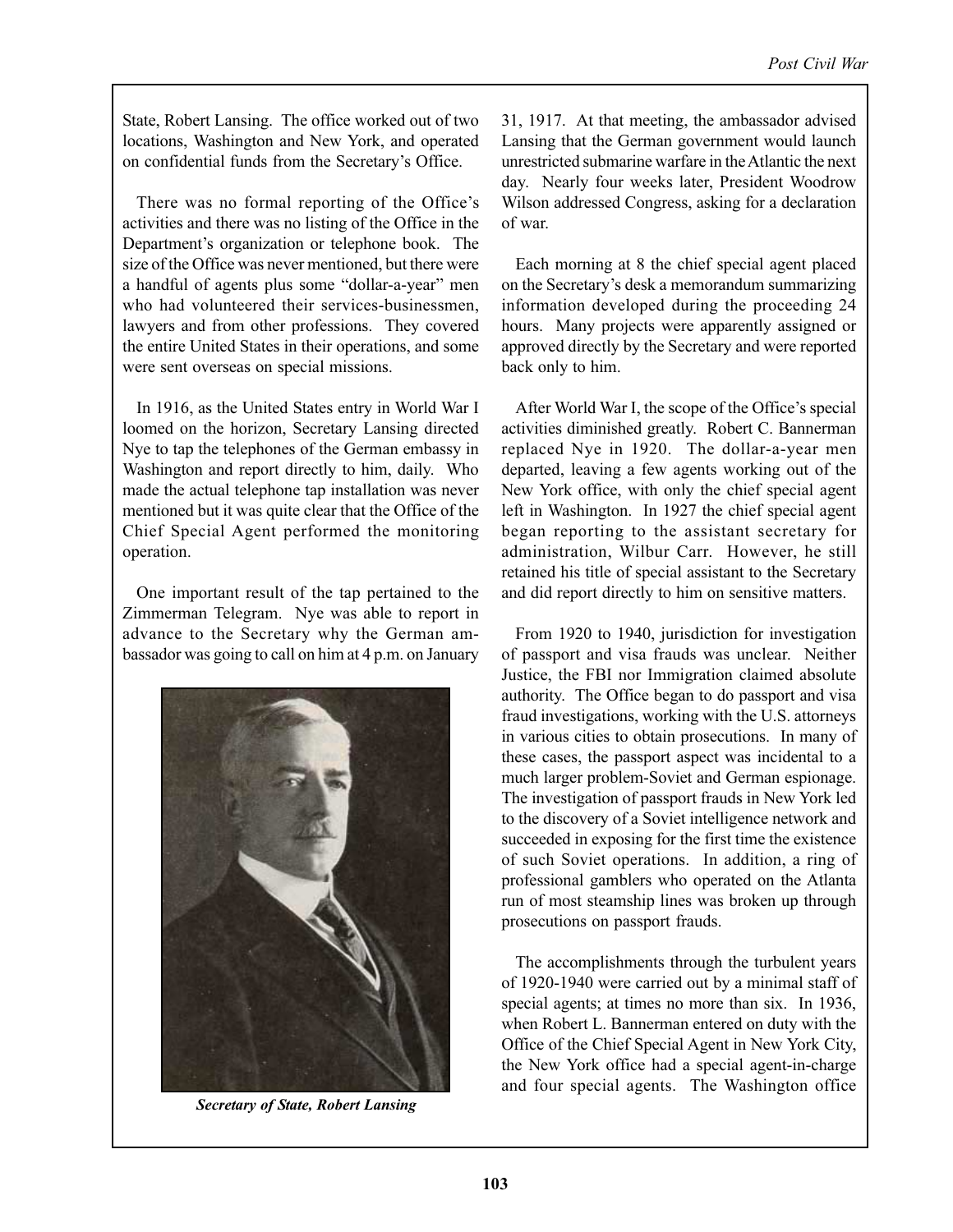consisted of his father and four clerks; no agents were assigned there.

Some of the duties included passport and visa frauds; special inquiries on behalf of consular officers abroad; various inquiries on individuals and organizations of interest to the Department of State; liaison with all Federal agencies in New York, particularly Immigration and Customs; liaison with the police in New York and the Royal Canadian Mounted Police; arranging port courtesies for visiting foreigners; and providing protective arrangements in the U.S. for visiting heads of state.

All investigations were handled in person; none was conducted by correspondence. Each agent handled about 30 to 40 cases per month. For cases outside New York, the agents would share the travel.

# **From Robert Lansing, With Enclosure**

Private and Confidential

My Dear Mr. President: Washington November 20, 1915

There has been an unfortunate and probably unavoidable lack of coordination between the different Departments of the Government charged with investigation of violations of law, growing out of the activity of agents of the belligerent Governments in this country. It seems to me that it would be advisable to have a central office to which results of investigations could be reported day by day and the proper steps taken to continue such investigations in the most efficient way. With the idea in view I submit to you a memorandum on the subject. This Department is not anxious to assume additional duties but, unavoidable, all these investigations-or at least the majority of them-have an international phase which should be not only considered but. I think, should control the action of other Departments.

The memorandum rests primarily on the idea that the Counselor for this Department should be the clearing house for the secret reports of the various Departments, and he could-if it seems advisable, and I think it does-furnish duplicates of his information day by day to the Secretary of the Treasury and the Attorney General, who are especially interested in these investigations.

I should be pleased to receive your views upon the subject, or any suggestion which you may have as to a better plan of coordination of work.

Faithfully yours,

Robert Lansing Enclosure

It is understood that the attached memorandum deals only with the preliminary collection of information and investigations for the purpose of determining the importance of the information received. As soon as it appears that any laws have been violated or apparently violated the case would be turned over to the Department of Justice in the regular and orderly way.

The intent of the plan proposed is to keep this preliminary investigation free from delays and centralized in such a way as to keep the scattered threads together. It is also intended to keep the President accurately informed from day to day and the State Department constantly in touch with what is going on. The daily reports as summarized for the Counselor for the State Department should be forwarded in duplicate to the Secretary of the Treasury and the Attorney General.

#### Confidential: Memorandum

A great amount of information, some of it important, much of it trivial and a considerable part of it, misleading or absolutely untrue, is coming to various departments of the Government regarding the activities of people throughout the United States, who are alleged to be endangering the friendly relations of this Government with other governments by undertaking unneutral enterprises, some of which are criminal and some of which are merely indiscreet. Almost all of the acts reported, if true, require careful consideration from the viewpoint of our relations with other nations before this Government's action in the matter is determined.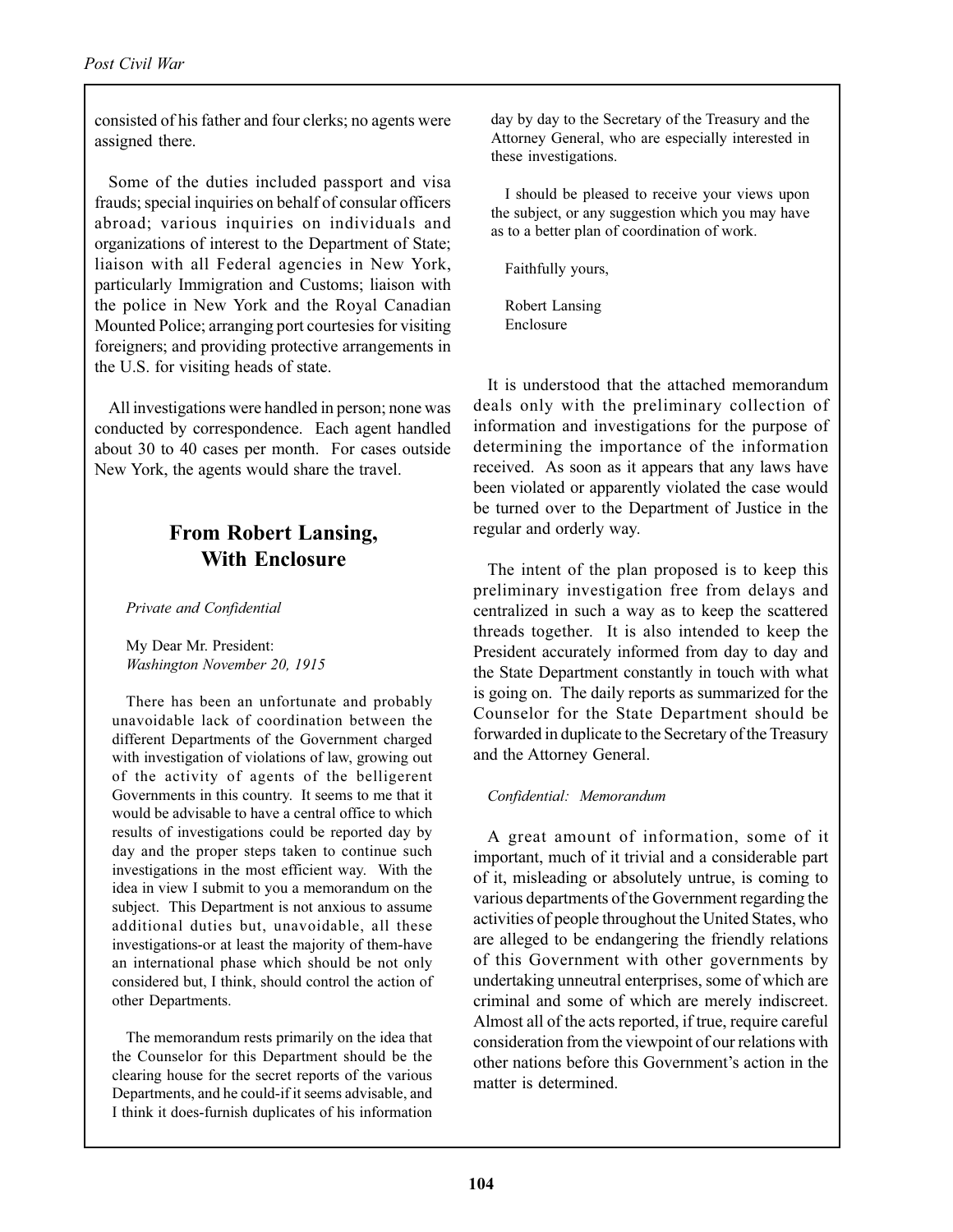The information may be divided roughly into information as to acts violating a law and for which the offenders can be prosecuted in the courts, and acts which are not technical violations of law but which are calculated to place the United States in the position of permitting violations of neutrality if they are not stopped. Under the latter may properly come certain acts of accredited representatives of foreign governments. Some of these matters can only be handled by confidential representatives to the accredited heads of the foreign governments involved that such acts are distasteful to our Government and must be discontinued.

There is another class of acts committed by citizens of the United States, either entirely on their own initiative or through influences which cannot be definitely traced and which can only be stopped by publicity, and in some cases the matters involved would be of such a delicate nature as to make it inadvisable even to call attention to them in an official way.

This information is at present coming to the Department of State, the War Department, the Navy Department, the United States Secret Service and the Department of Justice. Doubtless other Departments, such as Commerce, Post Office, and even Interior, receive or could gather information as well. It is seldom that information received is sufficiently definite even to warrant investigation and it is only by piecing together information from a number of sources that any practical lead can be obtained. At present there is no assurance that the various scattered scraps of information which when put together make a clear case will go to the same place. For instance, one item may be received by the Secret Service, the Navy may receive other information-all of which, when put side by side, makes a fairly clear case, but none of which when scattered through the different Departments seems of importance. It is evident that a single office where all this information must be instantly transmitted without red tape is absolutely necessary to an effective organization.

In view of the diplomatic questions involved it seems obvious that the receiving office should be under the Department of State. Otherwise grave errors may be made by well meaning but misdirected efforts. After this information has been received there are at present three ways in which it may be taken care of: The Department of Justice, the Secret Service and the Post Office Inspectors. The Department of Justice is charged with the gathering of evidence by which the Attorney General may proceed to prosecute for a definite crime; the Secret Service is charged with the protection of the President and the protection against counterfeiting and customs frauds; the Post Office Department is charged with watching for violations of the United States mail. None of these Departments is legally or by organization fitted to handle these matters alone and efficient cooperation without a central directing force with authority to supervise their operations and to assign them their respective work cannot be accomplished practically. There is the further objection that a case turned over by the State Department to any one of these investigating departments or bureaus is lost sight of and its daily developments are unknown for weeks and sometimes months.

To cure this situation, it is suggested:

That an Executive Order be issued placing all these matters under the authority of the Department of State, directing all Government officials and Departments to transmit immediately to the Department of State any information received along these lines and to collect at the request of that Department any information asked for. The Order should also direct that the Post Office Department, the Secret Service and the Department of Justice place their men when requested at the disposal of the Department of State for the purpose of investigating these matters.

It is suggested that the Department of State should assign the Counselor, as being able to decide the legal questions which sometimes arise, without waiting for reference, as the head of the system, acting, of course, always under the Secretary of State and, through him, under the President himself.

It is not thought that any additional force for the Department of State would be required beyond possibly a thoroughly trustworthy stenographer, and if the work is unusually heavy a filing clerk, as it will be absolutely necessary to maintain a card index and to keep each case separate and up to day.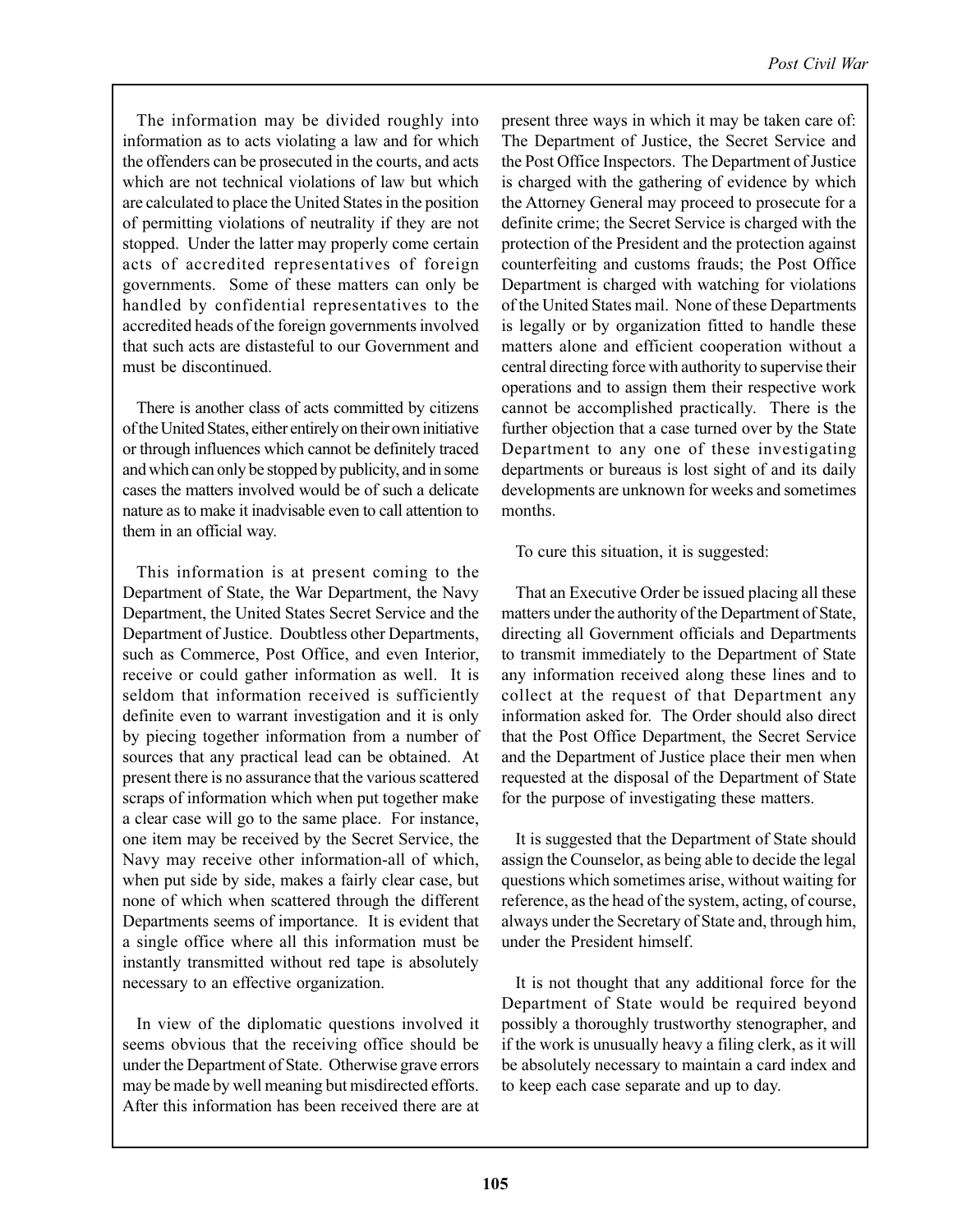# **From Robert Lansing**

Personal and Private My dear Mr. President: Washington November 29, 1915

I feel that we cannot wait much longer to act in the cases of Boy-Ed, von Papen, and von Nuber. I believe we have enough in regard to the activities of these men to warrant us to demand of the German Government the recall of the first two named and to cancel the exequatur of von Nuber, giving notice to the Austro-Hungarian Government that we have done  $\mathbf{s}$ 

The increasing public indignation in regard to these men and the general criticism of the Government for allowing them to remain are not the chief reasons for suggesting action in these cases, although I do not think that such reasons should be ignored. We have been over-patient with these people on account of the greater controversies under consideration for several months and did not wish to add to the difficulties of the situation by injecting another cause of difference. In my opinion action now cannot seriously affect the pending negotiations, and it would be well to act as expeditiously as possible.

In case you agree with me as to the action which should be taken would you favor informing Bernstorff orally that his attaches are *personae non* gratae or make a formal written statement to that effect without telling him in advance?

In the von Nuber case I would suggest that the Austrian Charge be told that we intend to cancel the exequatur of von Nuber.

As you know, I believe that we will soon have to go even higher up in removing from this country representatives of belligerents who are directing operations here. It would appear that these higher officials consider our patience to be cowardice. If this is so, the removal of subordinates would indicate our earnest purpose and would, I believe, help rather than hinder the progress of present negotiations.

I hope a decision can be reached speedily in this matter, as it should in my judgment be done, if at all, before Congress meets.

I enclose memoranda on German and Austrian officials here, among which you will find statements regarding the three mentioned.

# **From Walter Hines Page**

London, Feb. 24, 1917, 5747. My fifty-seven-forty-six, February 24, 8 a.m.

Confidential, For the President and the Secretary of State.

Balfour has handed me the text of a cipher telegram from Zimmermann, German Secretary of State for Foreign Affairs, to the German Minister to Mexico, 89 which was sent via Washington and relayed to Bernstorff on January nineteenth. You can probably obtain a copy of the text relayed by Bernstorff from the cable office in Washington. The first group is the number of the telegram, one hundred and thirty, and the second is thirteen thousand and forty-two, indicating the number of the code used. The last group but two is ninety-seven thousand five hundred and fifty-six, with Zimmerman's signature. I shall send you by mail a copy of the cipher text and of the de-code into German and meanwhile I give you the English translation as follows:

"We intend to begin on the first of February unrestricted submarine warfare. We shall endeavor in spite of this to keep the United States of America neutral. In the event of this not succeeding, we make Mexico a proposal of alliance on the following basis: make war together, make peace together, generous financial support and an understanding on our part that Mexico is to reconquer the lost territory in Texas. New Mexico, and Arizona. The settlement in detail is left to you. You will inform the President of the above most secretly as soon as the outbreak of war with the United States of America is certain and add the suggestion that he should, on his own initiative, invite Japan to immediate adherence and at the same time mediate between Japan and ourselves. Please call the President's attention to the fact that the ruthless employment of our submarines now offers the prospect of compelling England in a few months to make peace. Signed, ZIMMERMAN."

The receipt of this information has so greatly exercised the British Government that they have lost no time in communicating it to me to transmit to you, in order that our government may be able without delay to make such disposition as may be necessary in view of the threatened invasion of our territory.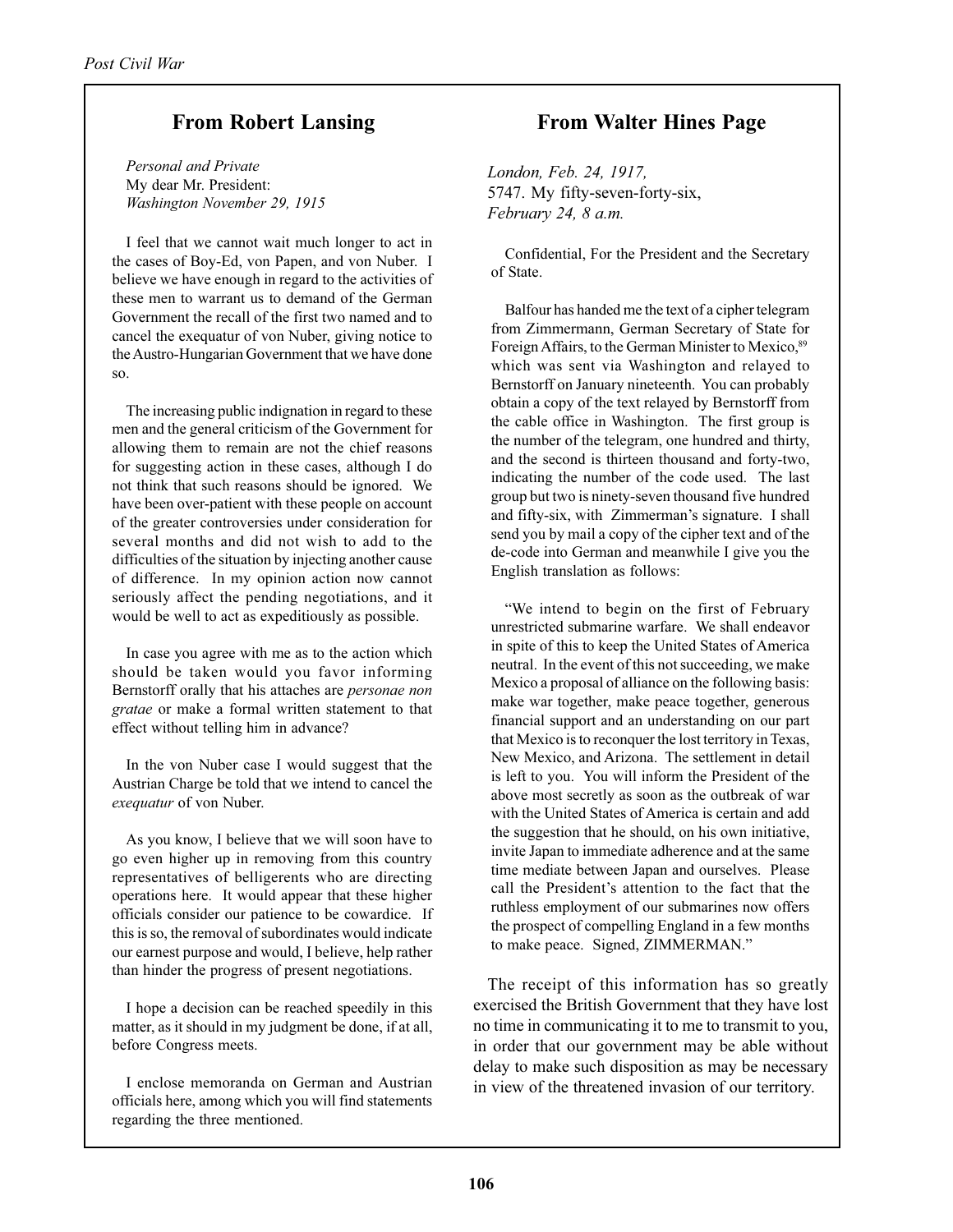#### The following paragraph is strictly confidential.

Early in the war, the British Government obtained possession of a copy of the German cipher code used in the above message and have made it their business to obtain copies of Bernstorff's cipher telegrams to Mexico, amongst others, which are sent back to London and deciphered here. This accounts for their being able to decipher this telegram from the German Government to their representative in Mexico and also for the delay from January nineteenth until now in their receiving the information. This system has hitherto been a jealously guarded secret and is only divulged now to you by the British Government in view of the extraordinary circumstances and their friendly feeling towards the United States. They earnestly request that you will keep the source of your information and the British Government's method of obtaining it profoundly secret but they put no prohibition on the publication of Zimmermann's telegram itself.

The copies of this and other telegrams were not obtained in Washington but were bought in Mexico.



Zimmerman Telegram

I have thanked Balfour for the service his Government has rendered us and suggest that a private official message of thanks from our Government to him would be beneficial.

I am informed that this information has not yet been given to the Japanese Government but I think it not unlikely that when it reaches them they may make a public statement on it in order to clear up their position regarding the United States and prove their good faith to their allies.

President Woodrow Wilson discussing his dilemma at the time of the Zimmerman Telegram:

You have got to think of the President of the United States as the chief counsellor of the Nation, elected for a little while but as a man meant constantly and every day to be the Commander-in-Chief of the Army and Navy of the United States, ready to order them to any part of the world where the threat of war is a menace to his own people.

And you cannot do that under free debate. You cannot do that under public counsel. Plans must be kept secret.

Knowledge must be accumulated by a system which we have condemned, because it is a spying system. The more polite call it a system of *intelligence.* 

You cannot watch other nations with your unassisted eye. You have to watch them with secret agencies planted everywhere.

Let me testify to this my fellow citizens, I not only did not know it until we got into this war, but did not believe it when I was told that it was true, that Germany was not the only country that maintained a secret service. Every country in Europe maintained it, because they had to be ready for Germany's spring upon them, and the only difference between the German secret service and the other secret services was that the German secret service found out more than the others did, and therefore Germany sprang upon the other nations unaware, and they were not ready for it.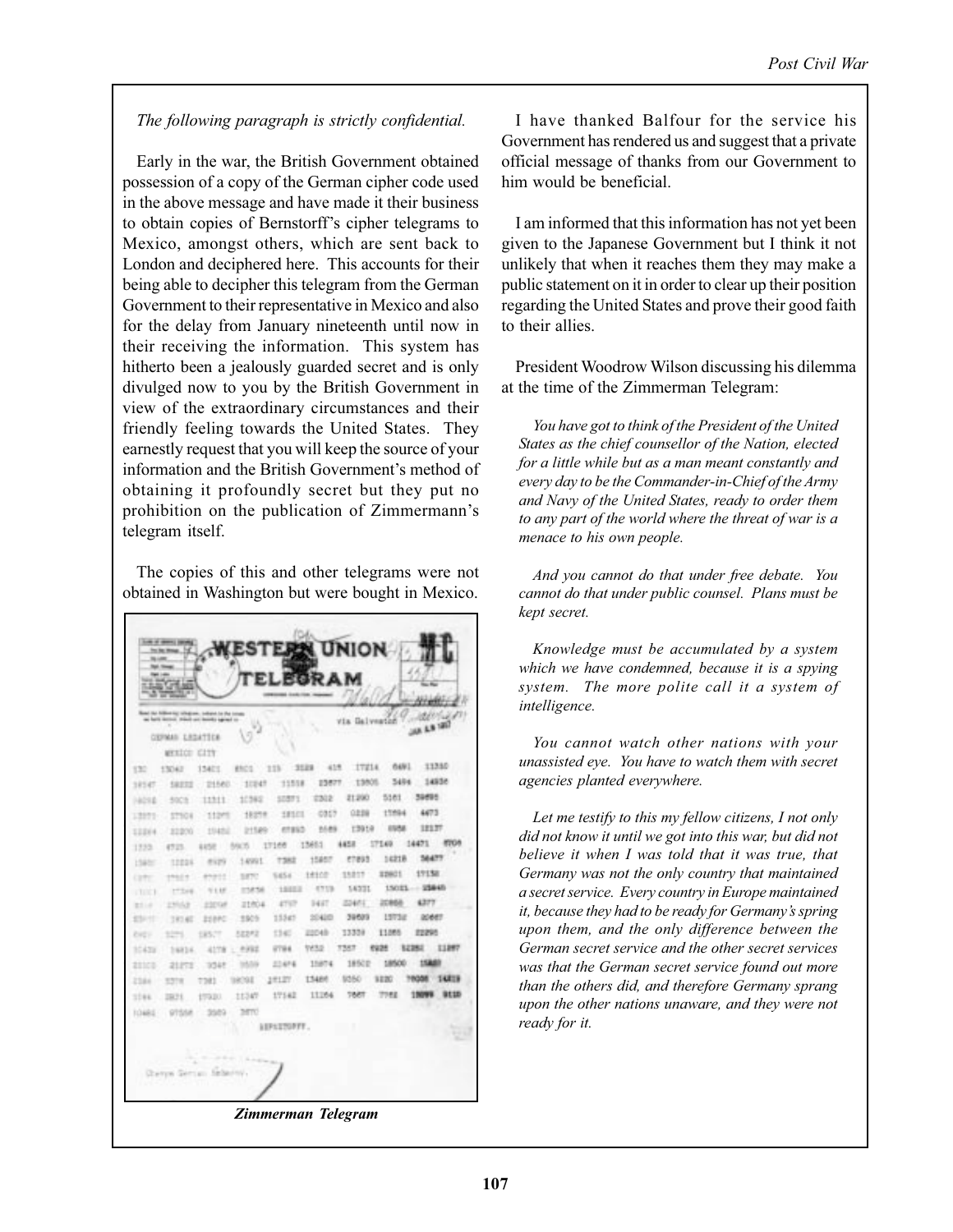# Counterintelligence: Pre-World War I

The first federal domestic counterintelligence program originated shortly before the United States entered World War I in 1917. The initial threat perceived by federal officials was the activity of German agents, including sabotage and espionage directed at the United States in the period before America entered the war. Although the neutrality laws were on the books, no federal statue made espionage or sabotage a crime. Attorney General Thomas W. Gregory proposed such legislation in 1916, but Congress took no action before American entry into the war. Nonetheless, the Executive Branch went ahead with development of a domestic security intelligence capability.

Several federal agencies expanded their operations. The Secret Service, which was established in the Treasury Department to investigate counterfeiting in 1865, had served as the main civilian intelligence agency during the Spanish American War. With \$50,000 in War Department funds, the Secret Service had organized an emergency auxiliary force to track down Spanish spies, placed hundreds of civilians under surveillance, and asked the Army to arrest a number of alleged spies.<sup>90</sup> After the assassination of President William McKinley by an anarchist in 1901, the Secret Service was authorized to protect the President. Its agents were also assigned to the Justice Department as investigators until 1908 when

### **A Navy Spy**

On 5 May 1917, George Roenitz, ex-chief clerk of the Commandant, Naval Station, Pearl Harbor, was arrested and charged with espionage. Rather than stand trial, Roenitz plead guilty to a charge of unlawful possession of documents pertaining to the Naval Station and received a one year prison sentence and a fine of \$250. Because he was discharged from the military in February 1917, Roenitz could not be courts-martial and was sentenced in civilian court. There was no information that he had passed the information on to a foregin power but he was suspected of being a German spy.

Congress forbade the practice. In 1915 Secretary of State William Jennings Bryan decided that German diplomats should be investigated for possible espionage and he requested and received President Woodrow Wilson's permission to use the Secret Service.<sup>91</sup>

The military had performed extensive security intelligence functions during the Civil War, although operations were largely delegated to commanders in the field. When the military discontinued its surveillance programs after the War of Northern Aggression, as the South refers to the Civil War, Allan Pinkerton, who had worked for the War Department under President Abraham Lincoln founded a private detective agency. The Pinkerton agency and other private detective forces served both government and private employers in later years, frequently to spy upon labor organizing activities.<sup>92</sup> In the year immediately before American entry into World War I, military intelligence lacked the resources to engage in intelligence operations. Therefore, preparation for war rested largely with the Secret Service, and it main competitor, the Justice Department's Bureau of Investigation.

The Justice Department's investigative authority stemmed from an appropriation statue first enacted in 1871, allowing the Attorney General to expend funds for "the detection and prosecution of crimes against the United States."93 The Attorney General initially employed several permanent investigators and supplemented them with either private detectives or Secret Service agents. When Congress prohibited such use of Secret Service personnel in 1908, Attorney General Charles J. Bonaparte issued an order authorizing creation of the Bureau of Investigation. There was no formal Congressional authorization for the Bureau, but once it was established, its appropriations were regularly approved by Congress. Members of the House Appropriations Committee debated with Attorney General Bonaparte over the need for safeguards against abuse by the new Bureau. Bonaparte emphasized, "The Attorney General knows or ought to know, at all times what they are doing." Some Congressmen thought more limits were needed, but nothing was done to circumscribe the Bureau's powers.<sup>94</sup>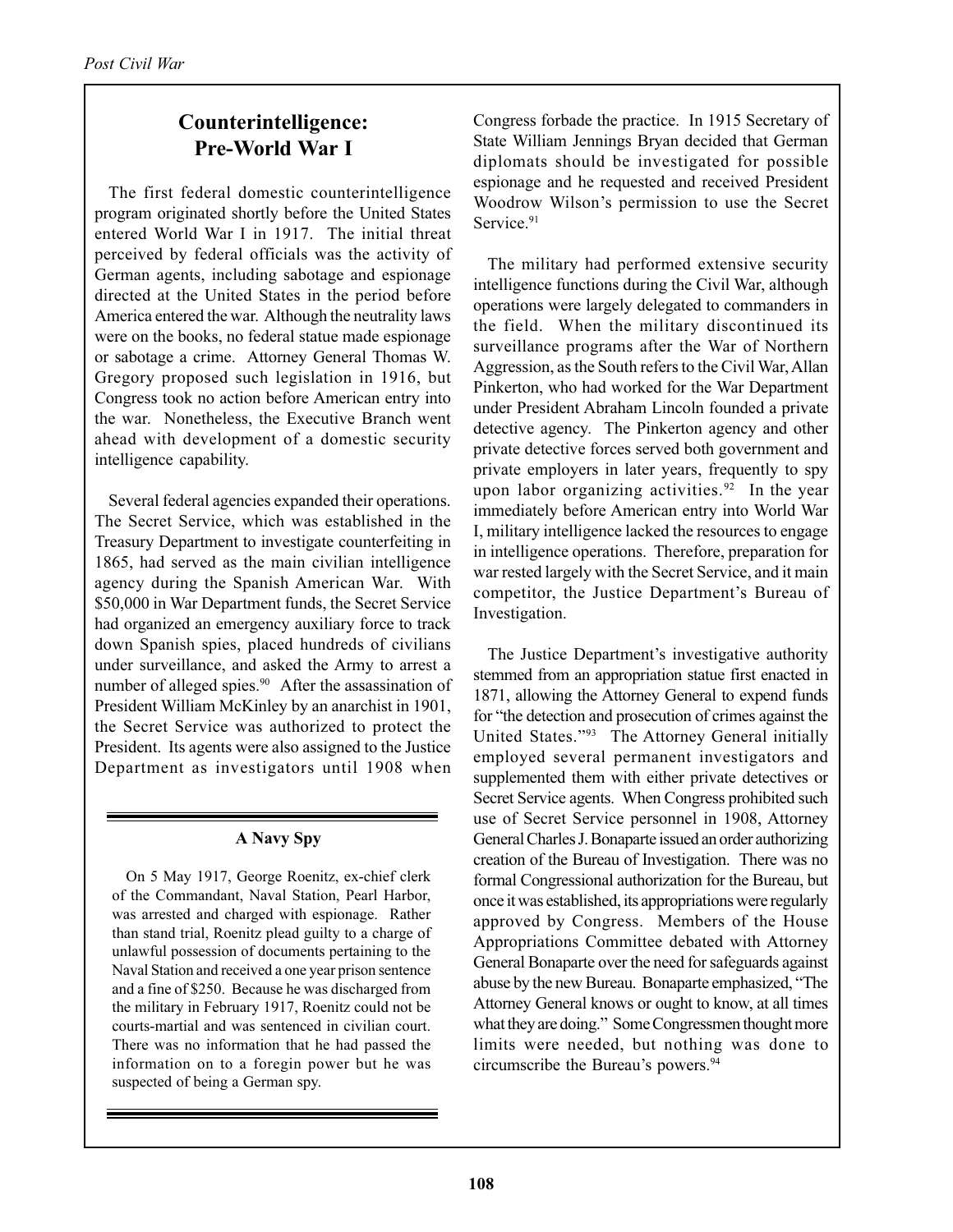Passage of the Mann Act and other federal statues prohibiting interstate traffic in stolen goods, obscene materials, and prizefight films soon expanded the criminal investigative responsibilities of the Justice Department and its Bureau of Investigation.

By 1916 Attorney General Gregory had expanded the Bureau's personnel from 100 to 300 agents, primarily to investigate possible violations of the neutrality laws. The Attorney General objected to the Secret Service's investigations of activities which did not involve actual violations of federal laws. However, when President Wilson and Secretary of State Robert Lansing expressed continued interest in such investigations, Attorney General Gregory went to Congress for an amendment to the Justice Department's appropriations statute which would allow the Bureau to do what the Secret Service had already begun doing. With the agreement of the State Department, the statute was revised to permit the Attorney General to appoint officials not only to detect federal crimes, but also "to conduct such other investigations regarding official matters under the control of the Department of Justice or the Department of State, as may be directed by the Attorney General." This amendment to the appropriations statute was intended to be an indirect form of authorization for investigations by the Bureau of the Investigation, although a State Department request was seen as a prerequisite for such inquiries.<sup>95</sup>

Under the direction of A. Bruce Bielaski, the Bureau concentrated at first on investigations of potential enemy aliens in the United States. According to the authorative history of the Justice Department:

The Bureau of Investigation made an index of aliens under suspicion. At the end of March 1917, just before the entrance of the United States into the war, the chief of the Bureau submitted a list of five classes of persons. One class, ninety-eight in number, should be arrested immediately on declaration of war. One hundred and forty should be required to give bond. Five hundred and seventy-four were strongly suspected. Five hundred and eighty-nine had not been fully cleared of suspicion. Three hundred and sixtyseven had been cleared of specific offenses. Others, after investigation, had been eliminated from the lists.<sup>96</sup>



In 1885 the Executive Office Building, then known as the State, War and Navy Building in Washington, D.C., was the first home of Army Intellegince.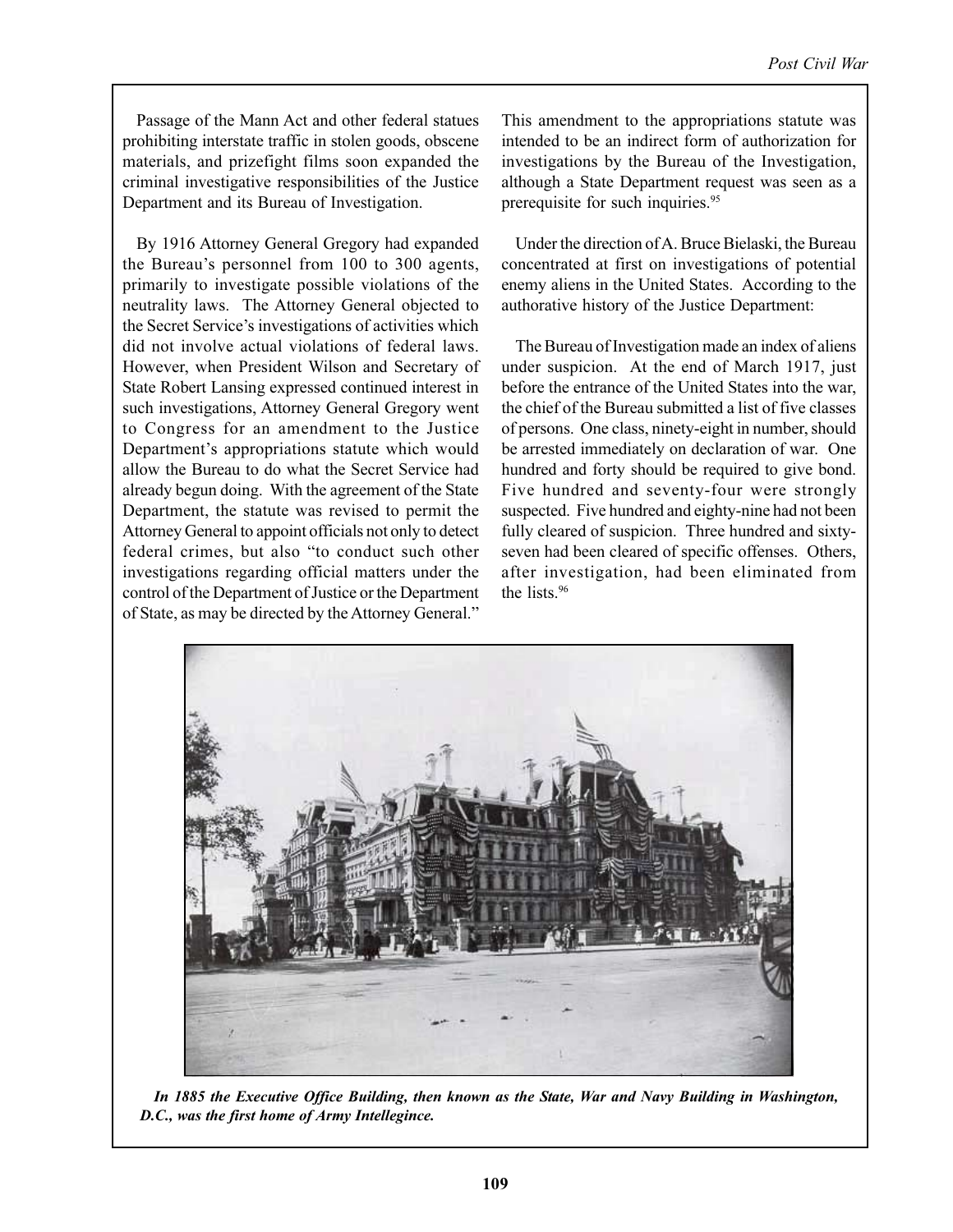Theoretically, the threat of dangerous aliens was the responsibility of the Immigration Bureau in the Labor Department. As early as 1903 Congress had enacted legislation requiring the deportation within three years of entry of persons holding anarchist beliefs or advocating "the overthrow by force or violence of the Government of the United States."97 In early 1917 the immigration laws were amended to eliminate the three year limit and require deportation of any alien "found advocating or teaching the unlawful destruction of property...or the overthrow by force or violence of the Government of the United States."<sup>98</sup> Nevertheless the Immigration Bureau lacked the men, ability, and time to conduct the kind of investigations contemplated by the statute.<sup>99</sup>

As the United States entered World War I, domestic security investigations were the province of two competing civilian agencies-the Secret Service and the Bureau of Investigation-soon to be joined by military intelligence and an extensive private intelligence network called the American Protective League.

#### The American Protective League

The American Protective League (APL) was a voluntary association of patriotic citizens acting through local branches which were established in cities and counties throughout the country to operate under the control of a National Board of Directors. The league was formally created on 22 March 1917, two weeks before the American declaration of war,



**Bruce Bielaski** 

and, on that same date, became designated as an auxiliary to the Bureau of Investigation of the Department of Justice.<sup>100</sup> The orginal idea for such an organization had been conceived by A.M. Briggs of Chicago, who then continued to function as Chairman of the National Board of Directors. The two other members of this national triumverate were Victor Elting and Charles Daniel Frey. The league itself was ultimately composed of some 250,000 male citizens, representing "every commercial, industrial, professional, social and economic level in American life."<sup>101</sup> Moreover, its members were provided with credentials in the form of a membership card and badge showing that the holder was connected with the Department of Justice.<sup>102</sup> These cards were actually issued in certain circumstances by the military intelligence division.

Although strongly supported during its entire career by Attorney General Thomas W. Gregory, the APL was never free from violent criticism. In June 1917, for example, Secretary of the Treasury William G. McAdoo, who was always on the alert to prevent any unauthorized use of the words "secret service" by an agency other than his own Secret Service of the United States, not only wrote to Gregory to register a complaint<sup>103</sup> but also to President Wilson himself in order to lodge a general protest against the whole organization. For the President, McAdoo even chose to compare the APL with the Sons of Liberty of the American Revolution "through which many injustices and abuses resulted."<sup>104</sup> This historical comparison by McAdoo is neither cogent nor valid. A more fitting description of the prejudicial side of the APL would be the New York Bar Association Report of 1919 which discussed vigilante associations in World War I:

"...These associations did much good in awakening the public to the danger of insidious propaganda but no other one cause contributed so much to the oppression of innocent men as the systematic and indiscrimate agitation against what was claimed to be an all-pervasive system of German espionage."

Defending the league, however, Gregory was able to answer McAdoo:

"...you state that your attention has been called to this association and that it seems to you it would be dangerous to have such an organization operating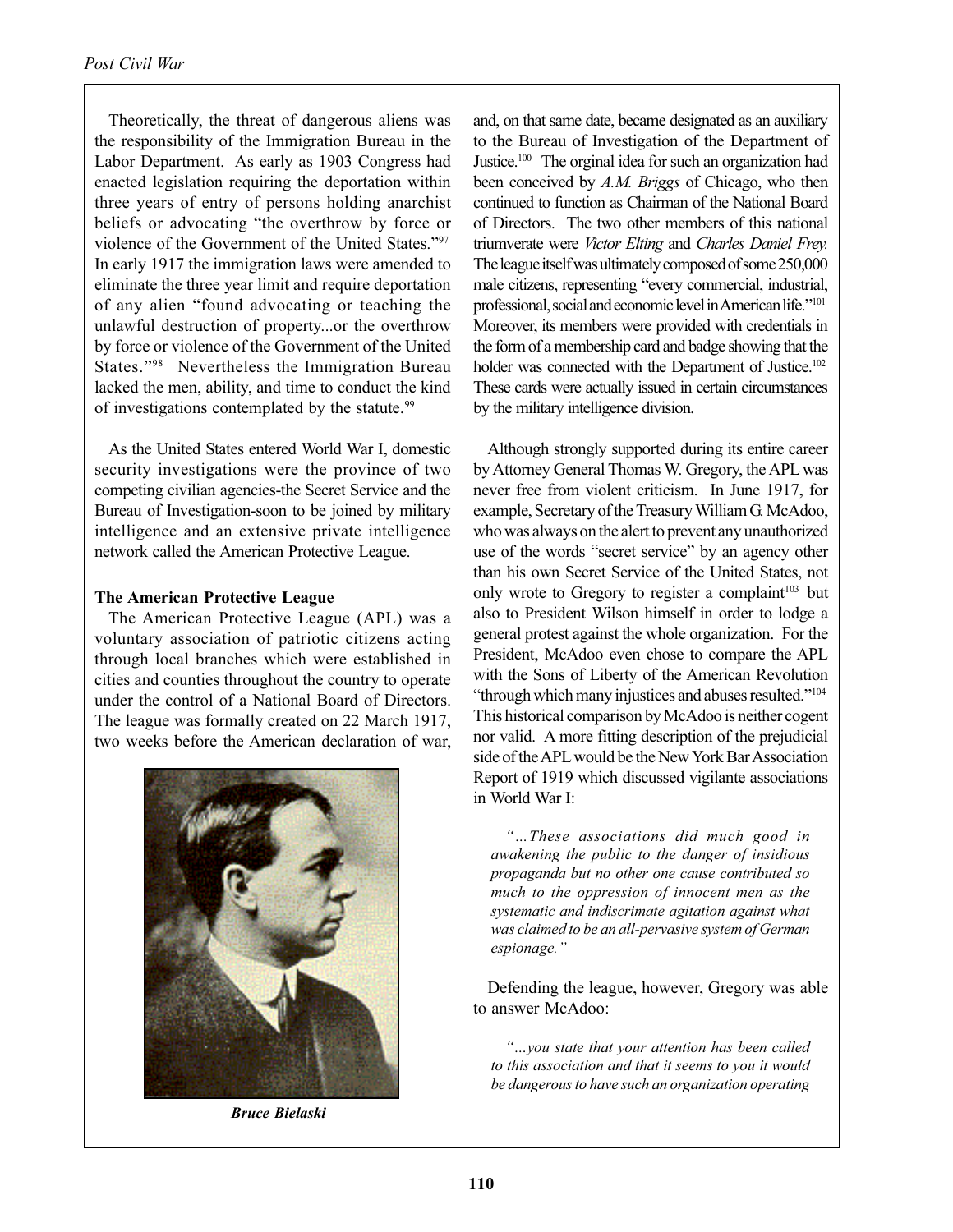in the United States, and you ask if there is any way which we could stop it...Briefly stated, the American Protective League is a patriotic organization, composed of from eighty to one hundred thousand members, with branches in almost six hundred cities and towns, was organized with my approval and encouragement, and has been tremendously helpful in the work of the Bureau of Investigation of the Department of Justice. It has no official status and claims none. Its members serve without the slightest expense to the Government, and not a single officer or member receives compensation from any source."105

Beyond any question, the APL did provide the military security officials of the War Department with a tremendous amount of invaluable assistance in the conduct of their many difficult investigative chores. It was found convenient during November 1917, therefore, after the headquarters of the league moved from Chicago to Washington, to commission Charles Daniel Frey, one of the three national directors, as an Army captain. While still remaining a league official, he was then assigned to the departmental military intelligence agency for the express purpose of processing all cases requiring APL action. This task soon assumed such proportions that a regular APL



**American Protective League Publication** 

liaison group was established and, in April 1918, made a separate subsection of MI.3. The civilian chief of this new group was Urban A. Lavery, who continued to act in that role until September 1918, when he was replaced by Captain John T. Evans. By the time of the Armistice, the APL subsection was using the services of 39 clerks, stenographers and typists.

## Counterintelligence In World War I

Shortly after the declaration of war, Congress considerably strengthened the legal basis for federal investigations by enacting the Espionage Act of 1917, the Selective Service and Training Act, and other statutes designed to use criminal sanctions to assist the war effort. But Congress did not clarify the jurisdiction of the various civilian and military intelligence agencies. The Secretary of War established a Military Intelligence Section under Colonel Ralph Van Deman, who immediately began training intelligence officers and organizing civilian volunteers to protect defense plants. By the end of 1917 the MIS had branch offices throughout the United States to conduct investigations of military personnel and civilians working for the War Department. MIS agents cooperated with British intelligence in Mexico, with their joint efforts leading



**National Directors, American Protective League** (l-r) Charles Frey, Albert Briggs, Victor Elting.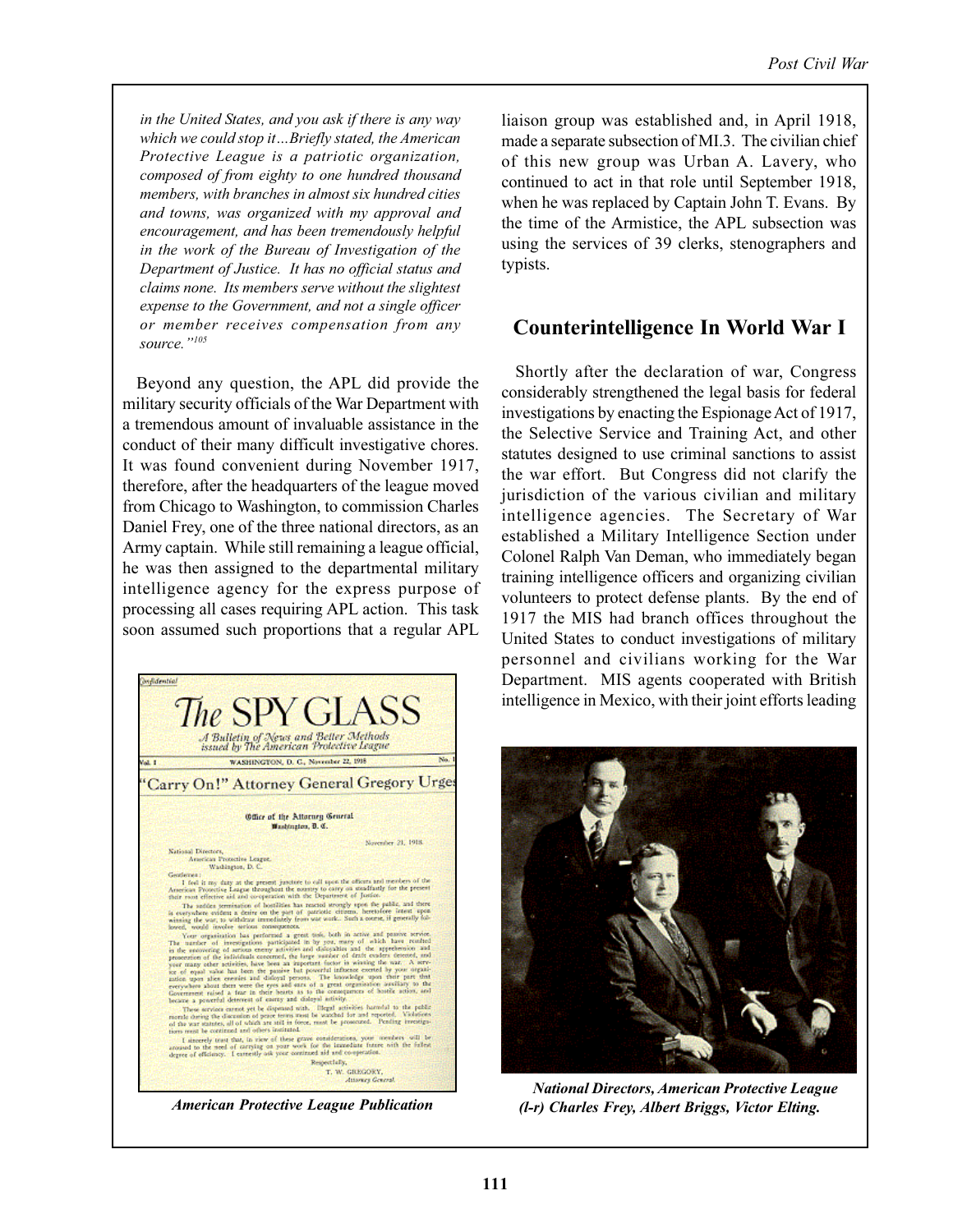to the arrest of a German espionage agent during the war $106$ 

A major expansion of federal intelligence activity took place with the formation of the American Protective League, which worked directly with the Bureau of Investigation and military intelligence. A recent FBI study recounts how the added burdens of wartime work led to the creation of the League:

To respond to the problem, Attorney General Thomas W. Gregory and then Bureau Chief A. Bruce Bielaski, conceived what they felt might suffice to answer the problem. The American Protective League (APL) composed of well-meaning private individuals, was formed as a citizen's auxiliary to "assist" the Bureau of Investigation. In addition to the authorized auxiliary, ad hoc groups too it upon themselves to "investigate" what they felt were un-American activities. Though the intentions of both groups were undoubtedly patriotic and in some instances beneficial, the overall result was the denial of constitutional safeguards and administrative confusion. To see the problem, one need only to consider the mass deprivation of rights incident to the deserter and selective service violator raids in New York and New Jersey in 1918, wherein 35 agents assisted by 2,000 APL operatives, 2,350 military personnel, and several hundred police rounded up some 50,000 men without warrants of sufficient probable cause for arrest. Of the 50,000 arrestees, approximately 1,500 were inducted into the military service and 15,000 were referred to draft boards.<sup>107</sup>

The FBI study also cites the recollection of an Agent of the Bureau of Investigation during World War I regarding the duplication of effort:

How did we function with relation to other agencies, both federal and state? In answering this query, I might say that while our relationship with the Army and Navy Departments was extremely cordial at all times, nevertheless there was at all times an enormous overlapping of investigative activities among the various agencies charged with winning the war. There were probably seven or eight such active organizations operating at full force during the war days and it was not an uncommon experience for an Agent of this Bureau to call upon an individual in the course of his investigation, to find out that six or seven other government agencies had been around to interview the party about the same matter.<sup>108</sup>

The Secret Service opposed the utilization of American Protective League volunteers and recommended, through Treasury Secretary McAdoo, establishment of a centralized body to coordinate domestic intelligence work. The Treasury Department's proposal was rejected in early 1918, because of the objections of Colonel Van Deman, Bureau Chief Bielaski, and the Attorney General's Special Assistant for war matters, John Lord O'Brien. Thereafter the role of the Secret Service in intelligence operations diminished in importance.<sup>109</sup>

During World War I the threat to the nation's security and the war effort was perceived by both government and private intelligence agencies as extending far beyond activities of enemy agents. Criticism of the war, opposition to the draft, expression of pro-German or pacifist sympathies, and militant labor organizing efforts were all considered dangerous and targeted for investigation and often prosecution under federal or state statutes. The federal Espionage Act forbade making false statements with intent to interfere with the success of military, attempting to cause insubordination, and obstructing recruitment of troops.<sup>110</sup> With little guidance from the Attorney General, the United States Attorneys across the country brought nearly 2,000 prosecutions under the Espionage Act for disloyal utterances.<sup>111</sup> Not until the last month of the war did Attorney General Gregory require federal prosecutors to obtain approval from Washington before bringing Espionage Act prosecutions. John Lord O'Brien, the Attorney General's Special Assistant, recalled "the immense pressure brought to bear throughout the war upon the Department of Justice in all parts of the country for indiscriminate prosecution demanded in behalf of a policy of wholesale repression and restraint of public opinion."<sup>112</sup>

In addition to providing information for Espionage Act prosecutions, intelligence operations laid the foundation for the arrest, of which some 2,300 were turned over to military authorities for internment and the remainder released or placed on parole.<sup>113</sup>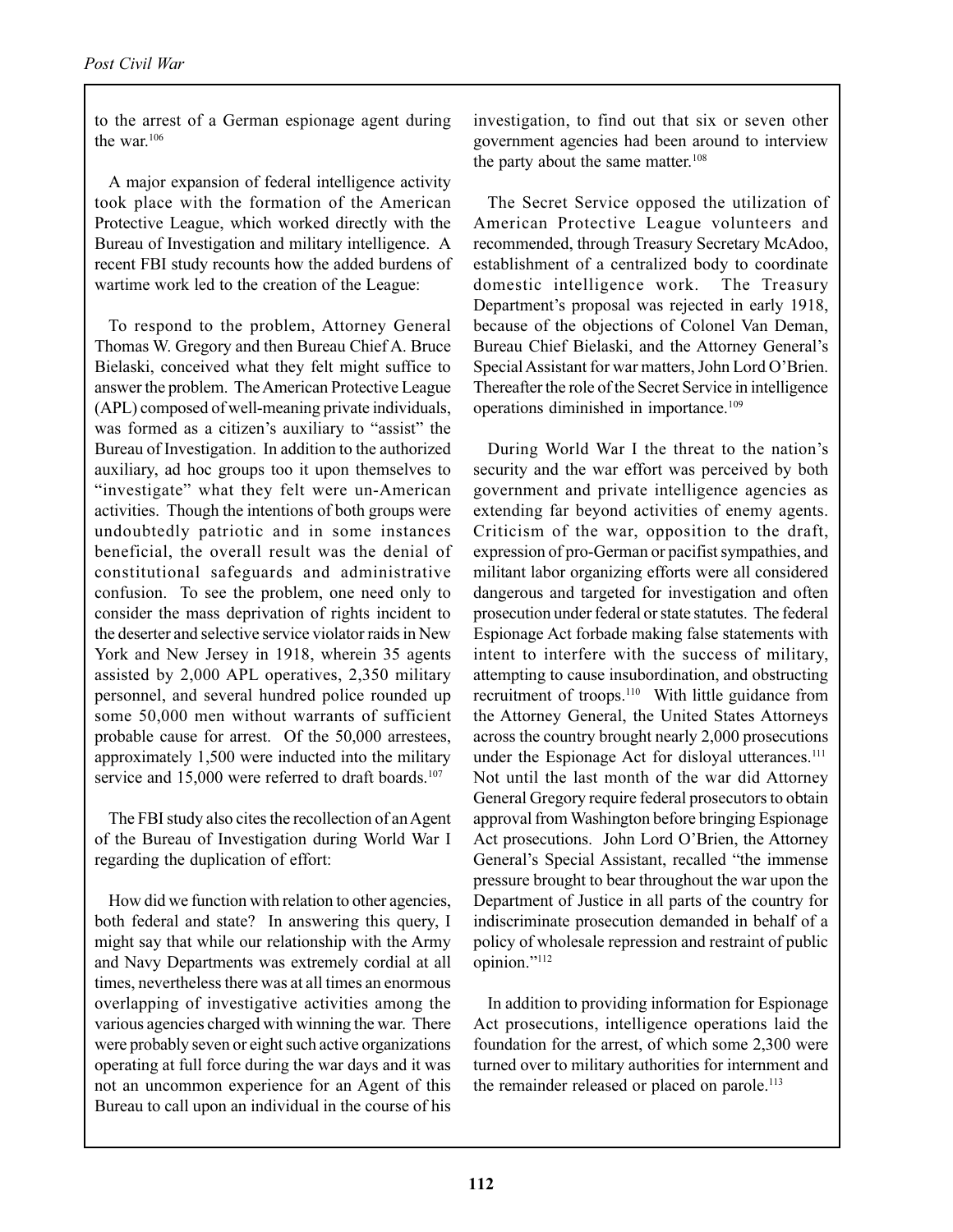# **War Department General Order**

#### **26 August 1918**

This order reestablished the Military Intelligence Division (MID). General Staff when it re-formed the General Staff into four divisions designated: Operations; Military Intelligence; Purchase, Storage and Traffic; and Plans. Appointed to head the reestablished MID was Col. Marlborough Churchill. The functional assignment then given to the new Division was:

This division shall have cognizance and control of military intelligence, both positive and negative, and shall be in charge of an officer designated as the director of military intelligence, who will be an assistant to the Chief of Staff. He is also the chief military censor. The duties of this division are to maintain estimates revised daily of the military situation, the economic situation, and of such other matters as the Chief of Staff may direct, and to collect, collate, and disseminate military intelligence. It will cooperate with the intelligence section of the general staffs of allied counties in commection with military intelligence; prepare instructions in military



Gen. Marlborough Churchill

intelligence work for the use of our forces; supervise the training of personnel for intelligence work; organize, direct, and coordinate the intelligence service; supervise the duties of military attaches; communicate direct with department intelligence officers and intelligence officers at posts, camps, and stations; and with commands in the field in matters relating to military intelligence; obtain, reproduce and issue maps; translate foreign documents; disburse and account for intelligence funds; cooperate with the censorship board and with intelligence agencies of other departments.

The term "negative" intelligence fell into gradual disgrace following World War I and was replaced by "counterintellugence."

## **From Albert Sidney Burleson**

Dear Mr. President: (Washington) November 30, 1918

I am this moment in receipt of your letter of date November 27th in which you express the opinion that the mail censorship is no longer performing a necessary function. I thoroughly concur in the view expressed and shall accept your letter as a direction to me to bring same to an end.

On the same day you wrote me I received a letter from Mr. Swagar Sherley, Chairman of the Committee on Appropriations, advising me that "it is the purpose of the Committee on Appropriations of the House of Representatives to begin hearings next Monday with the view of returning to the Treasury such appropriations and the cancellation of such authorizations, or parts thereof, granted in connection with the prosecution of the war, as no longer may be required under present conditions" and requesting me to take immediate steps to furnish him "the available information" upon which the Committee could base action looking to the accomplishment of its purpose. I will make known to the Chairman of the Committee on Appropriations the action which has been take in connection with mail censorship and also advise him that I have reduced the clerical force used in connection with the enforcement of Espionage and Trading with the Enemy Acts in so far as they relate to the Postal Establishment to the lowest possible basis. These are the only activities carrying appropriations which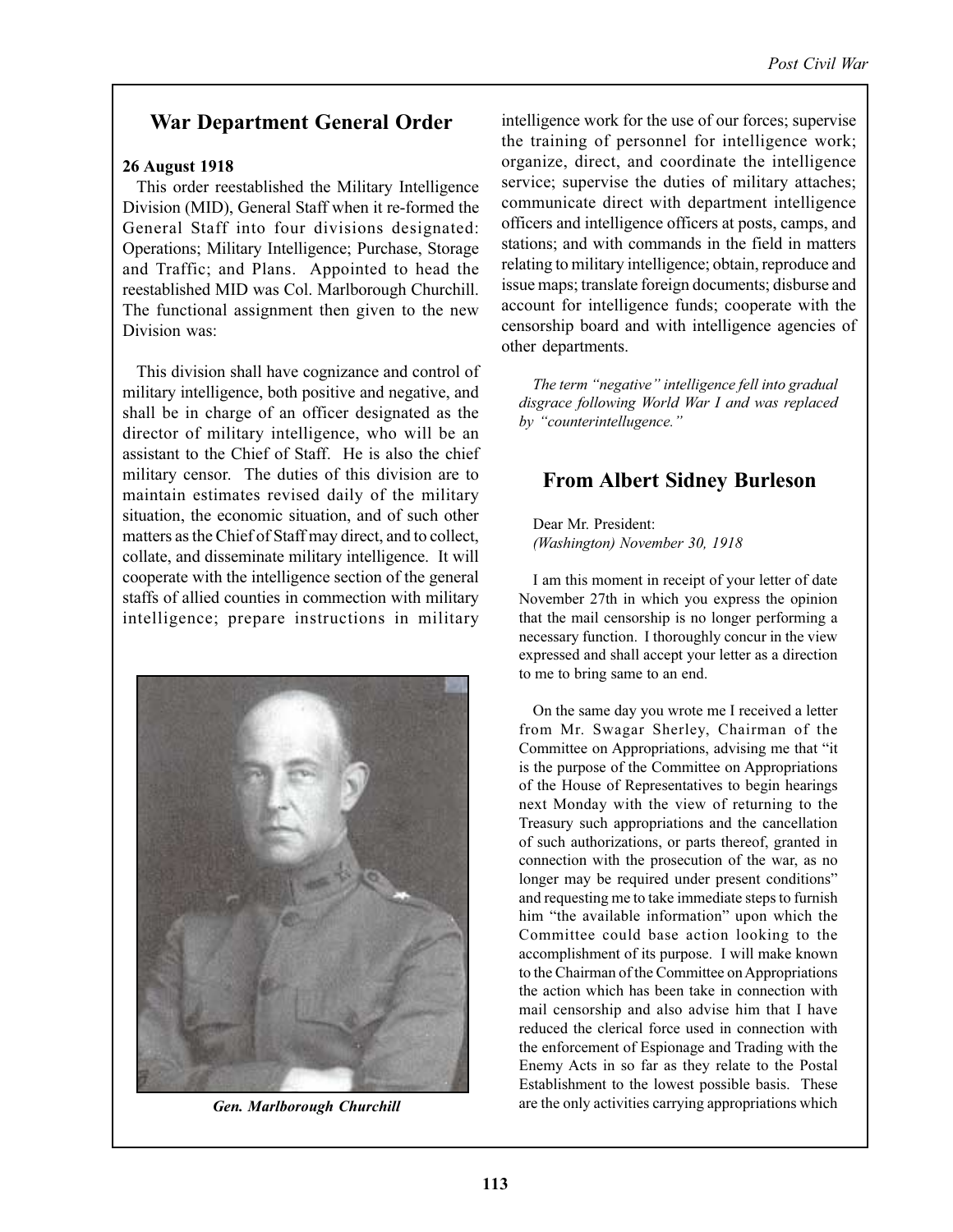#### *Post Civil War*

have been imposed on the Post Office Department during the progress of the war.

Faithfully yours,

A.S. Burleson

# **From Newton Diehl Baker**

Dear Mr. President: *Washington, December 27, 1918*

It is suggested that in view of the armistice, it would be advisable to modify the Executive Order of September 26, 1918, concerning the censorship of submarine cables, telegraph and telephone lines as far as it affects the telegraphic and telephonic censorship.

The pressure of military necessity is removed, and the activities of the German agents in Mexico are no longer of a sort to require so elaborate and expensive an organization for their observation or control.

This column intentionally left blank.

Pursuant to the Freedom of Information Act, 5 U.S.C. §552B(4), the article: "The Witzke Affair: German Intrigue On The Mexican Border", pp.114-122, has been redacted at the request of the author.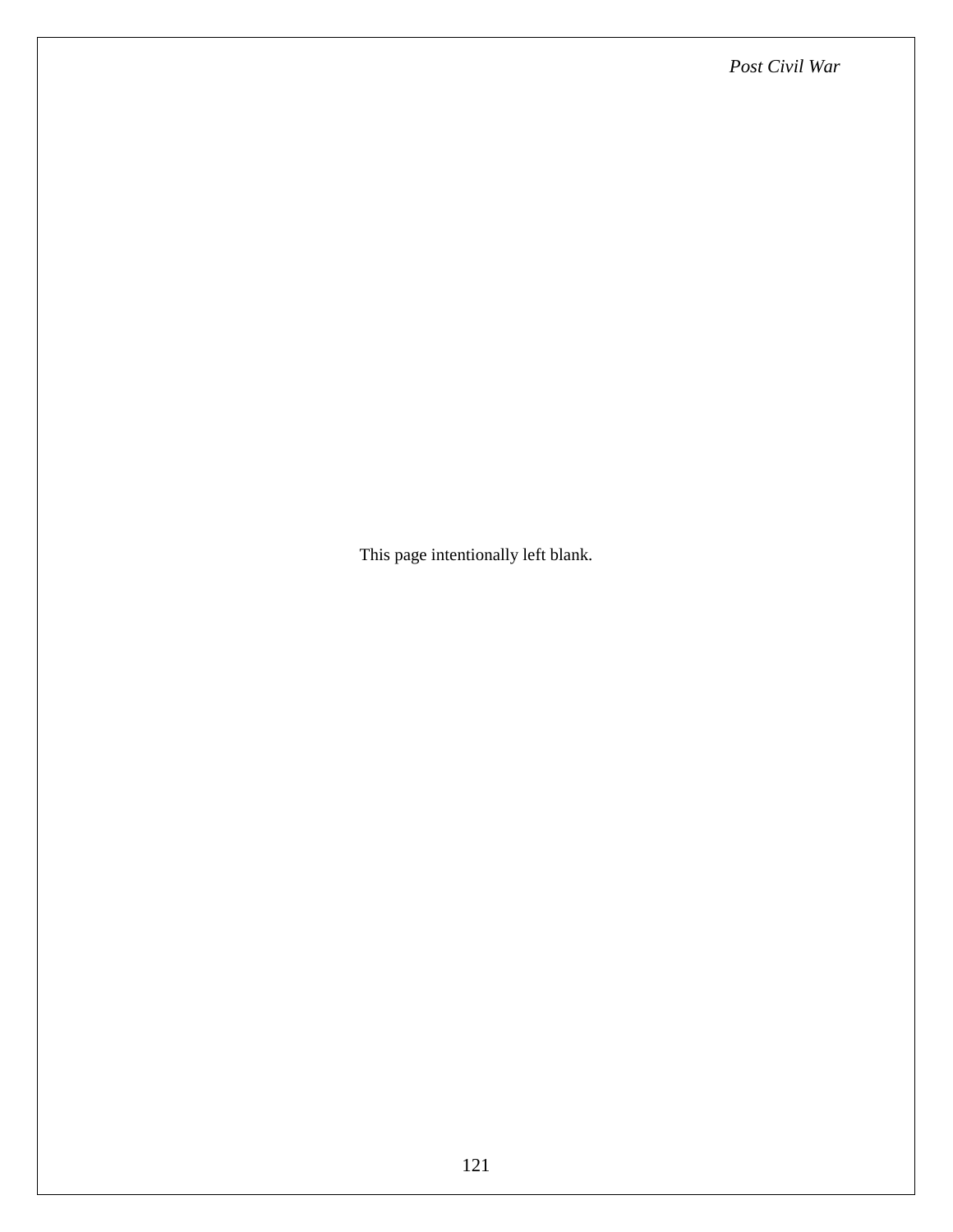This part of the column intentionally left blank.

# **The Espionage Act May 16, 1918**

*Be it enacted*, That section three of the Act...approved June 15, 1917, be...amended so as to read as follows:

*"Section 3.* Whoever, when the United States is at war, shall willfully make or convey false reports or false statements with intent to interfere with the operation or success of the military or naval forces of the Unites States, or to promote the success of its enemies, or shall willfully make or convey false reports or false statements, or say or do anything except by way of bona fide and not disloyal advice to an investor...with intent to obstruct the sale by the United States of bonds...or the making of loans by or to the United States, or whoever, when the United States is at war, shall willfully cause...or incite... insubordination, disloyalty, mutiny, or refusal of duty, in the military or naval forces of the United States, or shall willfully obstruct...the recruiting or enlistment service of the United States, and whoever, when the United States is at war, shall willfully utter, print, write, or publish any disloyal, profane, scurrilous, or abusive language about the form of government of the United States, or the Constitution of the United States, or the military or naval forces of the United States, or the flag...or the uniform of the Army or Navy of the United States, or any language intended to bring the form of government...or the Constitution...or the military or naval forces...or the flag...of the United States into contempt, scorn, contumely, or disrepute...or shall willfully display the flag of any foreign enemy, or shall willfully...urge, incite, or advocate any curtailment of production in this county of any thing or things...necessary or essential to the prosecution of the war...and whoever shall willfully advocate, teach, defend, or suggest the doing of any of the acts or things in this section enumerated and whoever shall by word or act support or favor the cause of any country with which the United States is at war or by word or act oppose the cause of the United States therein, shall be punished by a fine of not more than \$10,000 or imprisonment for not more than twenty years, or both...

# **From Edward Mandell House**

#### *Paris Nov 12, 1918*

Number 99. Secret for the President. Referring further to our number 61, I beg to suggest the following:

The whole problem of securing political intelligence, establishing an adequate counter espionage organization and providing protection for you and for the personnel, papers, and property of the American representatives at the Peace Conference should be dealt with, I believe along the following lines:

#### I. *Political Intelligence*

At the present time the United States officials in Europe charged with considering political and economic questions presented by the termination of the war are receiving practically no dependable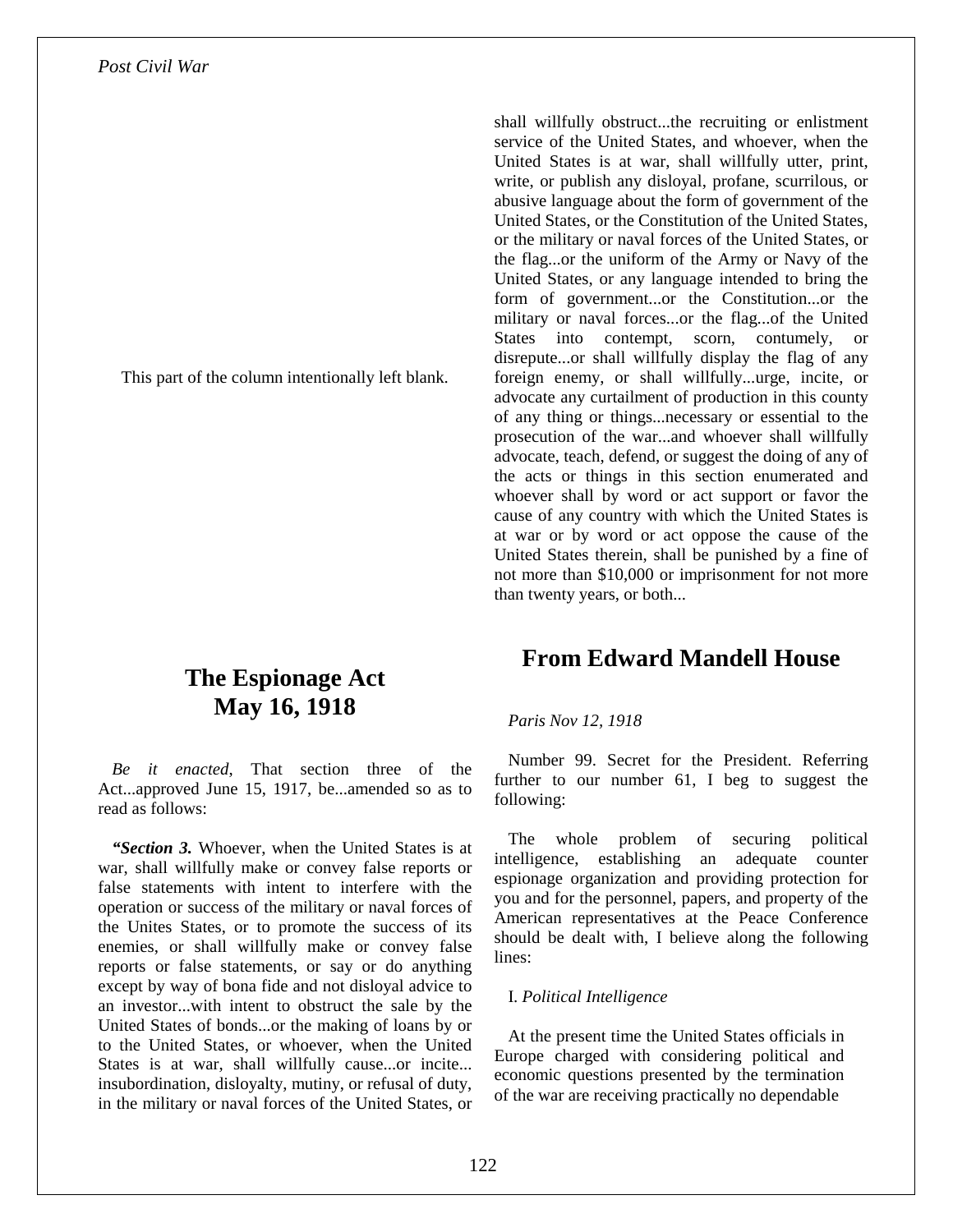information concerning political and economic conditions in the following countries: Poland, Bohemia, Ukraine, Austria, Servia (including Yugo-Slavia), Hungary, Bulgaria, Albania and Turkey. From Roumania and Greece some information is obtained but it is very incomplete. I consider it essential that we at once set up instrumentalities in these localities which will furnish us with information concerning political conditions in these countries and that this information concerning political conditions in these countries and that this information should come to us through American eyes. I do not think it will be difficult promptly to set up an organization for this purpose and I suggest that I be authorized to proceed along the following lines:

A. After conferring with Hoover and learning his plans for relief, to select men from among the United States military and naval forces now in Europe and from any other available sources, who shall be appointed for the time being agents of the Department of State. These men to constitute the basis of a "political intelligence section" of the American delegation to the Peace Conference.

B. To dispatch the men so selected as soon as practicable to do so, to points such as Warsaw, Lemberg, Posen, Prague, Bern (Moravia), Budapest (and some point in Transylvania), Kiev, Serejevo, Scutari, Constantinople, and Odessa. One agent should be sent to each place and he should take with him one code clerk with codes, one stenographer and if necessary one interpreter. A courier service also will shortly have to be established to operate between the United States and individual agents and their base from which messages could be forwarded by telegraph to Paris.

C. These agents so selected not to be in any sense accredited to the countries in which they are located. The military and naval men will of course not wear their uniforms. So far as possible the Governments in the localities to which they are sent will be requested to give them assistance in the conduct of their work. These men would work in close cooperation with any relief (arrangements?) (agencies) set up by Hoover.

D. To set up at some point in the Balkans, such as possibly Bucharest, a central office to which these agents can forward (probably for the President by courier only) their reports for transmission to the United States via Paris

E. To establish at Paris for the assistance of the American delegation at the Peace Conference a "political intelligence section" under the direction of Grew and such other persons as the State Department may send to help him to which would be forwarded all reports from these agents and from other agents of the Department of State already constituted in European countries.

#### II. Counter Espionage Organization

I have conferred with General Nolan the head of the United States Military Intelligence in Europe and I believe that this work should be handed over to him and I suggest that a civil official of the Department of State who has an appreciation of the duty of work desired done should be associated with him.

III. The protection of the President and of the American delegation at the Peace Conference and their papers and property.

I suggest that the most practical method of handling this problem is through the use of the military authorities working under the direction of General Nolan who is entirely familiar with the peculiar conditions presented by this kind of work in France.

Almost all of the personnel to do the work outlined in paragraph one can be obtained here in Europe. I should very much appreciate an expression of your views respecting this important matter. If the plan as outlined is promptly approved it can be put into operation before the Peace Conference is called.

**Edward House** 

# **The Red Scare Period**

The end of the war in 1918 did not bring about the termination of counterintelligence operations. The Bureau of Investigation shifted its attention from critics of the war to the activities of radical and anarchist groups. The new threat was dramatized vividly by a series of terrorist bombings in 1919, including one explosion on the doorstep of Attorney General A. Mitchell Palmer's residence. Congress responded with calls for action, although the applicable provisions of the Espionage Act had expired at the end of the war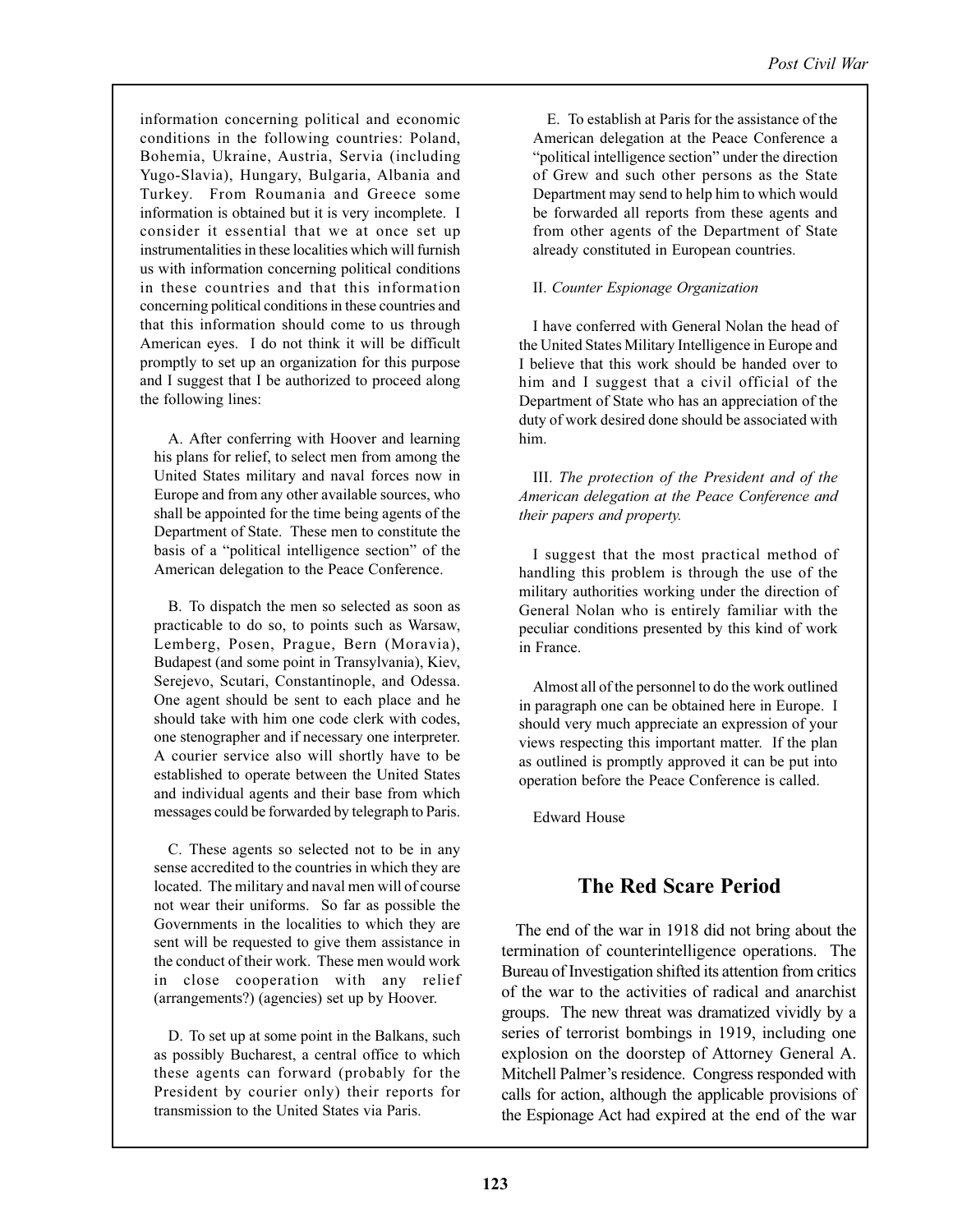and no new federal criminal statute was enacted to replace it. Instead, state statutes and the deportation provisions of the Immigration Act became the basis for the federal response.

Attorney General Palmer authorized two major revisions in Justice Department counterintelligence operations in 1919. First, he established a General Intelligence Division in the Justice Department, headed by J. Edgar Hoover, who had served during the war as head of the Department's program for compiling information on enemy aliens. At the same time, Palmer appointed William J. Flynn, former head of the Secret Service, as Director of the Bureau of Investigation.

Less than two weeks after the GID was established, Flynn ordered a major expansion of Bureau investigations "of anarchistic and similar classes, Bolshevism, and kindred agitation advocating change in sedition and revolution, bomb throwing, and similar activities." Since the only available federal law was the deportation statute, Flynn stressed that the investigations "should be particularly directed to persons not citizens of the United States." Nevertheless, he also directed Bureau agents to "make" full investigations of similar activities of citizens of the United States with a view to securing evidence which may be of use in prosecutions under the present existing state or federal laws or under legislation of that nature which may hereinafter be enacted." The instructions discussed the provisions of the recent amendments to the Immigration Act, which expanded the grounds for deportation to include membership



Attorney General A. Mitchell Palmer.

in revolutionary organizations as well as individual advocacy of violent overthrow of the government.<sup>156</sup> Director Flynn concluded by urging Bureau agents to "constantly keep in mind the necessity of preserving the cover of our confidential informants."157

The results of these investigations were reported to the Department's General Intelligence Division for analysis and evaluation. Overall direction of the work of the GID under Hoover and the Bureau under Flynn was placed in the hands of an Assistant Attorney General Francis P. Garvan, who had been a division chief in the New York district attorney's office before the war.<sup>158</sup>

Historians have documented fully the tremendous pressures placed on Attorney General Palmer, not just by his subordinates, but by public opinion, other members of President Wilson's cabinet, and the Congress to act decisively against the radical threat in 1919. For example, Secretary of State Lansing declared in a private memorandum written in July, "It is no time to temporize or compromise; no time to be timid or undecided; no time to remain passive. We are face to face with an inveterate enemy of the present social order." The Senate unanimously passed a resolution demanding that Palmer inform it whether he had yet begun legal proceedings against those who preached anarchy and sedition. According to his biographer, after passage of the Senate resolution, Palmer decided that the "very liberal" provisions of the Bill of Rights were expendable and that in a time of emergency there were "no limits" on the power of the government "other than the extent of the emergency."<sup>159</sup>

The principal result of the Justice Department's counterintelligence activities, in coordination with Immigration Bureau investigations, was the infamous "Palmer raids" on the night of January 2, 1920. Bureau of Investigation and Immigration Bureau agents in thirty-three cities rounded up some ten thousand persons believed to be members of the Communist and Communist Labor Parties, including many citizens and many individuals not members of either party. A summary of the abuses of due process of law incident to the raids includes "indiscriminate" arrests of the innocent with the guilty, unlawful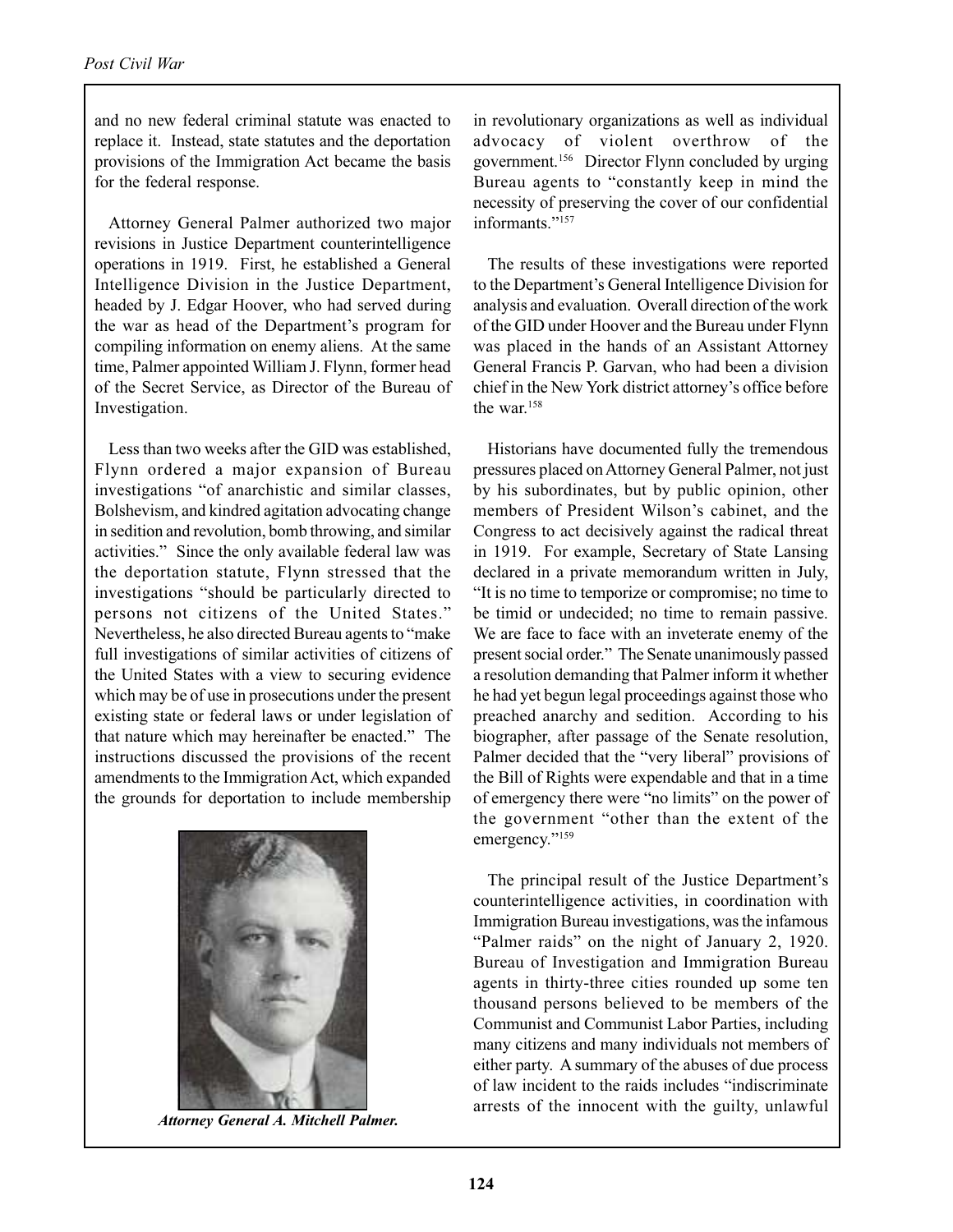seizures by federal detectives, intimidating preliminary interrogations of aliens held incommunicado, highhanded levying of excessive bail, and denial of counsel."<sup>160</sup> Apart from the unavoidable administrative confusion in such a largescale operation, these abuses have been attributed to several crucial decisions by federal officials.

The first was Director Flynn's instructions to Bureau agents that, in order to preserve "the cover of our confidential informants," they should "in no case... rely upon the testimony of such cover informants during deportation proceedings."<sup>161</sup> Consequently, Flynn's assistant Frank Burke, advised the Immigration Bureau that informants should not be called as witnesses and that immigration inspectors should "make an effort to obtain from the subject a statement as to his affiliations." The success of eliciting incriminating admission depended, in turn, upon decisions which made possible the prolonged detention and interrogation of arrested persons without access to counsel. In previous deportation proceedings, defense attorneys had urged aliens to remain silent. Therefore, it was necessary to amend the immigration regulation which allowed "attorneys" employed by the arrested persons to participate in the conduct of hearings from their very commencement."<sup>162</sup> The head of the Justice Department's General Intelligence Division, J. Edgar Hoover, reiterated this request for a modification of immigration procedures.<sup>163</sup> Three days before the raids the regulation was revised to permit hearings to begin without the presence of counsel.

Another barrier to effective interrogation was the alien's right to bail. Three weeks after the round-up, J. Edgar Hoover advised the Immigration Bureau that to allow aliens out on bail to see their lawyers "defeats" the ends of justice" and made the revision of immigration regulations "virtually of no value."<sup>164</sup> Hoover later told immigration officials that since the purpose of the raids was to suppress agitation, he could not see the sense of letting radicals spread their propaganda while out on bail.<sup>165</sup> He also urged the Immigration Bureau to hold all aliens against whom there was no proof on the chance that evidence might be uncovered at some future date "in other sections of the country."<sup>166</sup> However, despite the Justice Department's pleas, the Secretary of Labor ordered a return to previous policies after the raids, once again

allowing detained aliens access to legal counsel and admission to bail if hearings were delayed.<sup>167</sup>

An advantage of the amended Immigration Act had been that aliens could be deported simply for membership in a revolutionary group, without any evidence of their individual activity. J. Edgar Hoover urged literal application of the law to all members regardless of the individual's intent or the circumstances involved in his joining the organization.<sup>168</sup> Nevertheless, the Labor Department refused to deport automatically every Communist Party alien, instead adopting a policy of differentiating between "conscious" and "unconscious" membership, declining to deport those who membership in the Socialist Party had been transferred to the Communist Party without the member's knowledge and those whose cases were based on self-incrimination, without counsel or illegally seized membership records. Assistant Secretary of Labor Louis F. Post, who strongly opposed the Justice Department's position, also defied Congressional threats of impeachment in his vigorous defense of due process of  $law.<sup>169</sup>$ 

During the months following the "Palmer raids," a group of distinguish lawyers and law professors prepared a report denouncing the violation of law by the Justice Department. They included Dean Roscoe Pound, Felix Frankfurter, and Zechariah Chafee, Jr. of the Harvard Law School, Ernest Freund of the University of Chicago Law School, and other eminent lawyers and legal scholars. The committee found federal agents guilty of using thrid-degree tortures, making illegal searches and arrests, using agent provocateurs, and forcing aliens to incriminate themselves. Its report described federal counterintelligence operations in the following terms:

We do not question the right of the Department of Justice to use its agents in the Bureau of Investigation to ascertain when the law is being violated. But the American people have never tolerated the use of undercover provocative agents or "agents provocateurs" such as have been familiar in old Russia or Spain. Such agents have been introduced by the Department of Justice into radical movements, have reached positions of influence therein, have occupied themselves with informing upon or instigating acts which might be declared criminal, and at the express direction of Washington have brought about meetings of radicals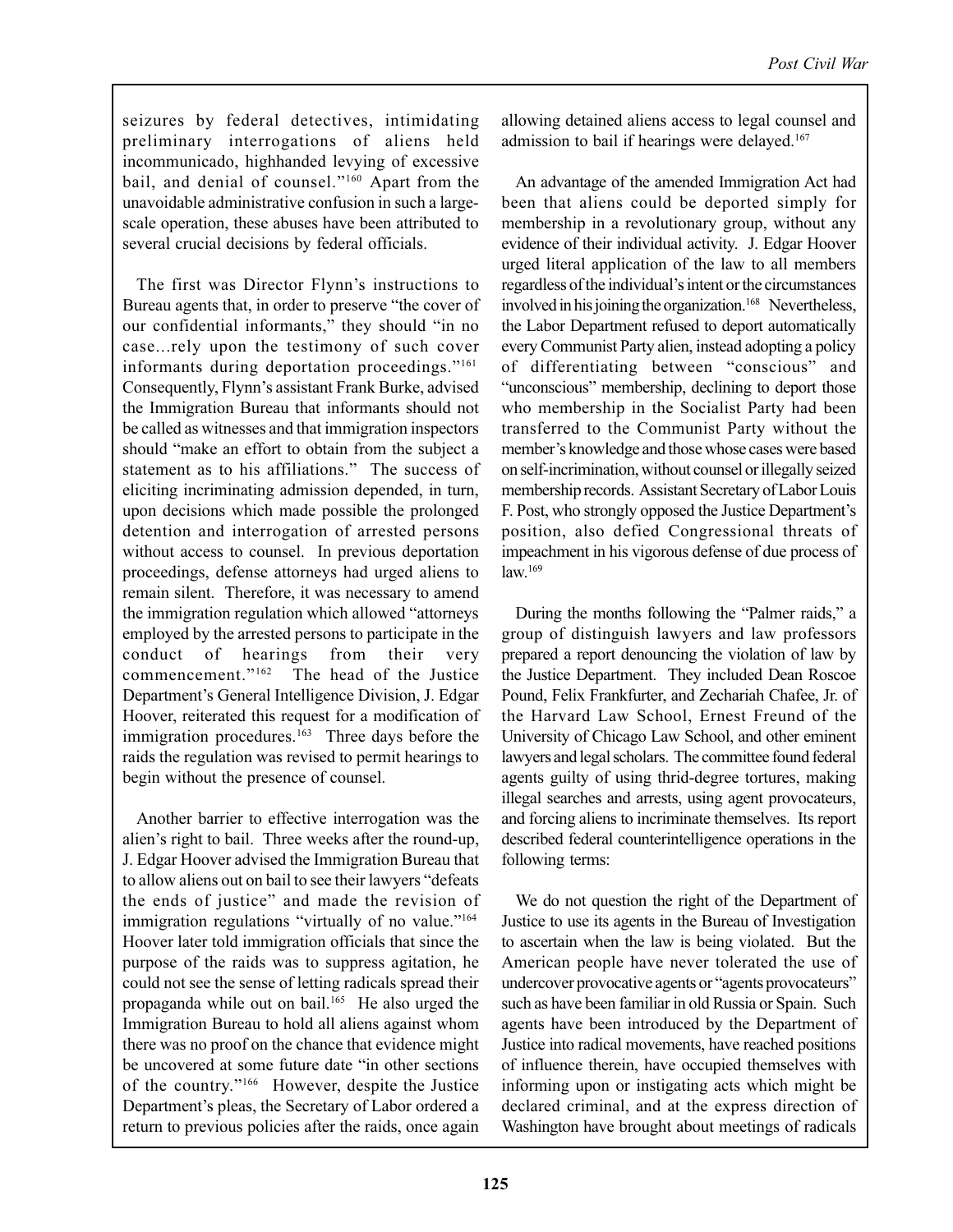in order to make possible wholesale arrests at such meetings. $170$ 

The initial reaction of the head of the Justice Department's General Intelligence Division to such criticism was to search the files, including military intelligence files, for evidence that critics had radical associations or beliefs.<sup>171</sup>

The work of the General Intelligence Division was summarized by J. Edgar Hoover in a report prepared later in 1920. Even though federal criminal statutes were "inadequate to properly handle the radical situation," Hoover stressed the "need in the absence of legislation to enable the federal government adequately to defend and protect itself and its institutions (from) not only aliens within the borders of the United States, but also American citizens who are engaged in unlawful agitations." Therefore, in addition to providing intelligence for use in the deportation of aliens, the General Intelligence Division (GID) supplied information to state authorities for the prosecution of American citizens under the broad state sedition laws.

The GID also had expanded "to cover more general intelligence work, including not only the radical activities in the United States and abroad, but also the studying of matters of an international nature, as well as economic and industrial disturbances incident thereto." Hoover described the GID's relationship to the Bureau of Investigation:

While the General Intelligence Division has not participated in the investigation of the overt acts of radicals in the United States, its solo function being that of collecting evidence and preparing the same for proper presentation to the necessary authorities, it has however by a careful review system of the reports received from the field agents of the Bureau of Investigation, kept in close and intimate touch with the detail of the investigative work.

The GID developed an elaborate system for recording the results of Bureau surveillance:

In order that the information which was obtained upon the radical movements might be readily accessible for use by the persons charged with the supervision of these investigations and prosecutions, there has been established as a part of this division a card index system, numbering over 150,000 cards, giving detailed data not only upon individual agitators connected with the radical movement, but also upon organizations, associations, societies, publications and social conditions existing in certain localities. This card index makes it possible to determine and ascertain in a few moments the numerous ramifications of individuals connected with the radical movement and their activities in the United States, thus facilitating the investigations considerably. It is so classified that a card for a particular city will show the various organizations existing in that city, together with their membership rolls and the names of the officers thereof.

The report said little about any tangible accomplishments in the prevention of terrorist violence or the apprehension of persons responsible for specific acts of violence. Instead, groups and individuals were characterized as having "dedicated themselves to the carrying out of anarchistic ideas and tactics"; as "urging the workers to rise up against the Government of the United States"; as having "openly advocated the overthrow of constitutions, governments and churches"; as being "the cause of a considerable amount of the industrial and economic unrest"; as "openly urging the workers to engage in armed revolt"; as being "pledged to the tactics of force and violence"; as being "affiliated with the III International formed at Moscow" and under "party discipline regulated by Lenin and Trotsky"; and as "propagandists" appealing directly to "the negro" for support in the revolutionary movement.

The only references to particular illegal acts were that one group had participated in an "outlawed strike" against the railroads, that one anarchist group member had assassinated the king of Italy, and that Communists had smuggled diamonds into the United States to finance propaganda. The head of the GID did not claim to have identified terrorists whose bombings had aroused public furor. Instead, Hoover reported that the mass arrests and deportations "had resulted in the wrecking of the communist parties in this country" and that "the radical press, which prior to January 2nd had been so flagrantly attacking the Government of the United States and advocating its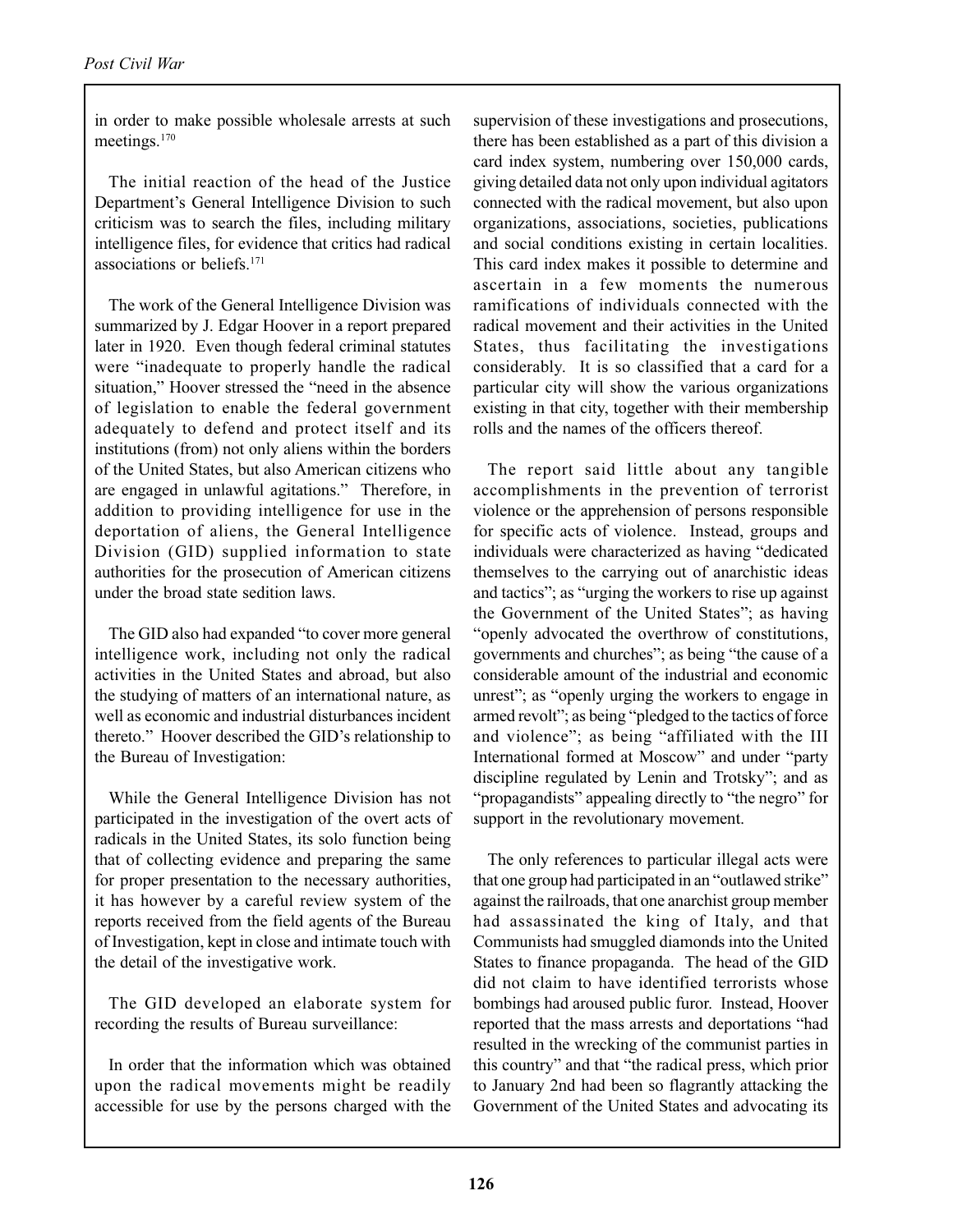overthrow by force and violence, ceased its pernicious activities." State sedition prosecutions had served to protect "against the agitation of persons having for their intent and purpose the overthrow of the Government of the United States." Finally the GID's work had: enabled the government to study the situation from a more intelligent and broader viewpoint."<sup>172</sup>

Parallel to the Justice Department and Immigration Bureau operations, military intelligence continued its wartime surveillance into the post-war era. After a temporary cut-back in early 1919, the Military Intelligence Division resumed investigations aimed at strikes, labor unrest, radicals, and the foreign language press. The American Protective League disbanded, but its former members still served as volunteer agents for military intelligence as well as for the Bureau of Investigation. While the military did not play a significant role in the "Palmer raids," troops were called upon in 1919 to control race riots in several cities and to maintain order during a steel strike in Gary, Indiana, where the city was placed under "modified martial law." Following the 1920 round-up of aliens, J. Edgar Hoover arranged for mutual cooperation between the GID and military intelligence. Reports from the Bureau of Investigation would be shared with the military, and investigations conducted at military request. In return, military intelligence agreed to provide Hoover with information from foreign sources, since the State Department had refused to do so and Hoover was prohibited from having agents or informants outside the United States.<sup>173</sup>

The domestic intelligence structure as finally established in 1920 remained essentially intact until Attorney General Harlan Fiske Stone took office in 1924. Under the Harding Administration and Attorney General Harry Daugherty, the GID was made a part of the Bureau of Investigation under Director William J. Burns, with J. Edgar Hoover becoming an Assistant Director of the Bureau. Although the deportation program was strictly limited by Labor Department policies, the Bureau still supplied results of its surveillance operations to state authorities for the prosecution of Communists.<sup>174</sup> Hoover also prepared a lengthy report for the Secretary of State on Communist activities in the United States. The State Department submitted the information to the Senate to back up its opposition to a resolution to grant diplomatic recognition to the Soviet Union.<sup>175</sup> During this period, the Bureau spelled out its domestic intelligence activities in annual reports to Congress, including summaries of investigation findings on the role of Communists in education, athletic clubs, publications, labor unions, women's groups, and Negro groups. Radical propaganda was "being spread in the churches, schools, and colleges throughout the country." The Bureau also told the Congress that it was furnishing information for prosecutions under state laws punishing "criminal syndicalism and anarchy."<sup>176</sup>

# **Military Intelligence Division**

### **Neglect of Military Intelligence 1919**

Prior to our declaration of war with Germany this essential general staff agency which is charged with gathering, collating, and disseminating the military information necessary as a basis for correct military decisions existed only in a rudimentary form. In April, 1917, it consisted of a section of the War College Division comprising a total personnel consisting of two officers and two clerks and supplied with only \$11,000 by congressional appropriation for the performance of duty vital to the interests of the Army and the Nation. Every other army of importance was provided with a far-reaching military intelligence service directed by a well-equipped general staff agency recognized as a par with agencies charged with military plans, operations, and supplies. As a result of our neglect of this service, the valuable information gathered by the officers whom we had attached to European armies during the first year and a half of the war was never properly used. We were also without accurate data as to the powerful and insidious espionage, propaganda, and sabotage methods with which Germany at once attempted to thwart our military effort.

### **Organization of Military Intelligence Division**

On July 1, 1918, the Military Intelligence Section, War College Division, General Staff, had been reorganized as the Military Intelligence Branch, Executive Division, General Staff, and consisted of 173 officers, 23 noncommissioned officers, and 589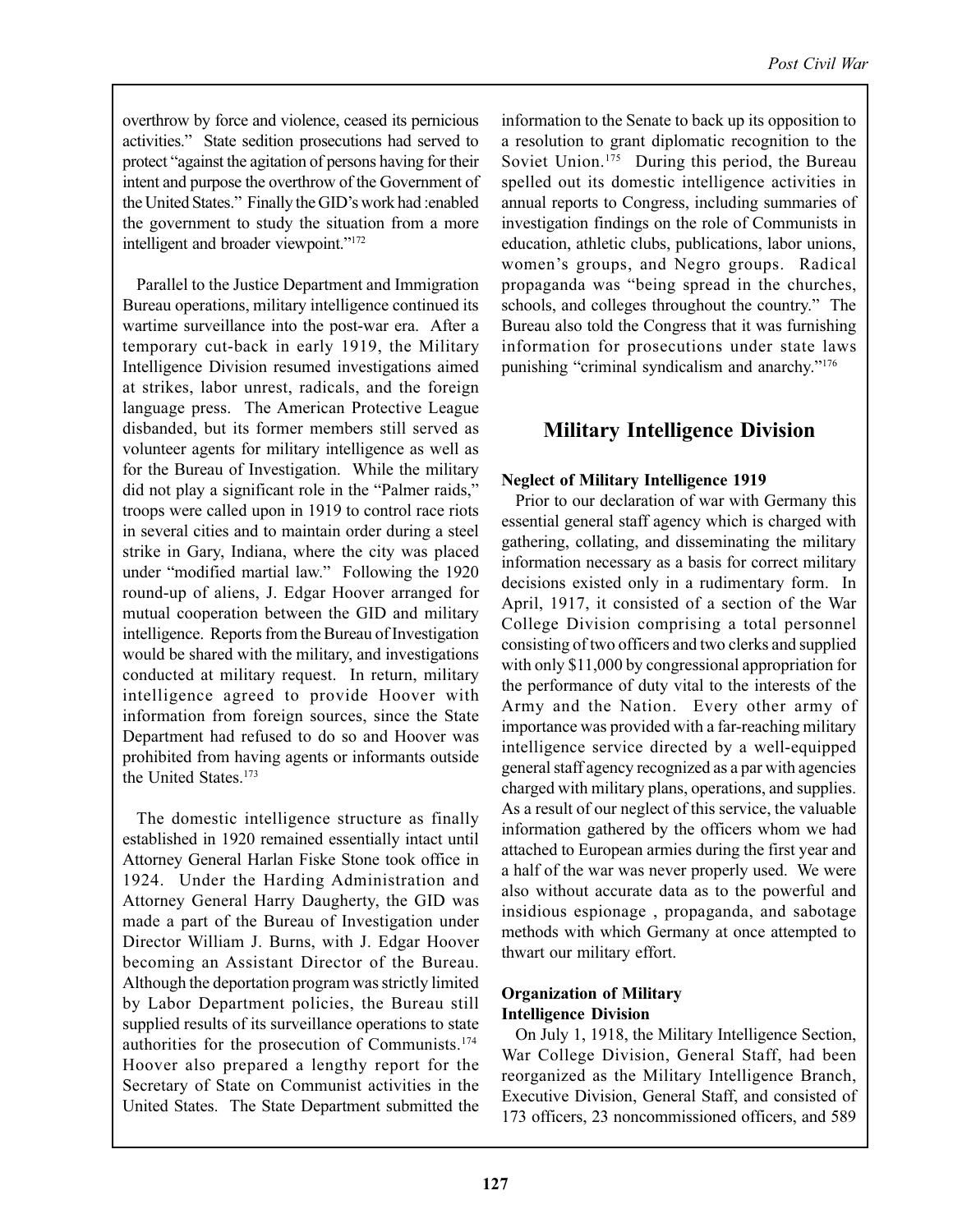clerks in Washington, as well as representatives in the more important cities of the United States, in all important foreign countries, and an extensive field force made up of specially chosen and instructed personnel in each military unit at home and overseas. This service had already rendered Gen. Pershing great assistance by supplying him with the required intelligence funds, with competent, loyal interpreters, agents, code and cipher experts, and other special intelligence personnel, with the material peculiarly adapted for intelligence needs.

The Staff reorganization, effected by General Orders, No 80, War Department, August 26, 1918, made the Military Intelligence Service a coordinate division of the General Staff and placed it on a par with similar services of general staffs of other nations of the world. The additional authority and prestige thus provided made it possible for this division to deal with other governmental agencies and with the intelligence services of our allies much more expeditiously and effectively than was possible under the previous imperfect organization. At the time of the armistice the Military Intelligence Division in Washington was made up of a highly specialized personnel consisting of 282 officers, 29 noncommissioned officers and 948 civilian employees, there field force had been greatly improved and enlarged, the assistance furnished the intelligence section of Gen. Pershing's staff was becoming daily more direct and more valuable, as was the staff was becoming daily more direct and more valuable, as was the cooperation with State Department, the Treasury Department, the Department of Justice, the Post Office Department, Naval Intelligence, the War Trade Board, the War Industries Board, and the National Research Council.

Since the signing of the armistices the Military Intelligence Division, in spite of the necessary rapid demobilization of its civilian and temporary commissioned personnel, had contributed much valuable information to the American commission to negotiate peace, for which over 20 officer-specialists were furnished, and with which was effectively linked the military attaché system and the intelligence service of the American Expeditionary Forces. Investigation of alleged cases of enemy activity and disloyalty within the civil population in the United States which

had been necessary during the period of actual hostilities terminated November 30, 1918, but the enormous financial interests of the United States involved in the cancellation of war contracts and the salvage of surplus stores has made necessary the continuance of a small bureau in this division for the investigation of alleged graft and fraud in connection with such matters. The gathering and effective use of military information is, however, held to be primary function of the Military Intelligence Division in time of peace; and it is upon this principle that the business of this division is now being conducted.

The duties assigned to Military Intelligence Division by General Orders, No. 80, War Department, 1918, are:

This division shall have the cognizance and control of military intelligence, both positive and negative, and shall be in charge of an officer designated as the Director of Military Intelligence, who will bean assistant to the Chief of Staff. He is also the chief military censor. The duties of this division are to maintain estimates revised daily of the military situation, the economic situation, and of such others matters as the Chief of Staff may direct, and to collect, collate, and disseminate military intelligence. It will cooperate wit the intelligence section of the general staffs of allied countries in connection with military intelligence; prepare instructions in military intelligence work for the use of our forces: supervise the training of personnel for intelligence work: organize, direct, and coordinate the intelligence service: supervise the duties of military attaches: communicate direct with department intelligence officers and intelligence officers at posts, camps, and stations, and, and with commands in the field in matters relating to military intelligence: obtain, reproduce, and issue maps: translate foreign documents: disburse: and account for intelligence funds: cooperate with the censorship board and with intelligence agencies of other departments of Government.

In order to perform the duties thus assigned it the Military Intelligence Division has been organized into an Administrative Section and 12 other sections. grouped according to the nature of their functions into three branches, Positive, Geographic, and Negative. The magnitude, importance, and variety of the work of this division can best be shown by a summary of the activities of its various sub-divisions.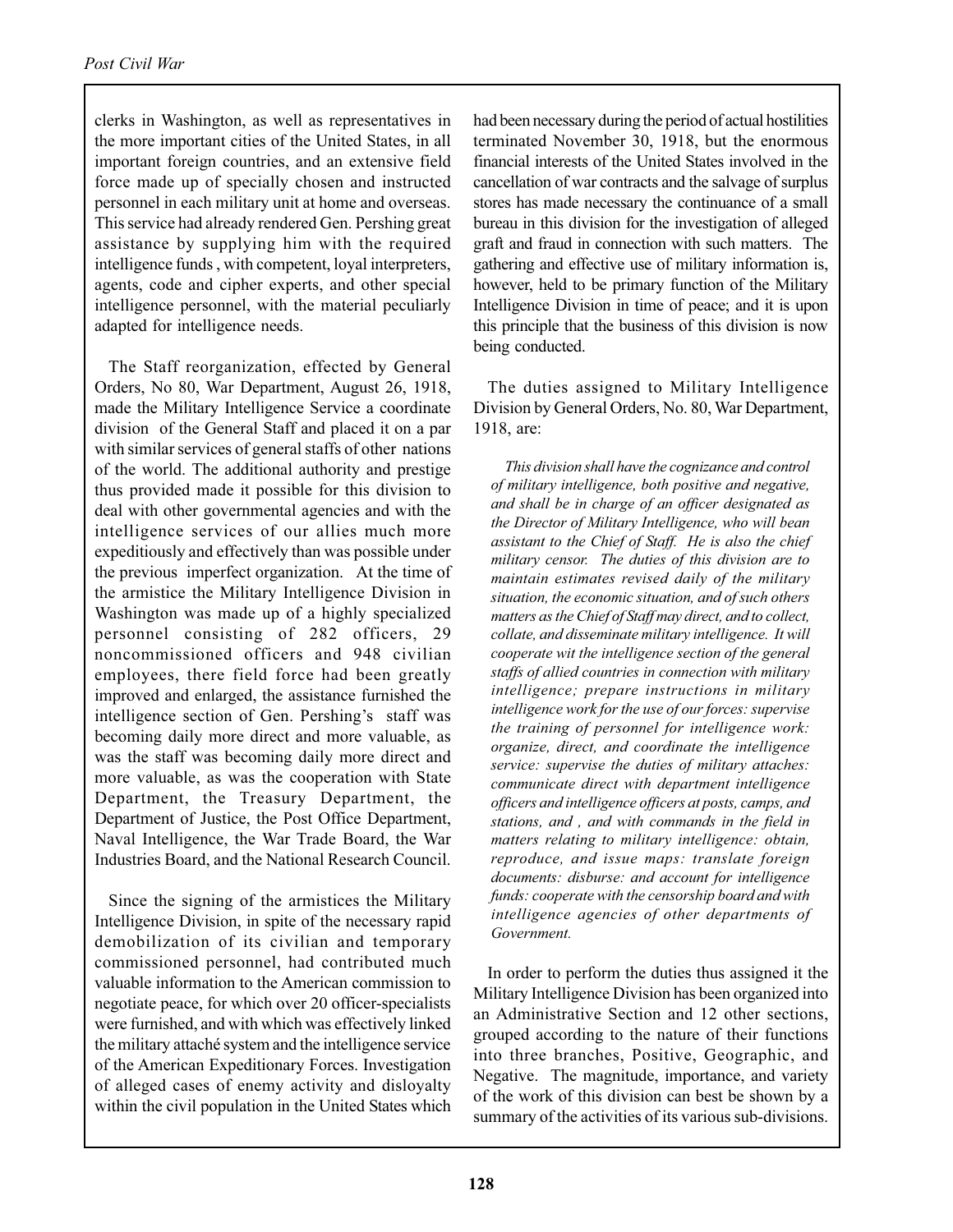#### **The Negative Branch**

This branch collects, collates, and disseminates information upon which may be based measures of prevention against activities and influences tending to impair our military efficiency by other than armed force.

This branch was created on August 18, 1918, by uniting four existing sections. The sections so united were the Foreign Influence Section, the Army Section, the News Section, and the military morale Section. In September, 1918, the Travel Section and the Fraud Section were added. On October 19, 1918, the Military Morale Section became the Military Morale Branch of the General Staff. The organization at the time of the cessation of hostilities, when the branch had reached its highest point of development, consisted of five sections, as follows: Foreign Influence (M.I. 4); Army (M.I. 3); News (M.I. 10); Travel (M.I. 11); Fraud (M.I. 13).

At its maximum the branch employed the services of 202 officers, 60 enlisted men (Corps of Intelli-gence), 65 volunteers (candidates for commissions), and 605 clerks. It directed the activities of thousands of officers and enlisted men in the field and through this organization did the War Department's share in completely foiling the well-laid plans of the enemy to impede our military program. In which aggregate more than the entire appropriation for Military Intelligence.

A consideration of the functions of the several subdivisions of the branch gives a comprehensive view of its activities, which included the handling of cases during the current year in number closely approximating half a million.

The Foreign Influence Section (M.I.4), is the present section from which grew the Negative Branch. As delimited by the diversion of specialties to other sections, the duty of this section in general is the study of espionage and propaganda directed against the United States or against its allies, and also the study of the sentiments, publications, ad other actions of foreign language and revolutionary groups both here an abroad, in so far as these matters have a bearing upon the military situation. The activities of a the section were carried on through seven subsections, as follows:

The Executive Subsection apportioned, supervised and coordinated the work of the section, determined questions of policy and represented the section in its relations , important officials.

The Departmental subsection studied the intelligence situation in the territories embraced within the several geographical military departments of United States. It investigated enemy espionage activities and channels of communication, the financing of enemy activities and particular cases of enemy influence.

The Propaganda subsection studied and collated information on dissemination by the enemy of doctrines and false rumors aimed to create confusion of thought and so impair our military efficiency. It also studied and suggested methods for meeting and overcoming this imponderable mode to attack.

The Foreign Subsection studied the intelligence situation abroad and, in cooperation with the corresponding agencies of allied powers, determined the nature and extent of enemy secret activity and formulated methods for overcoming its effect.

The Legal and Liaison Subsection maintained liaison with the various Government agencies in Washington through officers familiar with the various departments. Specific recommendations of measures for fire prevention. It organized watch and guard systems for plants engaged in Government work and provided watchmen where necessary. It also devised plans and furnished agents for detecting and preventing sabotage or other malicious interference with the production. In addition, it systematically studied legislation, enacted or pending, proclamations, executive orders, and legal decisions affecting the Intelligence Service.

The Research Subsection took over from other subsections, cases which appeared to have reached unusual significance or importance, summarized all material information available a prepared such cases for final disposition.

The Labor and Sabotage Subsection handled all matters relating to the prevention or delay of deliveries of war materials by immobilization of resources, control of factories, or raw materials, subversion or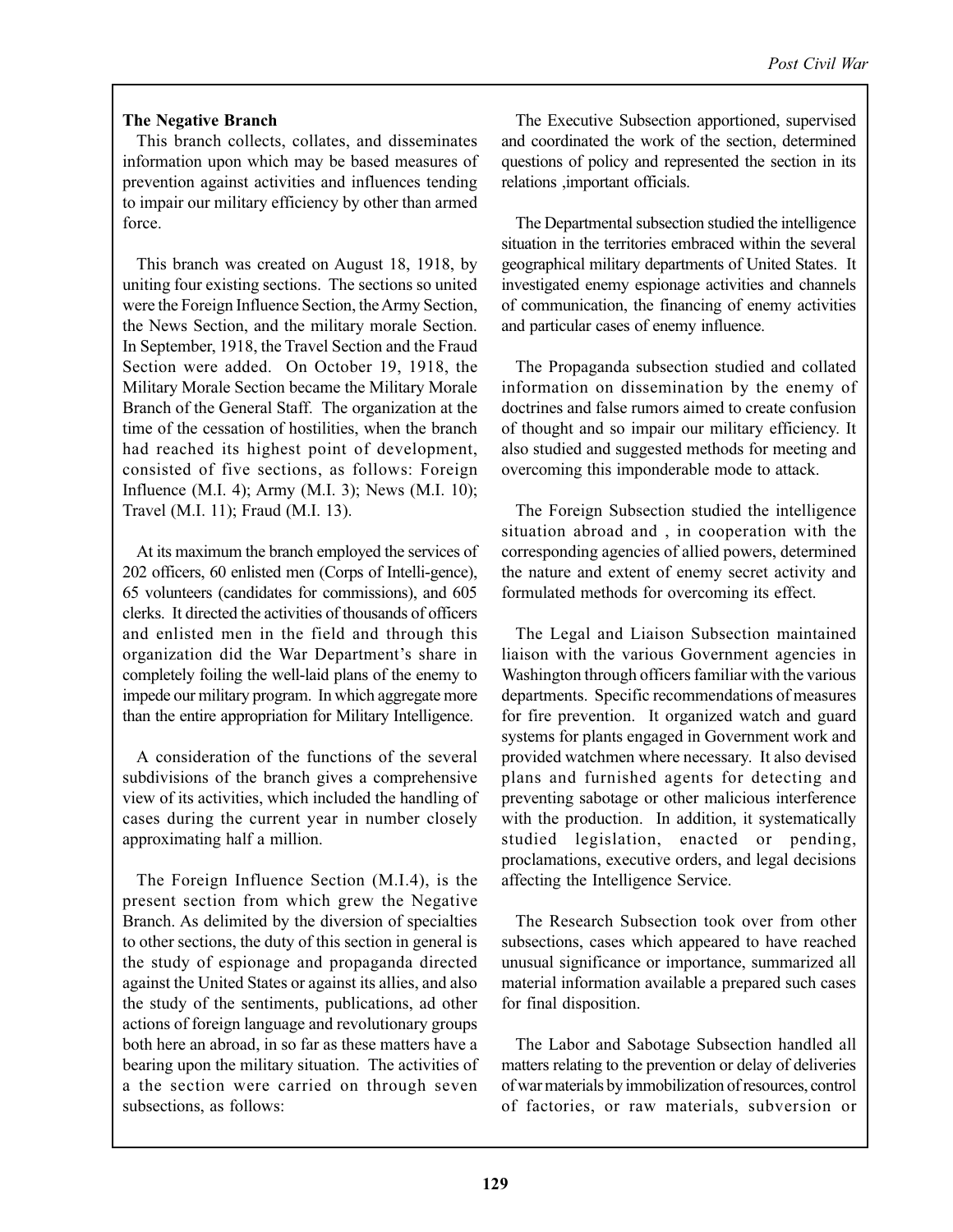intimidation of labor or physical damage to plants or products.

*The Army Section (M.I.3)* — The Functions of this section is the organization, instruction and supervision of the Negative Intelligence Service within the Military Establishment: more specifically it protects the Army by the prevention and detection of enemy and disloyal activity among the military, including civilian personnel under military authority and in volunteer auxiliary associations. It supervises and coordinates the work of the Negative Intelligence officers stationed with each military unit and promulgates instructions for the operation and maintenance of the Negative Intelligence Service in the field.

The Executive Subsection coordinated the work of the section, assigned personnel and issued the bulletins and instructions which determined policy for the field organization. It also handled a variety of special and miscellaneous matters which did not fall within the province of another subsection. Among such specialties were the observation of conscientious objectors and of foreign church organizations and pacifist religious bodies operating among troops. The intelligence problems arising through there presence in the American Army of large bodies of Negro troops were studied in this subsection and much valuable information was secured and digested.

The Line Subsection cooperated with intelligence officers in line units in the field in investigating cases of disloyalty, sedition or enemy activity, either among troops or at points where troops were stationed. It also investigated and reported upon the antecedents and personal character for loyalty and integrity of candidates for commissions in the line of the Army. The duties of this section included not only the observations of dangerous tendencies or incidents arising within military units, but also those which operated from without directly upon the Army personnel.

Three other subsections performed for the technical and administrative corps and departments duties identical with those which the Line Subsection handled for the line of Army. This work was grouped as follows: (a) General Staff, Judge Advocate General's Office, Adjutant General's Office, Corps of Engineers, Ordnance Department, Quartermaster Corps, and Motor Transport Corps. (b) Medical, Dental, and Veterinary Corps and the Chemical Warfare Service. (c) Signal Corps ad Air Service.

The Personnel Subsection served all other subsections by conducting preliminary investigations of candidates for commissions and other persons under investigation, and so from further consideration all whose character for loyalty and integrity proved to be questionable. This subsection also performed a valuable service in detecting applicants for commissions in technical branches who had previously been rejected or discharged for cause from other branches of the service. One result of the investigations of this group was to prove the utter unreliability of letters of recommendation in estimating the fitness of individuals. Approximately 15,000 cases were handled during the emergency.

The Statistical Subsection, by means of maps and indexes, kept records of all military units in the United States and of the Intelligence organization of each; of the various cooperating agencies and of the status of the field service in general. It had custody of all literature issued by the section and attended to the mailing of circulars, bulletins, and instructions. It coordinated the administrative work of the field and the office. This subsection maintained liaison with statistical offices of other branches of the War Department.

The Instruction Subsection, studied the development of the Negative Intelligence system, evolved general principles and specific policies of general application and promulgated the result for the improvement of the service. It developed a wellconsidered plan for the personal instruction of Negative Intelligence officers, and prior to the signing of the armistice conducted schools for two groups of officers brought in from the field instruction.

The Plant Protection Bureau.-This was a civilian organization which originated in the Air Service as a measure of protection for the airplane production program. It was taken over by Military Intelligence and its scope enlarged to include the protection of Government plants and construction projects as well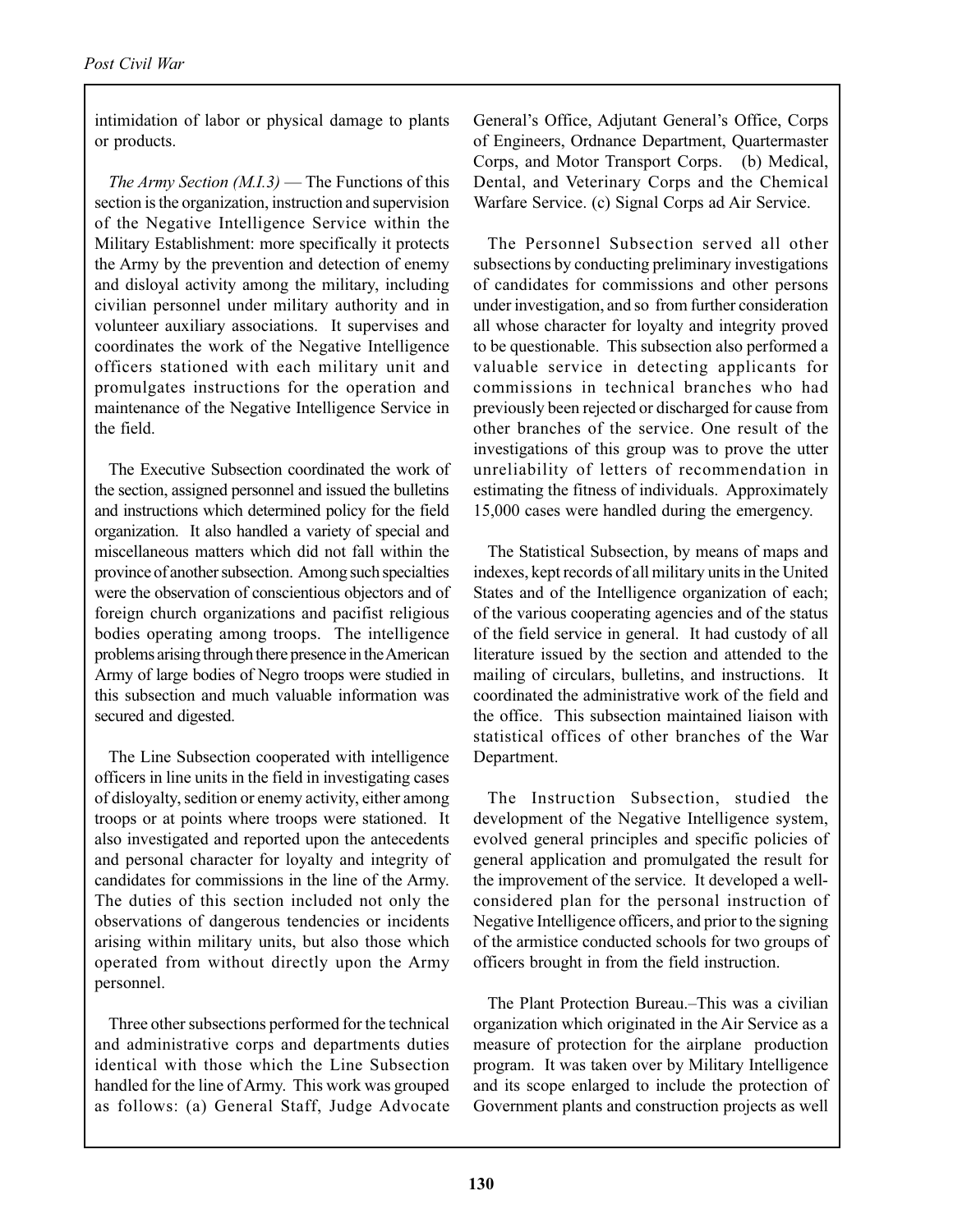as all private plants engaged in war work. This bureau systematically studied and inspected fire risks and made recommendations of measures for fire prevention. It organized watch and guard systems for plants for engaged in Government work and provided watchmen where necessary. It also devised plans and furnished agents for detecting and preventing sabotage or other malicious interference with the production of war material. Approximately 5,000 plants were under the inspection of this bureau, which employed and operative force of 373 and supervised the activities of thousands of guards and watchmen. Offices were maintained at Boston, Springfield, New Haven, Bridgeport, New York, Albany, Syracuse, Buffalo, New ark, Philadelphia, Baltimore, Nitro, Atlanta, Nashville, Pittsburgh, Cleveland, Dayton, Indianapolis, Detroit, Chicago, Milwaukee, Minneapolis, Davenport, St. Louis, Fort Worth, San Francisco, and Los Angeles.

An important by-product of the activities of this bureau arose from its intimate knowledge of the operation of plants working on Government contracts whereby it was in a position to frustrate false claims and overcharges. No account was kept from which an accurate statement can be made of the total savings effectuated in this way. One item amounted to \$600,000. and the total is estimated as \$2,000,000.

Liaison with American Protective League: American Protective League was a volunteer civilian organization of 3000,000 members, operating under the supervision of the Department of Justice, and thoroughly covering the United States. By special arrangement with the Department of Justice this agency of information was placed at the disposal of Military Intelligence Division, and to facilitate communication directly with the various local branches of the league a Liaison Subsection was created under the direction of an officer of Military Intelligence, who was also an officer of the American Protective League.

The News Section  $(M.I.10)$ –On June 11, 1918, the Director of Military Intelligence was appointed to represent the War Department on the Censorship Board and the work incidental to this additional duty was at first handled in several sections of the Negative Branch. On August 16, 1917, the Director of Military

Intelligence assumed the duty of Chief Military Censor and this section, which was originally called the Censorship Section, was created to handle increased volume of work entailed.

Censorship-In practice it was found that much of the organization necessary to examine publications and communications for censoring served equally well for collecting and digesting current news in a manner which proved to be of great value to the War Department. As time progressed these informational functions became more and more important and when, with the close of hostilities, the censorship became unnecessary, this feature of the section, now called the News Section, was continued. At its maximum the section had 15 subsection, as follows:

The Executive Subsection coordinated and supervised the work of the section, handled necessary administrative details, together with miscellaneous matters which did not fall within the province of any other subsection, and maintained liaison with the boards of experts in other departments.

The Legal Subsection advised on the legal aspects of the censorship and recorded the precedents established upon rulings obtained from the staff of technical experts organized in the various bureaus of the War Department to cooperate with the Chief Military Censor.

The Postal Subsection maintained liaison with the Post Office Department and handled those matters which arose through the duties of the Chief Military Censor as War Department member of the Postal Censor ship Board.

The Prisoner of War Subsection censored all mail to or from prisoners of war held by the United States in the several war prison camps and coordinated the work in this country with that done abroad.

The Telegraph and Telephone Subsection conducted the censorship of telegraph and telephone messages to Mexico during the period that the regulation were in force.

The Radio Subsection supervised the interception of radio messages originating in Mexico and through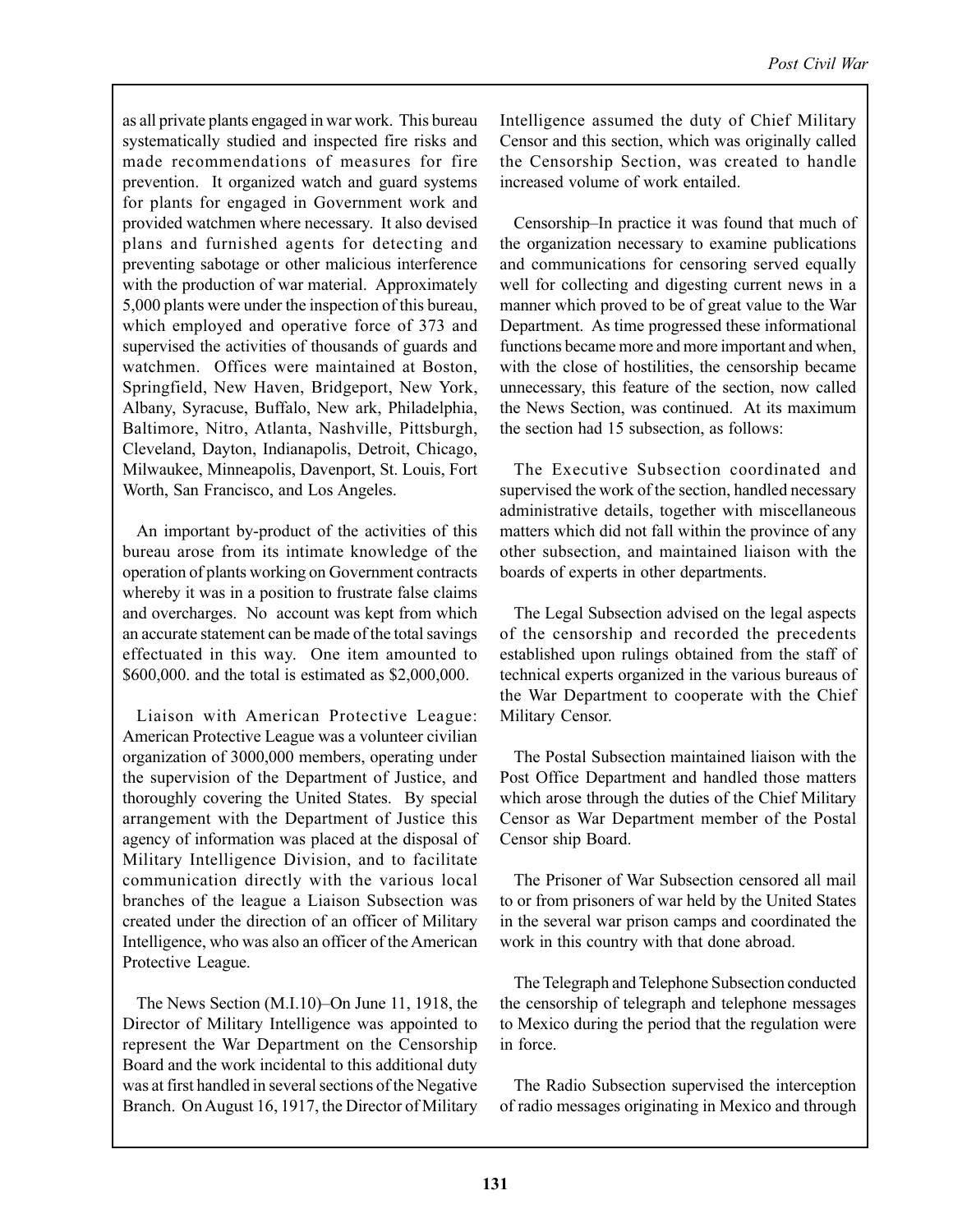this service obtained much invaluable information regarding the activities and intentions of the enemy.

The Official Photograph Subsection censored all official motion and still pictures and made appropriate recommendations to the Signal Corps, the Historical Branch, an the Committee on Public Information.

The Commercial Motion Picture Subsection surveyed the private motion picture field for harmful propaganda or indiscreet revelations and in conjunction with Customs Intelligence censored the importation and exportation of films.

The Photographic Permit Subsection in cooperation with the Committee on Public Information handled the matter of official permits to make photographs on or about military camps and reservations.

The Press Subsection examined newspapers and periodicals to detect violations of the voluntary press censorship, advised the press regarding the suppression of information which might be of military value to the enemy, and attended to the accrediting of war correspondents.

The Foreign Language Press Subsection examined publications in foreign languages published in the

United States land foreign language material entering this country.

The Book Subsection examined books, pamphlets, posters and all publications other than newspapers and periodicals, reported on such as were contrary to the interests of the United States, and recommended repressive measures where necessary.

The Propaganda Subsection examined periodicals and publications clearly engaged in propaganda activities for the purpose of ascertaining if their teachings are inimical to the interests of the United States.

The Digest Subsection prepared a daily news summary, a semi-weekly digest of editorial opinion for transmission to France, and a weekly press review for the Secretary of War.

The Clipping Bureau maintained a newspaper and magazine clippings service for all of the Military Intelligence Division and several other branches of the General Staff.



The Signal Intelligence Service was housed in this building from 1929 to 1942. The building was located on Constitution Avenue in Washington, D.C.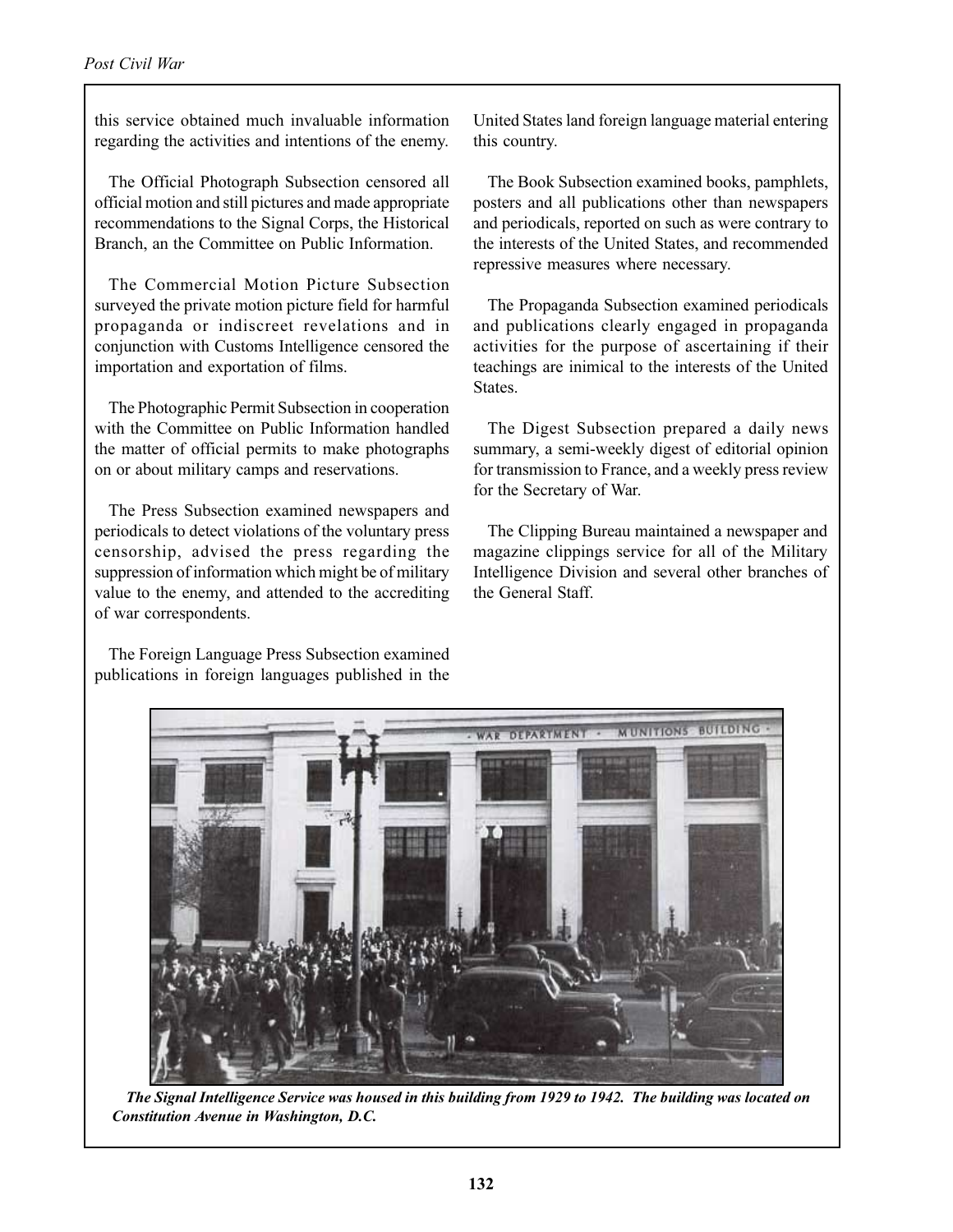# **Post Civil War Bibliography**

- Allensworth, W.H. and W.G. Spottswood. The Cipher of the War Department. Washington, DC: GPO, 1902.
- Aston, George G. Secret Service. New York: Cosmopolitan, 1930.
- Bernstorff, Johan Heinrich, Graf von. Memoirs of Count Bernstorff. New York: Random House, 1936.
- Brownrigg, Admiral Sir Douglas. Indiscretion of the Naval Censor: Counterintelligence and Economic Warfare. New York: George H. Doran, 1920.
- Bywater, Hector, and Ferraby, H.C. Strange Intelligence: Memoirs of Naval Secret Service: Naval Intelligence. London: Constable, 1931.
- Deakin, F.W., and Storry, G.R. The Case Of Richard Sorge. New York: Harper and Row, 1966.
- Doerries, Reinhard R. Imperial Challenge: Ambassador Count Bernstorff and German-American Relations. Chapel Hill: University of North Carolina Press, 1989.
- Dorwart, Jeffrey M. The Office of Naval Intelligence: The Birth of America's First Intelligence Agency, 1865-1918. Annapolis, Md.: Naval Institute Press, 1979.
- Dunn, Robert W. The Palmer Raids. Labor Research Association, International Publishers, New York, 1948.
- Friedman, William F., and Charles J. Mendelsohn, The Zimmerman Telegram of January 16, 1917 and its Cryptographic Background. Laguna Hills, CA: Aegean Park Press, 1976.
- Goltz, Horst von der. My Adventures as a German Agent. New York: Robert M. McBride. 1917
- Grant, Hamil. Spies and Secret Service: the Story of Espionage, Its Main Systems and Chief Exponents. New York: Frederick Stokes, 1915.
- Harris, Charles H. III and Louis R. Sadler, Louis R. The Border and the Revolution. Center for Latin American Studies/Joint Border Research Institute. New Mexico State University, Las Cruces, New Mexico. 1988
- Jeffreys-Jones, Rhodri. "The Montreal Spy Ring of 1898 and the Origins of 'Domestic Surveillance' in the United States." Canadian Review of American Studies 5 (Fall 1974): 119-134.
- Jones, John P. and Paul M. Hollister. The German Secret Service in America, 1914-1918. Boston, Small, Maynard, 1918.
- Katz, Friedrich. The Secret War in Mexico: Europe, the United States, and the Mexican Revolution. Chicago: U. Chicago Press, 1981.
- Landau, Henry. The Enemy Within: The Inside Story of German Sabotage in America. New York: Putnam's, 1937.
- LeCaron, Henri, pseud. (Thomas Miller Beach). Twenty-five Years in the Secret Service: The Recollections of a Spy. London: William Heinemann, 1892.
- O'Toole, G.J.A. "Our Man in Havana: The Paper Trail of Some Spanish War Spies," Intelligence Quarterly, 2:2 (1986): 1-3.
- Pannunzio, C.M. The Deportation Cases of 1919-1920. A Report Published for the Federal Council of Churches of Christ of America, Chapter III, 1920.
- Powe, Marc B. The Emergence of the War Department Intelligence Agency: 1885-1918. Manhattan, KS: Military Affairs, 1975.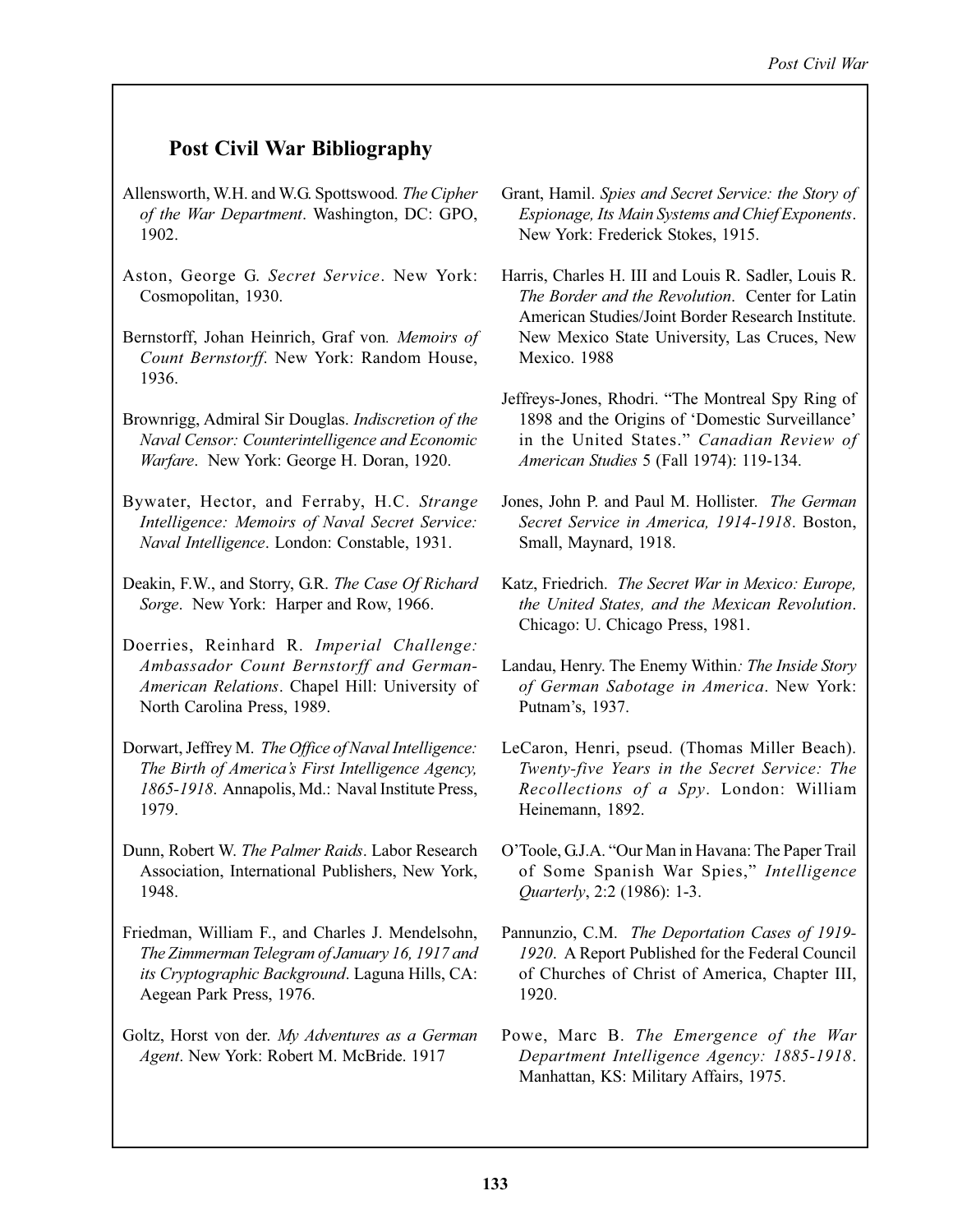- Testimony of U.S. Attorney General A. Mitchell Palmer's to the House of Representatives Committee on Rules, Hearings, 66th Congress, 2nd Session, on charges made against the Dept of Justice by Louis F. Post and others. pages 157-158, Quotations from Palmer 171-173, 1919.
- Tuchman, Barbara W. The Zimmerman Telegram. New York: Dell, 1958.
- US Secret Service Division, Annual Reports of the Chief of the Secret Service Division, Washington, DC: GPO, 1907-1911.
- Willert, A. The Road to Safety: A Study in Anglo-American Relations. London: Derek Verchoyle, 1952.
- Witcover, Jules. Sabotage at Black Tom: Imperial Germany's Secret War in America, 1914-1917. Chapel Hill, NC: Algonquin Books of Chapel Hill, 1989.
- Woodward, P.H., The Secret Service of the Post Office Department, Hartford, CT: Winter, 1886.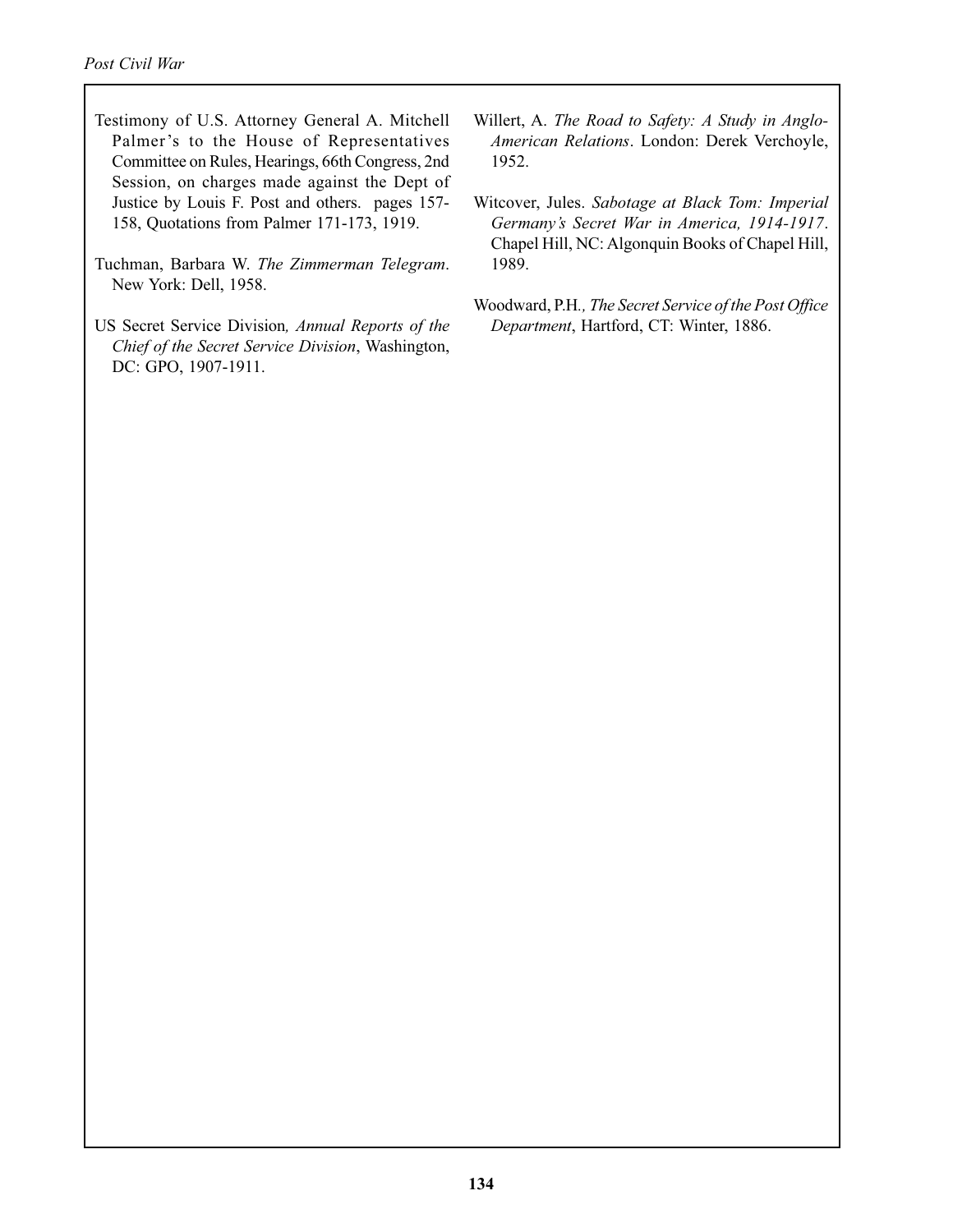# 1871 POST CIVIL WAR TO WORLD WAR I, 1866-1919 1 July Department of Justice is established. U.S. Supreme Court issues Totten Decision, affirming that the President has the power to appoint "Secret Agents" and pay them from the Contingent Fund. 23 March Office of Naval Intelligence (ONI) established within the Bureau of Navigation. 6 October Navy War College is established at Newport, Rhode Island. October The War Department establishes the Bureau of Military Intelligence (Military Information Division -MID) at the Adjutant Generals Office. 27 February Army institutes the Military Attaché system that was approved by Congress in 1888. 15 February U.S. battleship *Maine* destroyed by an explosion in Havana Harbor. 21 April The Spanish-American War begins. The War ends almost four months later on 13 August. 10 December ONI overseas networks demobilized at the conclusion of the Spanish American War. 10 December Treaty of Paris signed. Spain granted Cuba its freedom and ceded Guam, Puerto Rico, and the Philippines to the United States. 6 September President William McKinley assassinated by Leon Czolgosz, an anarchist. 6 September Secret Service tasked with Presidential Protection. 18 June Separate Military Intelligence Division (MID) established in Division of the Philippines, later absorbed by the MID. 14 February G-2 for military intelligence created with the designation of General Staff Corps. 24 June G-2 and G-3 merged. 26 July Attorney General Charles Bonaparte appoints a force of special agents. 1876 1882 1884 1885 1889 1898 1901 1902 1903 1908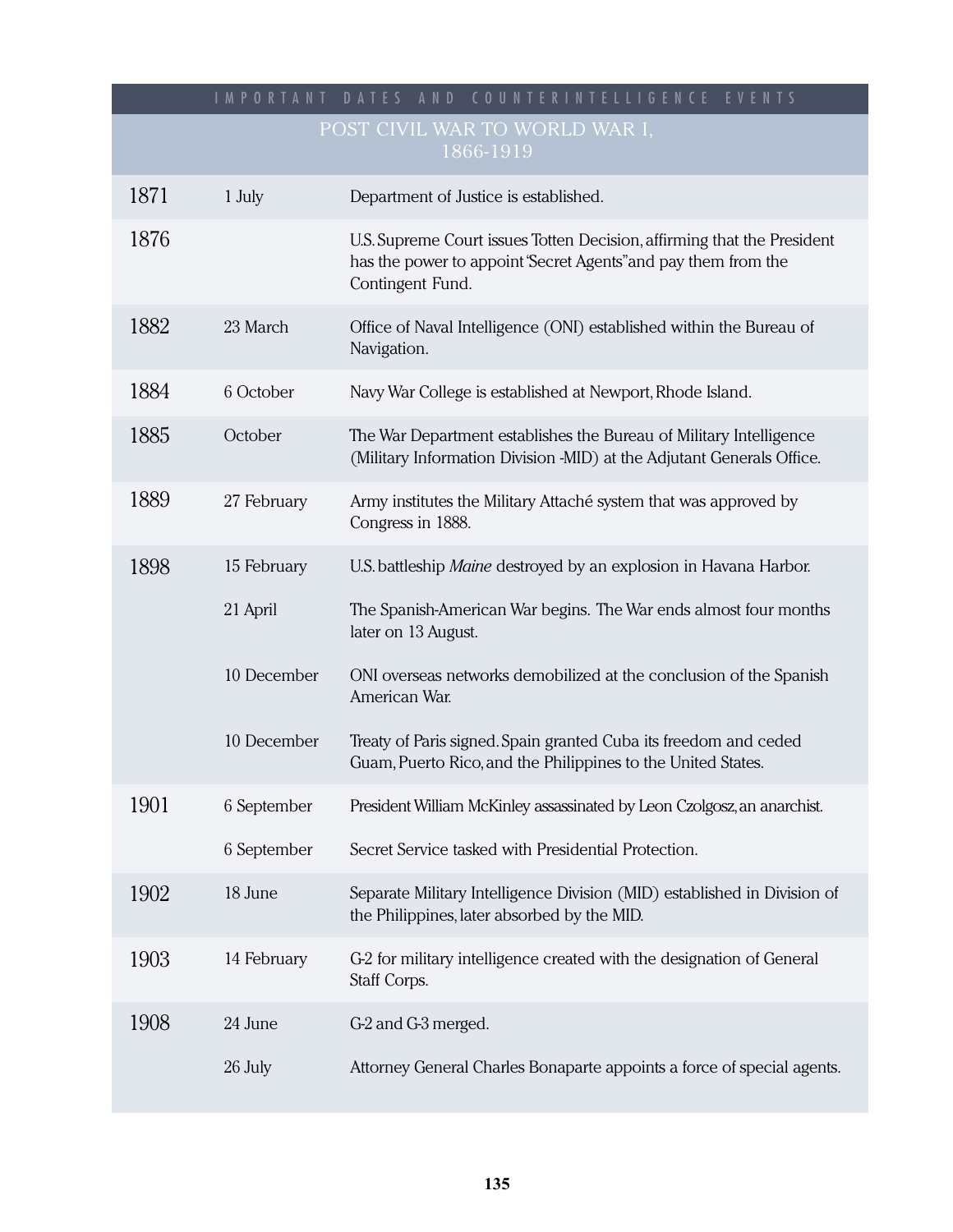# POST CIVIL WAR TO WORLD WAR I,

| 1908 | 30 June    | Secret Service, which fulfilled a counterintelligence function during the<br>Spanish American War, stripped of all but investigations of treasury<br>violations and presidential protection, and is prohibited from<br>investigating members of Congress. |
|------|------------|-----------------------------------------------------------------------------------------------------------------------------------------------------------------------------------------------------------------------------------------------------------|
| 1909 | 16 March   | The special force in the Department of Justice becomes the Bureau of<br>Investigation.                                                                                                                                                                    |
| 1910 | 26 March   | Congress amends the Immigration Act of 1907 to prohibit criminals,<br>paupers, anarchists and diseased persons from entering the US.                                                                                                                      |
| 1911 | 7 March    | President Taft dispatches 20,000 troops to the Mexican border as fighting<br>in the Mexican Revolution occurs close to US territory.                                                                                                                      |
|      | 26 October | General Bernardo Reyes' conspiracy to use Texas as a base of operations<br>to overthrow the Mexican government is stopped.                                                                                                                                |
| 1914 | September  | First successful U.S. aerial reconnaissance by airplane.                                                                                                                                                                                                  |
|      | 9 April    | An unarmed group of sailors from the USS Dolphin, patrolling in Mexican<br>waters, is arrested in Tampico, Mexico after they accidentally enter a<br>restricted area while seeking to secure supplies.                                                    |
|      | 21 April   | American forces bombard Vera Cruz, Mexico and occupy the city to<br>prevent a German ship from landing arms there.                                                                                                                                        |
|      | 28 June    | Serb nationalist at Sarajevo, Bosnia, assassinates Archduke Franz<br>Ferdinand, heir to the Austrian throne. Incident leads to World War I.                                                                                                               |
|      | 7 July     | Berlin summons its Ambassador, Johann von Bernstorff, home from the<br>United States.                                                                                                                                                                     |
|      | 18 July    | Congress authorizes Formation of an Aviation Section within the Army<br>Signal Corps.                                                                                                                                                                     |
|      | 30 July    | German Military Attaché Franz van Papen leaves Mexico for the United<br>States.                                                                                                                                                                           |
|      | August     | Russian Navy reportedly finds a German naval code book, which is given<br>to British Naval Intelligence.                                                                                                                                                  |
|      | 2 August   | Von Bernstorff returns to the United States with sabotage instructions<br>and funds to finance them.                                                                                                                                                      |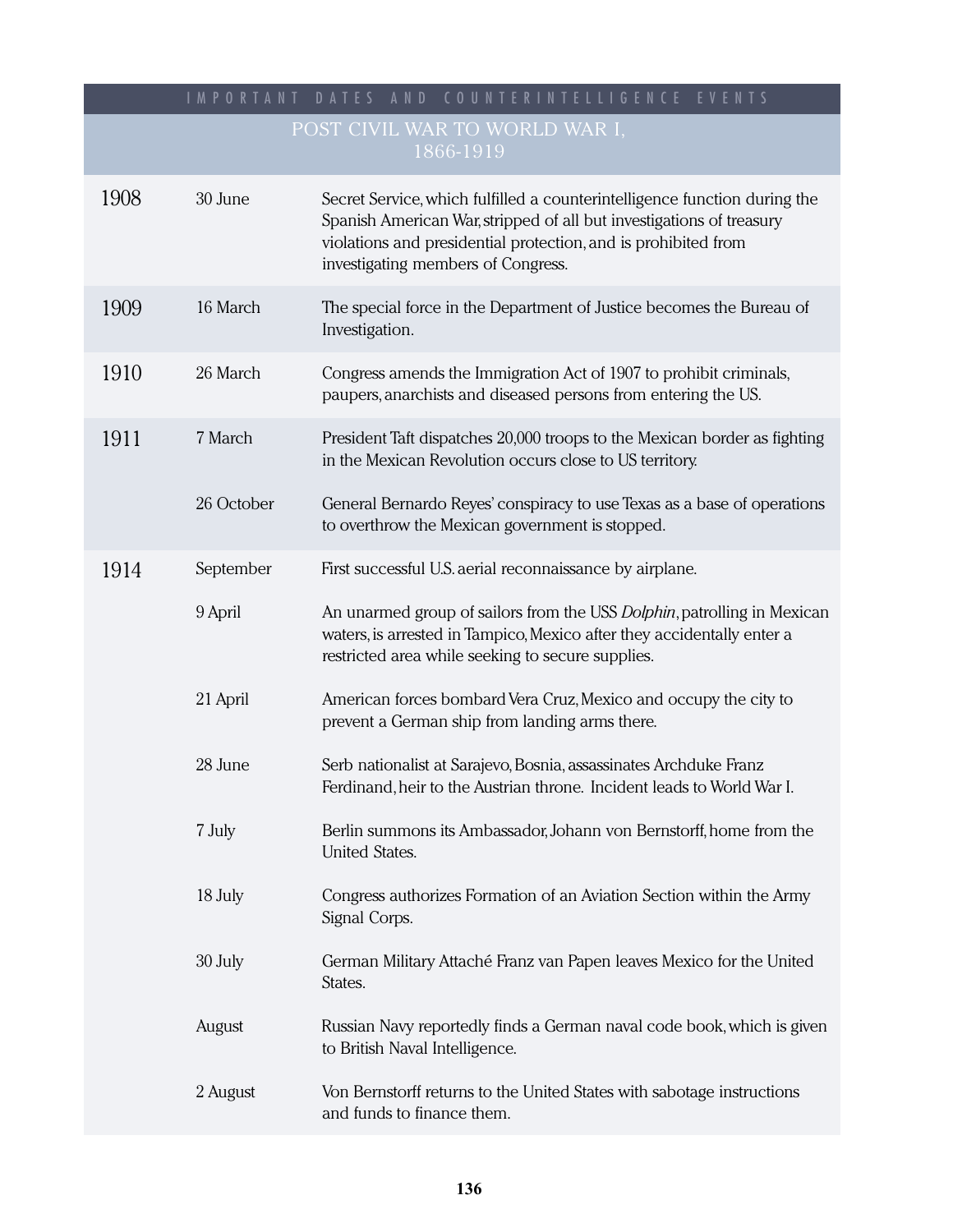| 1914 | 4 August    | President Wilson issues a proclamation of neutrality on outbreak of<br>World War I.                                                                          |
|------|-------------|--------------------------------------------------------------------------------------------------------------------------------------------------------------|
|      | 22 August   | German Military Attaché to U.S., Franz von Papen, tasks Paul Koenig to<br>form an intelligence and sabotage ring in New York.                                |
|      | September   | Horst von der Goltz fails to blow up the Welland Canal.                                                                                                      |
|      | 2 November  | German General Staff issues directive to military attaches in neutral<br>countries to recruit anarchists for sabotage operations.                            |
|      | 15 December | Von Bernstorff receives cable from German Foreign Office instructing<br>him to target Canadian Railways for destruction.                                     |
| 1915 | 1 January   | Roebling wire and cable plant in Trenton, New Jersey is blown up.                                                                                            |
|      | 26 January  | Von Bernstorff and von Papen urged to recruit Irish agitators for sabotage<br>by German Foreign Office.                                                      |
|      | 28 January  | A German ship sinks an American merchant ship carrying wheat<br>to Britain.                                                                                  |
|      | 2 February  | Werner Horn captured attempting to blow up the Vanceboro Bridge.                                                                                             |
|      | April       | Germans covertly establish a munitions plant, the Bridgeport Projectile<br>Company, in Connecticut to divert U.S. war materials destined for its<br>enemies. |
|      | 2 April     | Doctor Walter Scheele forms a front company in New Jersey to<br>manufacture incendiary devices for German sabotage operations.                               |
|      | 3 April     | Captain Franz von Rintelen and Robert Fay arrive in U.S. with sabotage<br>assignments.                                                                       |
|      | 7 May       | Lusitania torpedoed by German U-boat off Irish coast.                                                                                                        |
|      | 15 May      | Unexploded bombs found in ship docking at Marseilles; devices traced<br>to von Rinetelen operation.                                                          |
|      | 2 July      | U.S. Capital bombed.                                                                                                                                         |
|      | 3 July      | Financier J.P. Morgan shot by protester.                                                                                                                     |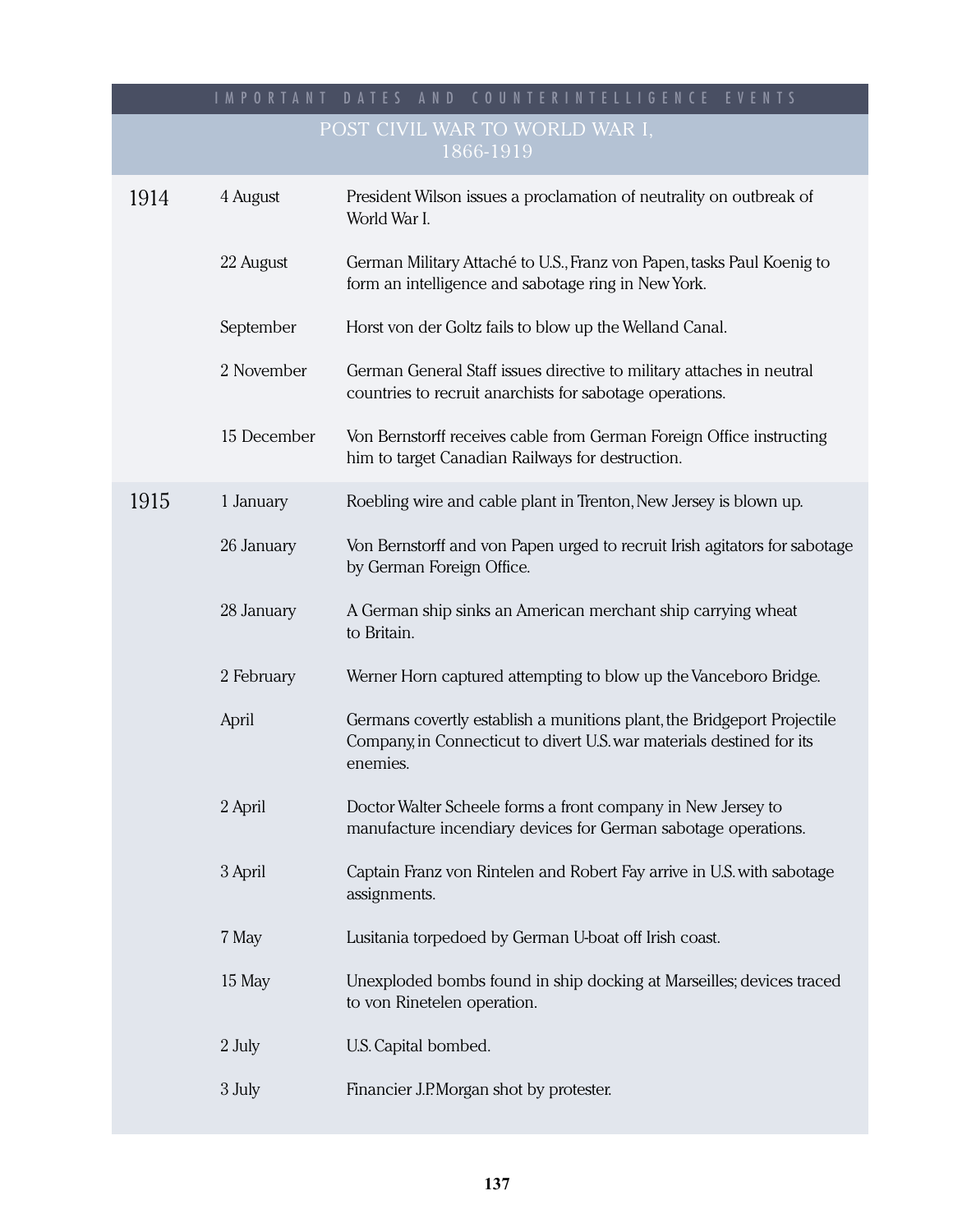| 1915 | 15 July     | Doctor Heinrich Albert leaves portfolio with plans to foment labor<br>unrest, other German schemes on subway. A Secret Service agent,<br>following Albert, takes the portfolio.                                                |
|------|-------------|--------------------------------------------------------------------------------------------------------------------------------------------------------------------------------------------------------------------------------|
|      | 13 August   | Von Rintelen captured by British at Dover as he was attempting to<br>return to Germany.                                                                                                                                        |
|      | 30 August   | Documents of Austro-Hungarian Ambassador Constantin Dumba,<br>which included instructions for subversion and implicating Von Papen<br>and Captain Karl Boy-Ed, seized by British; President Wilson demands<br>recall of Dumba. |
|      | 24 October  | Robert Fay arrested, further implicates Von Papen and Boy-Ed in<br>German sabotage operations.                                                                                                                                 |
|      | 1 December  | President Wilson demands recall of Von Papen and Boy-Ed.                                                                                                                                                                       |
|      | 28 December | Von Rintelen indicted for fomenting strikes in American munitions<br>plants.                                                                                                                                                   |
| 1916 | January     | Director of ONI complains that Secretary of the Navy Franklin D.<br>Roosevelt is forming his own secret intelligence bureau separate<br>from ONI.                                                                              |
|      | 16 February | Key meeting at Section 3B, German General Staff takes place to plan<br>sabotage and use of new incendiary devices in U.S.                                                                                                      |
|      | 9 March     | Pancho Villa raids Columbus, a New Mexico border town, killing 17<br>American soldiers and civilians.                                                                                                                          |
|      | 15 March    | President Woodrow Wilson dispatches a Punitive Expedition under<br>Brigadier General John J. "Blackjack" Pershing against Villa.                                                                                               |
|      | May         | House of Representatives defeats anti-espionage legislation proposed<br>by the Attorney General.                                                                                                                               |
|      | 21 June     | US troops in Mexico are attacked at Carrizal.                                                                                                                                                                                  |
|      | 9 July      | German merchant submarine Deutschland arrives in Baltimore;<br>provides front for Captain Frederick Hinsch's sabotage activities.                                                                                              |
|      | 30 July     | German agents blow up Black Tom Island, a munitions transfer point<br>between New York and New Jersey. The explosions killed two and<br>caused \$20 million in damage.                                                         |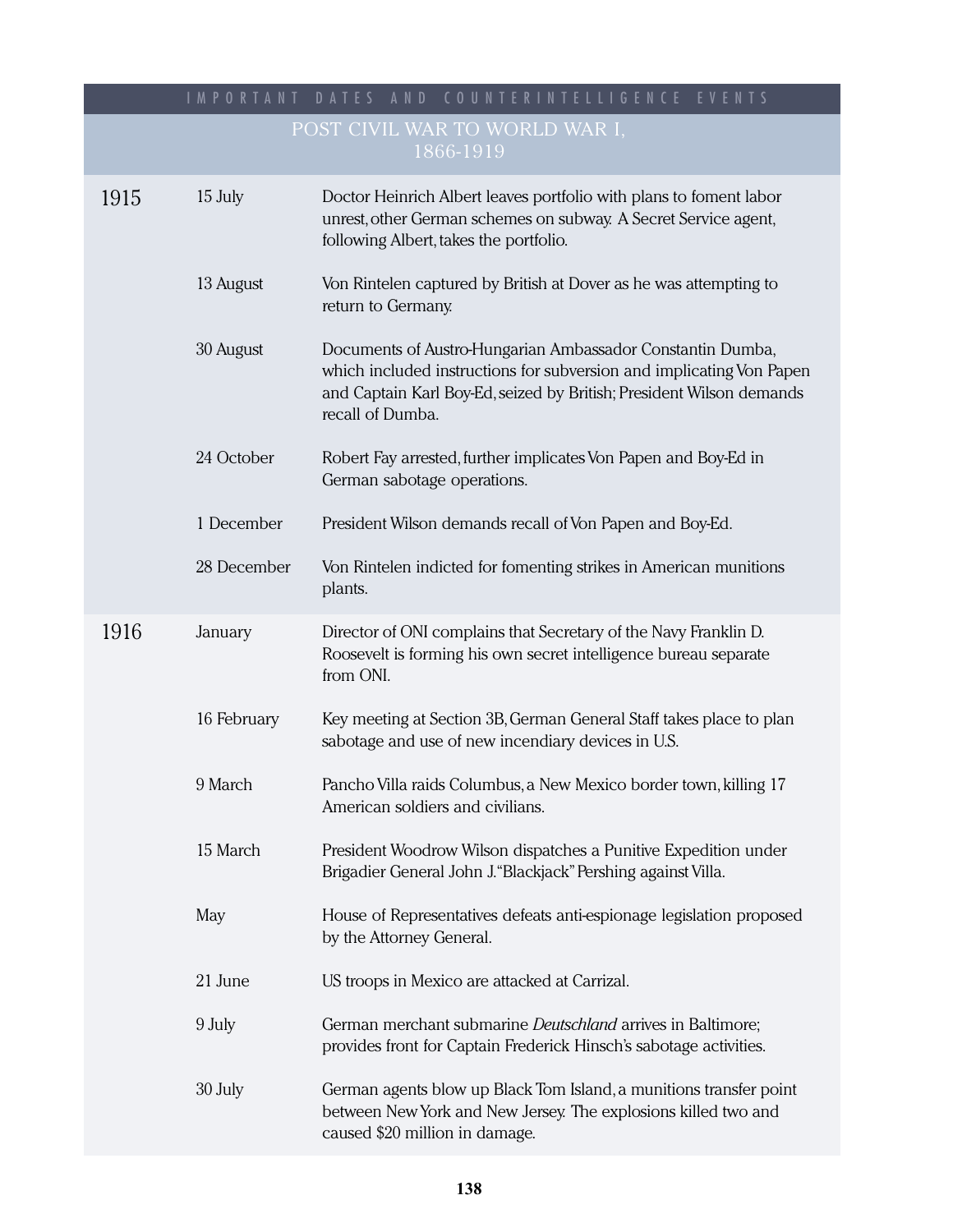# POST CIVIL WAR TO WORLD WAR I,

| 1916 | 10 August   | Hilken pays \$2,000 to Hinsch for the Black Tom sabotage.                                                                                                             |
|------|-------------|-----------------------------------------------------------------------------------------------------------------------------------------------------------------------|
|      | 29 August   | Council of National Defense is formed to coordinate war preparedness<br>efforts in American industry.                                                                 |
|      | 4 November  | Secretary of State Robert Lansing creates the Bureau of Secret<br>Intelligence, funded with confidential funds, much of which comes<br>from American businessmen.     |
| 1917 | 11 January  | Fire destroys the Kingsland Plant.                                                                                                                                    |
|      | 1 February  | Germany launches unrestricted submarine warfare.                                                                                                                      |
|      | 3 February  | President Wilson breaks off diplomatic relations with Germany; sends<br>Von Bernstorff home.                                                                          |
|      | 5 February  | General Pershing's Punitive Expedition withdraws from Mexico.                                                                                                         |
|      | 24 February | The British give The Zimmerman Telegram to Walter Hines Pages, the<br>U.S. Ambassador to Great Britain.                                                               |
|      | 22 March    | American Protective League established to support the government in<br>its domestic investigations of "radicals."                                                     |
|      | 31 March    | Attorney General, Thomas W. Gregory, without congressional authority,<br>authorizes Bureau of Investigations to investigate German espionage in<br>the United States. |
|      | 3 April     | Most German saboteurs leave U.S. because, under declaration of war,<br>anyone committing sabotage can be sentenced to death.                                          |
|      | 6 April     | U.S. declares war on Germany.                                                                                                                                         |
|      | 13 April    | Fred Herrman, German saboteur, writes Paul Hilken, German sabotage<br>paymaster, invisible message requesting funds to blow up Tampico oil<br>fields.                 |
|      | 14 April    | First wartime Executive Order dealing with the broad subject of<br>censorship issued by President Wilson.                                                             |
|      | 28 April    | Secretary of War given wartime censorship control over telegraph and<br>telephones leading out of the United States.                                                  |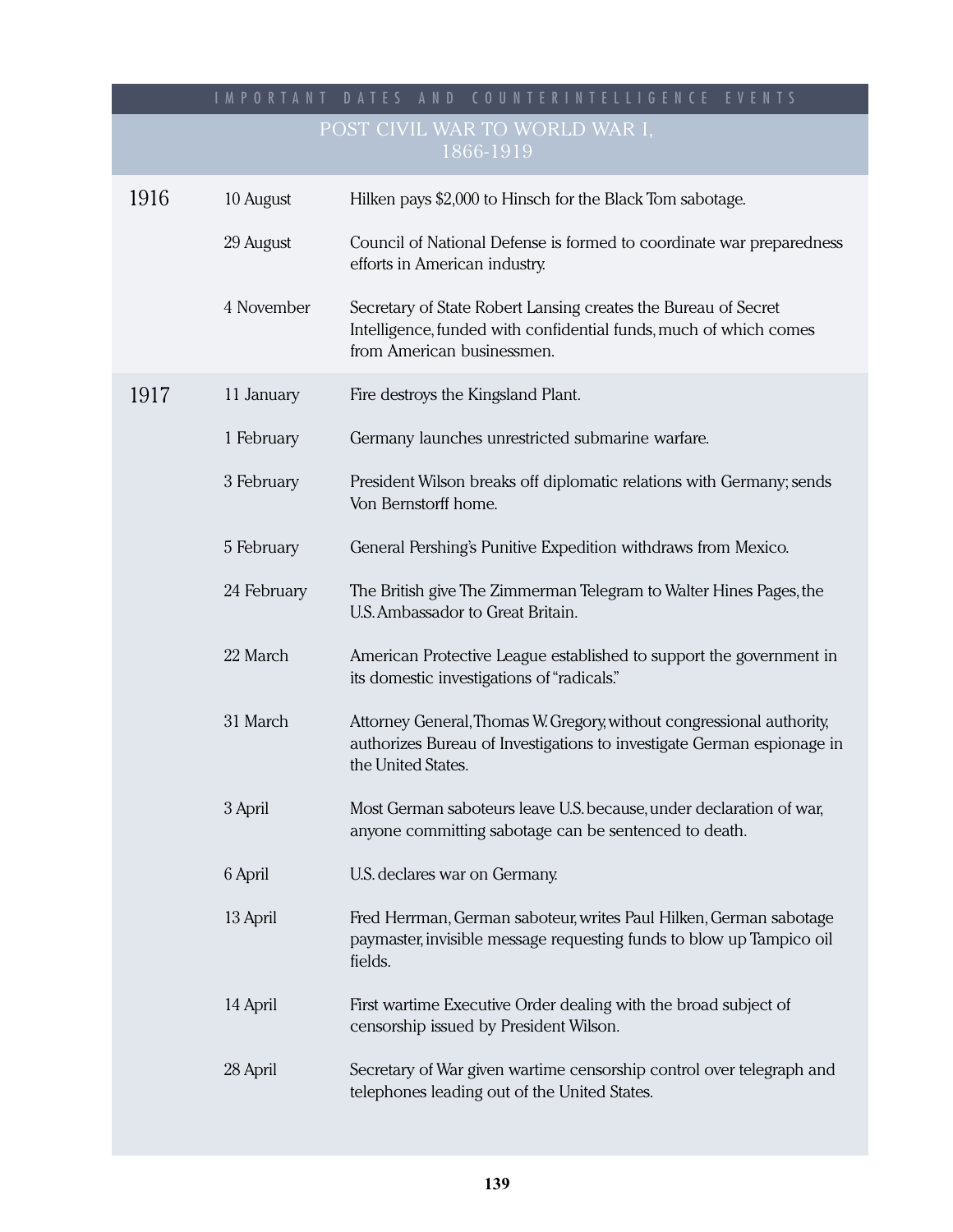| 1917 | 3 May       | Col. Ralph Van Deman, head of Military Intelligence, initiates unauthorized<br>secret intelligence efforts, contrary to orders of the Chief of Staff.                           |
|------|-------------|---------------------------------------------------------------------------------------------------------------------------------------------------------------------------------|
|      | 3 May       | Military Intelligence Section of the U.S. Army War College is created.                                                                                                          |
|      | 18 May      | Selective Service Act is passed.                                                                                                                                                |
|      | 10 June     | Van Deman hires Herbert O. Yardley to head the Code and Cipher<br>Bureau (MI-8), thus beginning the US government's special effort to<br>decipher foreign coded communications. |
|      | 15 June     | Espionage Act passed.                                                                                                                                                           |
|      | 13 August   | Corps of Intelligence Police officially established.                                                                                                                            |
|      | 31 August   | General Pershing creates the Intelligence Section, General Staff.                                                                                                               |
|      | 6 October   | Trading with Enemy Act passed which authorizes president to place an<br>embargo on imports, forbids trade with enemy nations, and allows the<br>government to censor the mail.  |
|      | 12 October  | President Wilson creates the National Censorship Board.                                                                                                                         |
|      | 12 November | First Signal Corps intercept station in World War I operational at Souilly,<br>France.                                                                                          |
|      | 25 November | Corps of Intelligence Police arrived in St. Nazaire, France.                                                                                                                    |
|      | 20 December | Bolsheviks create the Cheka, the Soviet forerunner of the KGB, now the<br>SVRR.                                                                                                 |
| 1918 | 1 February  | Lothar Witzke arrested crossing into U.S. and confesses role in Black Tom<br>Island sabotage but later recants.                                                                 |
|      | 22 February | Radio Intelligence Service created in MID to intercept and record all<br>messages originating in Mexico,                                                                        |
|      | 28 August   | Negative Branch (counterintelligence) officially created in Military<br>Intelligence Division.                                                                                  |
|      | 16 May      | The Sedition Act, an amendment to the Espionage Act, is passed.                                                                                                                 |
|      | 17 August   | Witzke convicted and sentenced to hang; only man thus sentenced in<br>U.S. in World War I. Sentenced later commuted and he is eventually<br>freed.                              |